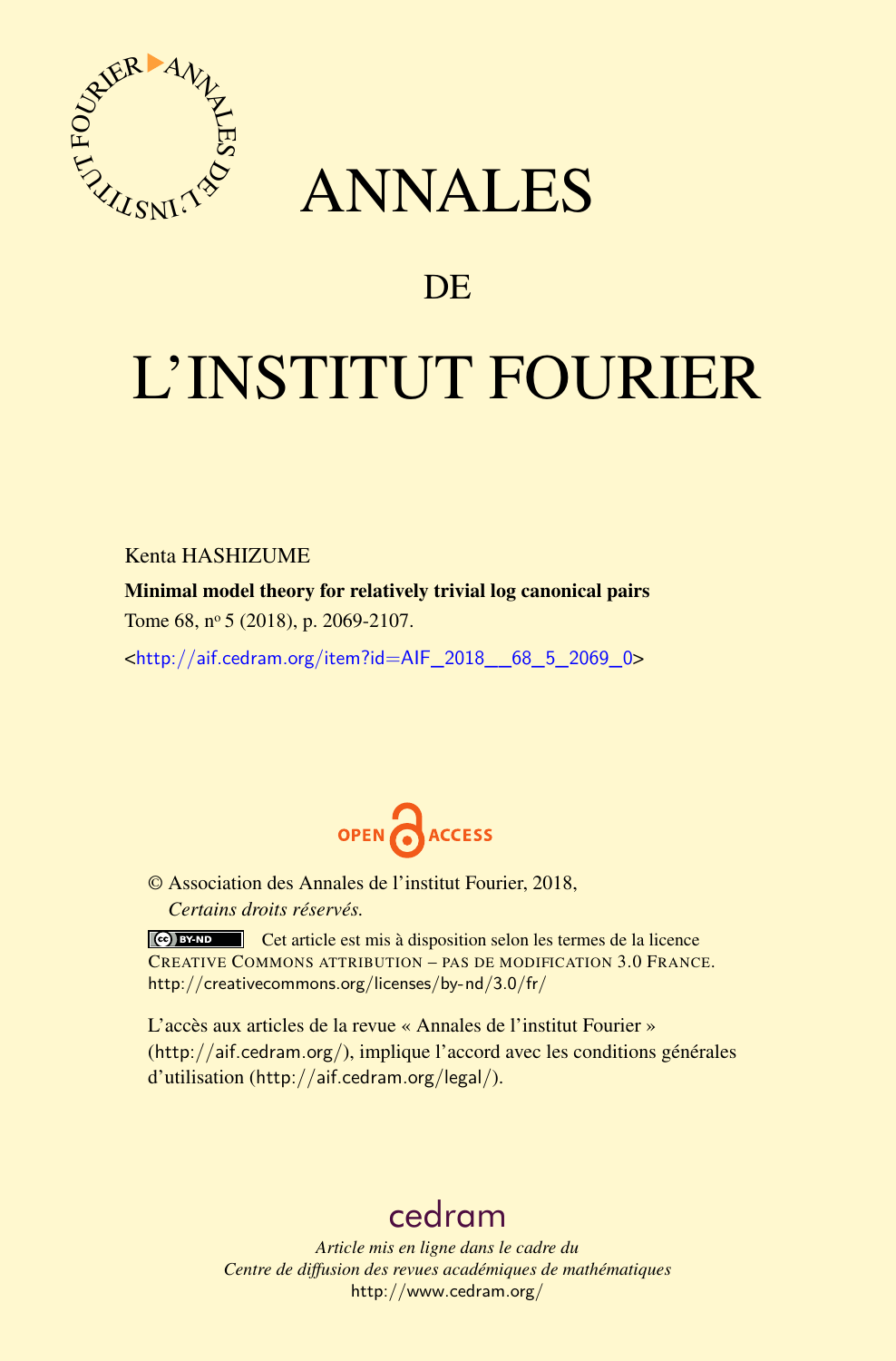#### MINIMAL MODEL THEORY FOR RELATIVELY TRIVIAL LOG CANONICAL PAIRS

#### **by Kenta HASHIZUME (\*)**

ABSTRACT. - We study relative log canonical pairs with relatively trivial log canonical divisors. We fix such a pair  $(X, \Delta)/Z$  and establish the minimal model theory for the pair  $(X, \Delta)$  assuming the minimal model theory for all Kawamata log terminal pairs whose dimension is not greater than dim *Z*. We also show the finite generation of log canonical rings for log canonical pairs of dimension five which are not of log general type.

Résumé. — Nous étudions des paires log-canoniques relatives telles que des diviseurs log-canoniques sont relativement triviaux. Nous fixons une telle paire (*X,* ∆)*/Z* et montrons la théorie des modèles minimaux pour la paire (*X,* ∆), assumant la théorie des modèles minimaux pour toute paire Kawamata log-terminale telle que la dimension de cette paire n'est pas aussi grande que dim *Z*. Nous montrons aussi la finitude de l'anneau log-canonique de toute paire log-canonique telle que la dimension de cette paire est cinq et cette paire n'est pas de type log-général.

#### **1. Introduction**

Throughout this paper we work over C, the complex number field.

In the minimal model theory for higher-dimensional algebraic varieties, one of the most important problems is the existence of a good minimal model or a Mori fiber space for log pairs. In this paper we only deal with the case when the boundary divisor is a Q-divisor.

<span id="page-1-0"></span>CONJECTURE 1.1. — Let  $(X, \Delta)$  be a projective log canonical pair such that  $\Delta$  is a Q-divisor. If  $K_X + \Delta$  is pseudo-effective then  $(X, \Delta)$  has a good minimal model, and if  $K_X + \Delta$  is not pseudo-effective then  $(X, \Delta)$  has a Mori fiber space.

Keywords: good minimal model, Mori fiber space, log canonical pair, relatively trivial log canonical divisor.

<sup>2010</sup> Mathematics Subject Classification: 14E30.

<sup>(\*)</sup> The author was partially supported by JSPS KAKENHI Grant Number JP16J05875.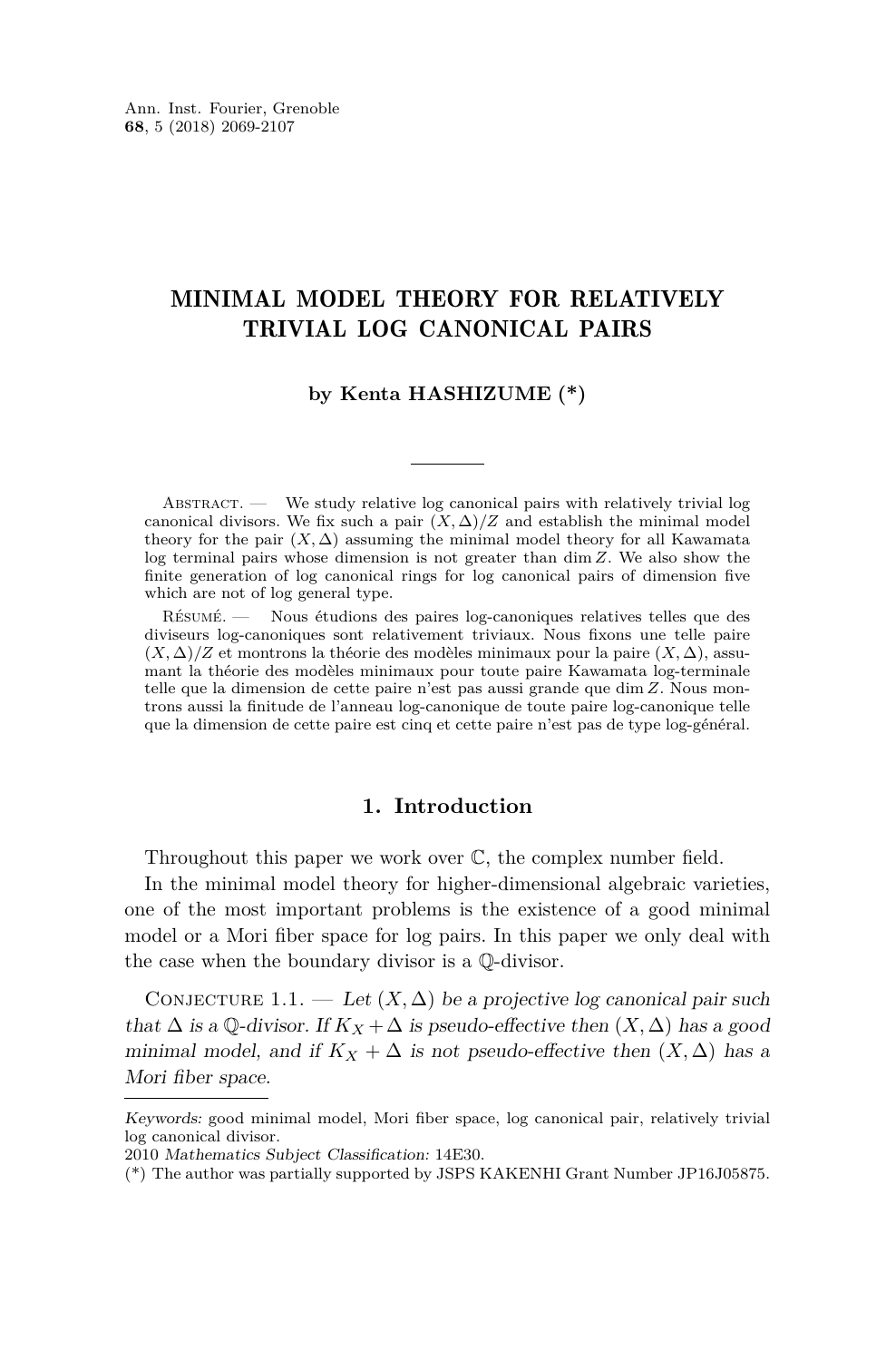Conjecture [1.1](#page-1-0) for log canonical threefolds is proved by Kawamata, Kollár, Matsuki, Mori, Shokurov and others. Conjecture [1.1](#page-1-0) for Kawamata log terminal pairs with big boundary divisors is also proved by Birkar, Cascini, Hacon and M<sup>c</sup>Kernan [\[5\]](#page-38-0). But Conjecture [1.1](#page-1-0) is still open when the dimension is greater than three.

An interesting case of Conjecture [1.1](#page-1-0) is when  $(X, \Delta)$  is a relative log canonical pair whose log canonical divisor is relatively trivial. The situation is a special case of lc-trivial fibration, which is expected to play a crucial role in inductive arguments. For example, Ambro's canonical bundle formula for Kawamata log terminal pairs, which is proved by Ambro [\[2\]](#page-37-0), gives an inductive argument. On any klt-trivial fibration  $(X, \Delta) \rightarrow Z$ , which is a special case of lc-trivial fibration, Conjecture [1.1](#page-1-0) for  $(X, \Delta)$  can be reduced to Conjecture [1.1](#page-1-0) for a Kawamata log terminal pair on *Z* by the canonical bundle formula. Ambro's canonical bundle formula is expected to hold for log canonical pairs in full generality but it is only partially solved (cf. [\[11\]](#page-38-1), [\[13\]](#page-38-2) and [\[15\]](#page-38-3)).

In this paper we establish an inductive argument for log canonical pairs in the above situation. The following is the main result of this paper.

<span id="page-2-0"></span>THEOREM 1.2. — Fix a nonnegative integer  $d_0$ , and assume the existence of a good minimal model or a Mori fiber space for all *d*-dimensional projective Kawamata log terminal pairs with boundary Q-divisors such that  $d \leqslant d_0$ .

Let  $\pi: X \to Z$  be a projective surjective morphism of normal projective varieties such that dim  $Z \leq d_0$ , and let  $(X, \Delta)$  be a log canonical pair such that  $\Delta$  is a Q-divisor. Suppose that  $K_X + \Delta \sim_{\mathbb{Q}, Z} 0$ .

Then  $(X, \Delta)$  has a good minimal model or a Mori fiber space.

The following theorem follows from Theorem [1.2.](#page-2-0)

<span id="page-2-1"></span>THEOREM 1.3. — Let  $(X, \Delta)$  be a projective log canonical pair such that  $\Delta$  is a Q-divisor and the log Kodaira dimension  $\kappa(X, K_X + \Delta)$  is nonnegative. Let *F* be the general fiber of the Iitaka fibration and  $(F, \Delta_F)$ be the restriction of  $(X, \Delta)$  to F. Suppose that  $(F, \Delta_F)$  has a good minimal model.

If  $(X, \Delta)$  is Kawamata log terminal or  $\kappa(X, K_X + \Delta) \leq 4$ , then  $(X, \Delta)$ has a good minimal model.

As a corollary of Theorem [1.3,](#page-2-1) we have

<span id="page-2-2"></span>COROLLARY 1.4. — Let  $(X, \Delta)$  be a projective log canonical pair such that dim  $X = 5$  and  $\Delta$  is a Q-divisor. If  $(X, \Delta)$  is not of log general type, then the log canonical ring  $\mathcal{R}(X, K_X + \Delta)$  is a finitely generated  $\mathbb{C}$ -algebra.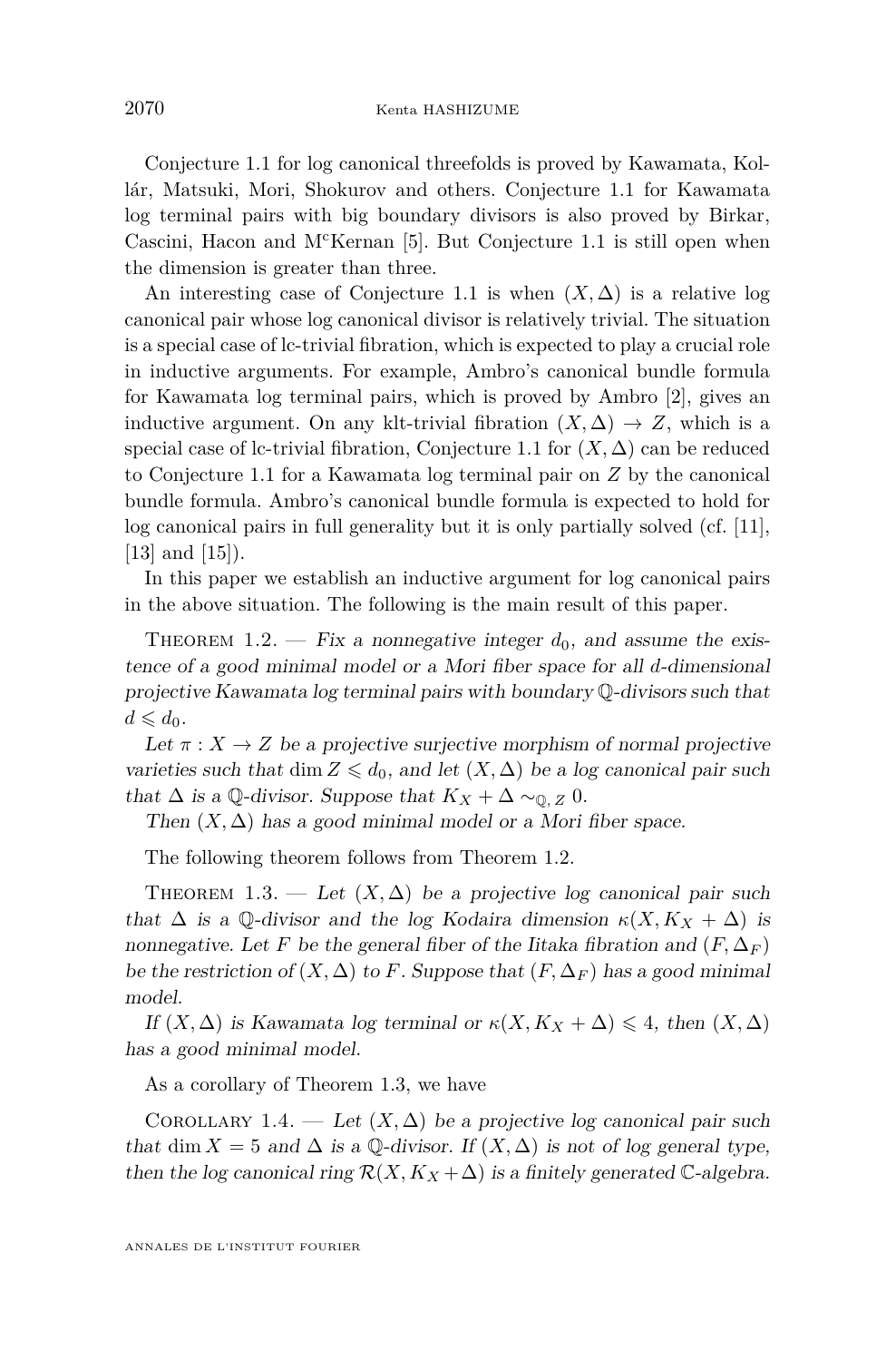We recall some previous results related to Theorem [1.2,](#page-2-0) Theorem [1.3](#page-2-1) and Corollary [1.4.](#page-2-2) In [\[19\]](#page-38-4), Gongyo and Lehmann established an inductive argument for  $\mathbb{Q}$ -factorial Kawamata log terminal pairs  $(X, \Delta)$  with a contraction  $f: X \to Z$  such that  $\nu((K_X + \Delta)|_F) = 0$ , where  $\nu(\cdot)$  is the numerical dimension and *F* is the general fiber of *f*. More precisely, in the situation, they proved existence of a Kawamata log terminal pair  $(Z', \Delta_{Z'})$ such that  $Z'$  is birational to  $Z$  and  $(X, \Delta)$  has a good minimal model if and only if  $(Z', \Delta_{Z'})$  has a good minimal model. On the other hand, Birkar and Hu [\[6\]](#page-38-5) proved existence of a good minimal model for log canonical pairs  $(X, \Delta)$  when  $K_X + \Delta$  is the pullback of a big divisor on a normal variety whose augmented base locus does not contain the image of any lc center of  $(X, \Delta)$ . In particular they proved existence of a good minimal model for all log canonical pairs  $(X, \Delta)$  when  $K_X + \Delta$  is big and its augmented base locus does not contain any lc center of  $(X, \Delta)$ . On the other hand, Lai [\[26\]](#page-39-0) proved Theorem [1.3](#page-2-1) in the case when *X* has at worst terminal singularities and  $\Delta = 0$ . Related to Corollary [1.4,](#page-2-2) Fujino [\[9\]](#page-38-6) proved the finite generation of log canonical rings for all log canonical fourfolds. In the klt case, Birkar, Cascini, Hacon and M<sup>c</sup>Kernan [\[5\]](#page-38-0) proved the finite generation of log canonical rings in all dimensions.

In Theorem [1.2,](#page-2-0) the case when  $X = Z$  implies equivalence of Conjecture [1.1](#page-1-0) for Kawamata log terminal pairs and Conjecture [1.1](#page-1-0) for log canon-ical pairs (see also [\[16\]](#page-38-7)). If  $(X, \Delta)$  is Kawamata log terminal, then Theorem [1.2](#page-2-0) follows from Ambro's canonical bundle formula for Kawamata log terminal pairs (cf. Proposition [4.1\)](#page-17-0). But since we do not assume that  $(X, \Delta)$  is Kawamata log terminal, we can not use the canonical bundle formula directly. We also note that we do not have any assumptions about lc centers of  $(X, \Delta)$  in Theorem [1.2.](#page-2-0) We hope that Theorem [1.2](#page-2-0) will play an important role in inductive arguments for the minimal model program.

We outline the proof of Theorem [1.2.](#page-2-0) We prove Theorem [1.2](#page-2-0) by induction on  $d_0$ . Note that we can assume  $K_X + \Delta$  is pseudo-effective. First we take a special dlt blow-up of  $(X, \Delta)$  so that  $\Delta = \Delta' + \Delta''$  where  $\Delta''$  is a reduced divisor or  $\Delta'' = 0$  and all lc centers of  $(X, \Delta')$  dominate *Z*. Next we replace  $\pi : (X, \Delta) \to Z$  so that *Z* is Q-factorial and  $K_X + \Delta' \sim_{\mathbb{Q}, Z} 0$ . Then we can apply Ambro's canonical bundle formula to  $(X, \Delta')$ , and if we write  $K_X + \Delta \sim_{\mathbb{Q}} \pi^* D$ , we can run the *D*-MMP with scaling. When  $\Delta'' = 0$ (in particular when  $(X, \Delta)$  is klt), a good minimal model for *D* exists and we can show the existence of a good minimal model of  $(X, \Delta)$  by using it. For details, see Section [4.](#page-17-1) When  $\Delta'' \neq 0$ , we divide into three cases. In any case, we can check that for any sufficiently small rational number  $u > 0$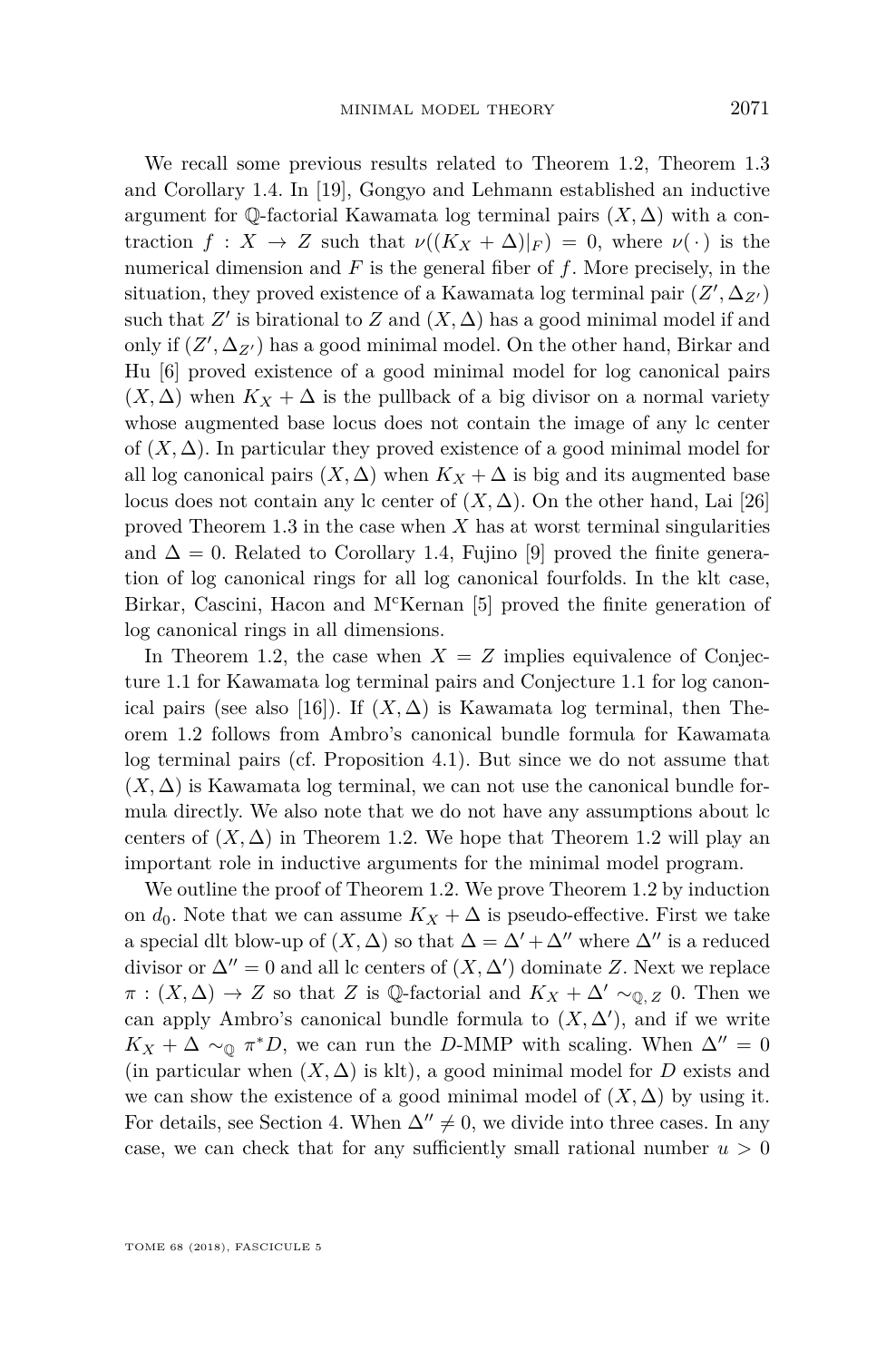the pair  $(X, \Delta - u\Delta'')$  has a good minimal model or a Mori fiber space. For example, assume  $(X, \Delta - u\Delta'')$  has a good minimal model and *D* is not big, where *D* satisfies  $K_X + \Delta \sim_{\mathbb{Q}} \pi^* D$ . This situation is one of the three cases and other cases are proved similarly. By choosing *u* sufficiently small, we can construct a modification  $(X', \Delta_{X'}) \to Z'$  of  $(X, \Delta) \to Z$  such that *X* -→ *X'* is a sequence of finitely many steps of the  $(K_X + \Delta - u\Delta'')$ -MMP to a good minimal model. We can also check that Theorem [1.2](#page-2-0) for  $(X', \Delta_{X'}) \rightarrow Z'$  implies Theorem [1.2](#page-2-0) for  $(X, \Delta) \rightarrow Z$ . Since *D* is not big, the contraction  $X' \to W$  induced by  $K_{X'} + \Delta_{X'} - u\Delta_{X'}''$  satisfies  $\dim W < \dim Z$ . Furthermore, by choosing *u* appropriately, we can assume *X*<sup> $\prime$ </sup> → *W* satisfies  $K_{X'} + \Delta_{X'} \sim_{\mathbb{Q}, W} 0$ . Then  $(X', \Delta_{X'})$  has a good minimal model by the induction hypothesis. Thus we see that  $(X, \Delta)$  has a good minimal model. For details, see Section [5.](#page-22-0)

The contents of this paper are the following. In Section [2](#page-4-0) we collect some definitions and notations. In Section [3](#page-10-0) we introduce the definition of *D*-MMP, where *D* is R-Cartier and not necessarily a log canonical divisor, and prove some related result. In Section [4](#page-17-1) we prove Theorem [1.2](#page-2-0) in a spacial case which contains the klt case, and reduce Theorem [1.2](#page-2-0) to a special situation. In Section [5](#page-22-0) we prove Theorem [1.2.](#page-2-0) In Section [6,](#page-36-0) we prove Theorem [1.3](#page-2-1) and Corollary [1.4.](#page-2-2)

**Acknowledgments.** The author would like to express his gratitude to his supervisor Professor Osamu Fujino for useful advice. He thanks Professor Paolo Cascini for a comment about Theorem [1.3.](#page-2-1) He also thanks Takahiro Shibata for discussions. He is grateful to the referee for valuable comments and suggestions.

#### **2. Preliminaries**

<span id="page-4-0"></span>In this section we collect some notations and definitions. We will freely use the notations and definitions in [\[25\]](#page-39-1) and [\[5\]](#page-38-0) except the definition of models (see Definition [2.2\)](#page-6-0). Here we write down only some important notations and definitions, including the notations not written in [\[25\]](#page-39-1) or [\[5\]](#page-38-0).

Divisors. — Let  $\pi: X \to Z$  be a projective morphism of normal varieties and let  $D = \sum d_i D_i$  be a Q-divisor. Then *D* is a boundary Q-divisor if  $0 \leq d_i \leq 1$  for any *i*. The round down of *D*, denoted by  $\sqcup D_{\sqcup}$ , is  $\sum_{i} d_i \sqcup D_i$ where  $\mathcal{L}d_i$  is the largest integer which is not greater than  $d_i$ . Suppose that *D* is Q-Cartier. Then *D* is called a log canonical divisor if *D* is the sum of the canonical divisor  $K_X$  and a boundary  $\mathbb Q$ -divisor. *D* is trivial over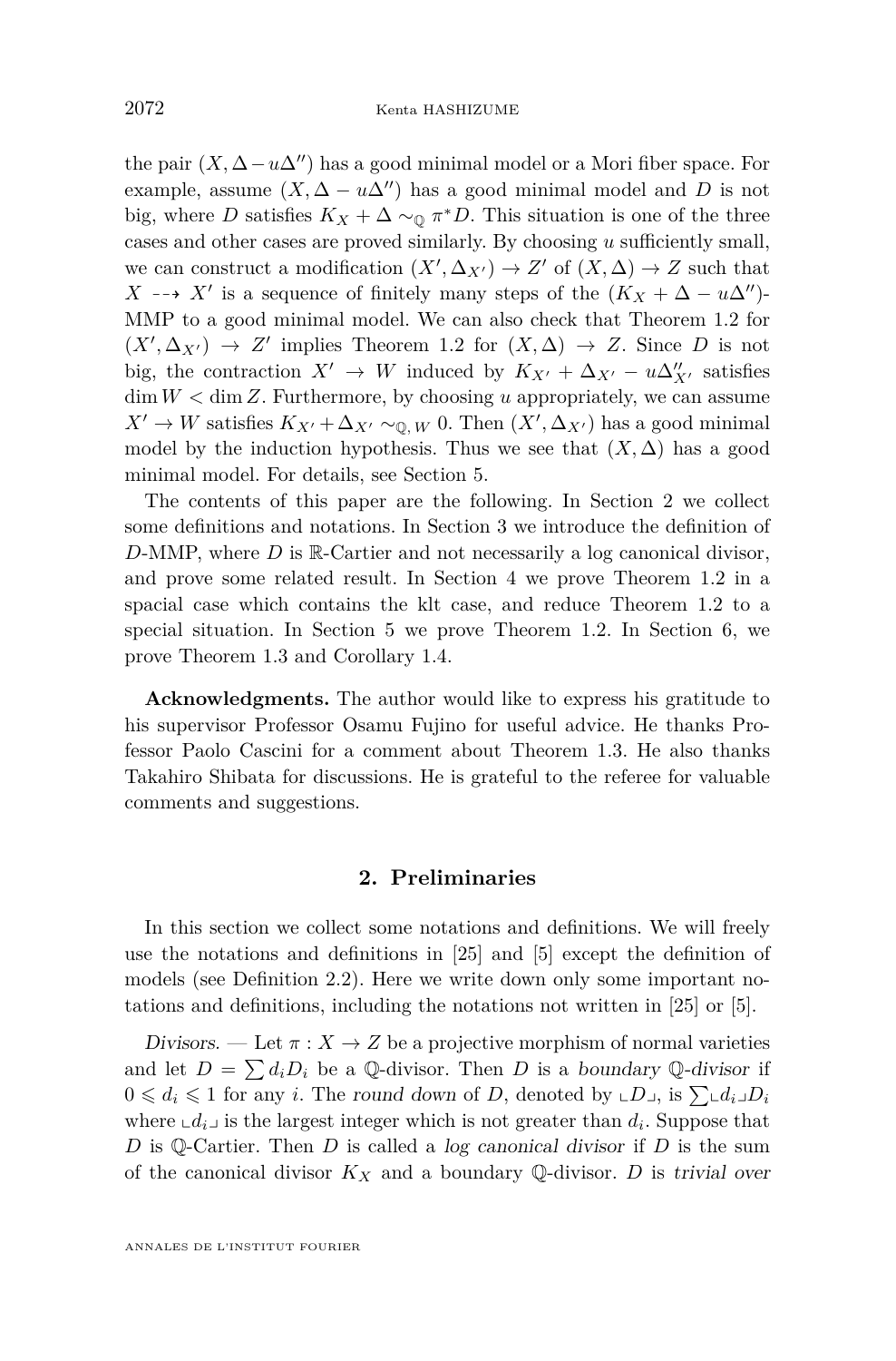*Z*, denoted by *D* ∼<sub>0</sub>, *z* 0, if *D* is Q-linearly equivalent to the pullback of a Q-Cartier Q-divisor on *Z*. *D* is anti-ample over *Z* if −*D* is ample over *Z*. In this paper we mean the same definition by saying that *D* is trivial (resp. anti-ample) with respect to  $\pi$ . *D* is semi-ample over *Z* if *D* is a  $\mathbb{Q}_{\geq 0}$ linear combination of semi-ample Cartier divisors over *Z*, or equivalently, there exists a morphism  $f: X \to Y$  to a variety Y over Z such that D is Q-linearly equivalent to the pullback of an ample Q-divisor over *Z*.

For any Q-divisor *D* on *X*, we define a sheaf of  $\mathcal{O}_Z$ -algebra

$$
\mathcal{R}(X/Z,D) = \bigoplus_{m \geq 0} \pi_* \mathcal{O}_X(\llcorner mD \lrcorner).
$$

We simply denote  $\mathcal{R}(X, D)$  when Z is a point. If D is a log canonical divisor, then  $\mathcal{R}(X/Z, D)$  is nothing but the log canonical ring.

Similarly we can define boundary divisors, log canonical divisors, triviality over *Z*, semi-ampleness over *Z*, and so on for R-divisors.

Let  $X \dashrightarrow Y$  be a birational map of normal projective varieties and let *D* be an R-divisor on *X*. Unless otherwise stated, we mean the birational transform of *D* on *Y* by denoting  $D_Y$  or  $(D)_Y$ .

Singularities of pairs. — Let *X* be a normal variety and  $\Delta$  be an effective R-divisor such that  $K_X + \Delta$  is R-Cartier. Let  $f: Y \to X$  be a log resolution of  $(X, \Delta)$ . Then we can write

$$
K_Y = f^*(K_X + \Delta) + \sum_i a(E_i, X, \Delta) E_i
$$

where  $E_i$  are prime divisors on *Y* and  $a(E_i, X, \Delta)$  is a real number for any *i*. Then we call  $a(E_i, X, \Delta)$  the discrepancy of  $E_i$  with respect to  $(X, \Delta)$ . The pair  $(X, \Delta)$  is called Kawamata log terminal (klt, for short) if  $a(E_i, X, \Delta) > -1$  for any log resolution *f* of  $(X, \Delta)$  and any  $E_i$  on *Y*.  $(X, \Delta)$  is called *log canonical* (*lc*, for short) if  $a(E_i, X, \Delta) \geq 1$  for any log resolution *f* of  $(X, \Delta)$  and any  $E_i$  on *Y*.  $(X, \Delta)$  is called divisorial log terminal (dlt, for short) if  $\Delta$  is a boundary R-divisor and there exists a log resolution  $f: Y \to X$  of  $(X, \Delta)$  such that  $a(E, X, \Delta) > -1$  for any *f*-exceptional prime divisor *E* on *Y* .

Next we recall the construction of dlt models. The following theorem is proved by Hacon.

Theorem 2.1 (Dlt blow-ups, cf. [\[10,](#page-38-8) Theorem 10.4], [\[24,](#page-38-9) Theorem 3.1]). Let *X* be a normal quasi-projective variety of dimension *n* and let  $\Delta$  be an  $\mathbb{R}$ -divisor such that  $(X, \Delta)$  is log canonical. Then there exists a projective

TOME 68 (2018), FASCICULE 5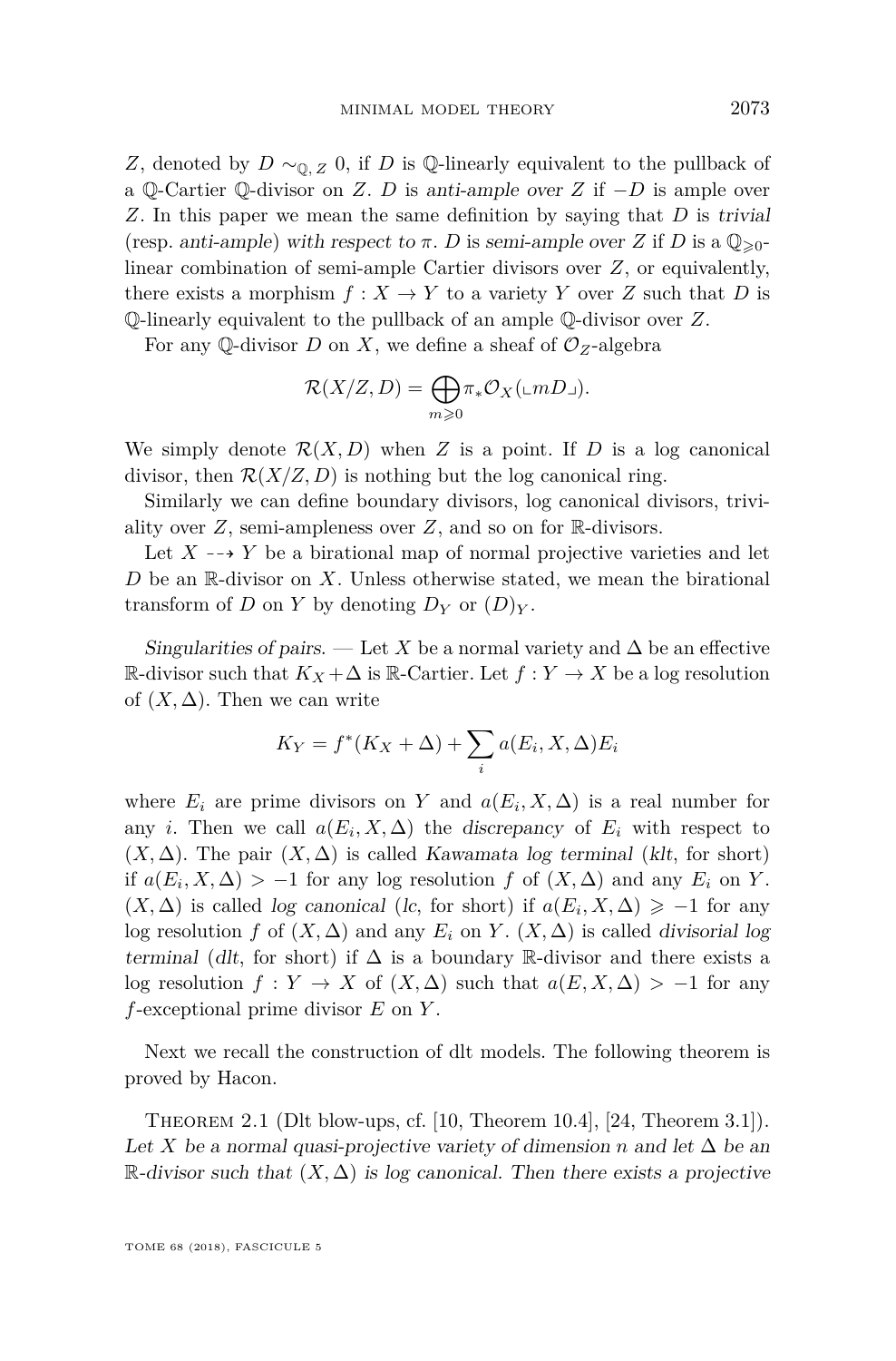birational morphism  $f: Y \to X$  from a normal quasi-projective variety *Y* such that:

- (1) *Y* is Q-factorial, and
- (2) if we set

$$
\Gamma = f_*^{-1} \Delta + \sum_{E:f\text{-exceptional}} E,
$$

then  $(Y, \Gamma)$  is dlt and  $K_Y + \Gamma = f^*(K_X + \Delta)$ .

We call  $(Y, \Gamma)$  a dlt model of  $(X, \Delta)$ .

Next we introduce the definition of some models and the construction of the log MMP with scaling for Q-factorial log canonical pairs. Our definition of models is slightly different from the traditional one in [\[25\]](#page-39-1) or [\[5\]](#page-38-0).

<span id="page-6-0"></span>DEFINITION 2.2 (cf. [\[4,](#page-38-10) Definition 2.1] and [4, Definition 2.2]). — Let  $\pi: X \to Z$  be a projective morphism from a normal variety to a variety and let  $(X, \Delta)$  be a log canonical pair. Let  $\pi' : X' \to Z$  be a projective morphism from a normal variety to *Z* and  $\phi : X \dashrightarrow X'$  be a birational map over *Z*. Let *E* be the reduced  $\phi^{-1}$ -exceptional divisor on *X'*, that is,  $E = \sum E_j$  where  $E_j$  are  $\phi^{-1}$ -exceptional prime divisors on *X'*. Then the pair  $(X', \Delta' = \phi_*\Delta + E)$  is called a log birational model of  $(X, \Delta)$  over *Z*. A log birational model  $(X', \Delta')$  of  $(X, \Delta)$  over *Z* is a weak log canonical model (weak lc model, for short) if

- $K_{X'} + \Delta'$  is nef over *Z*, and
- for any prime divisor  $D$  on  $X$  which is exceptional over  $X'$ , we have

$$
a(D, X, \Delta) \leqslant a(D, X', \Delta').
$$

A weak lc model  $(X', \Delta')$  of  $(X, \Delta)$  over *Z* is a log minimal model if

- $X'$  is  $\mathbb Q$ -factorial, and
- the above inequality on discrepancies is strict.

A log minimal model  $(X', \Delta')$  of  $(X, \Delta)$  over *Z* is called a good minimal model if  $K_{X'} + \Delta'$  is semi-ample over Z.

A log birational model  $(X', \Delta')$  of  $(X, \Delta)$  over *Z* is called a Mori fiber space if  $X'$  is Q-factorial and there is a contraction  $X' \to W$  over *Z* with  $\dim W < \dim X'$  such that

- the relative Picard number  $\rho(X'/W)$  is one and  $K_{X'} + \Delta'$  is antiample over *W*, and
- for any prime divisor *D* over *X*, we have

$$
a(D, X, \Delta) \leqslant a(D, X', \Delta')
$$

ANNALES DE L'INSTITUT FOURIER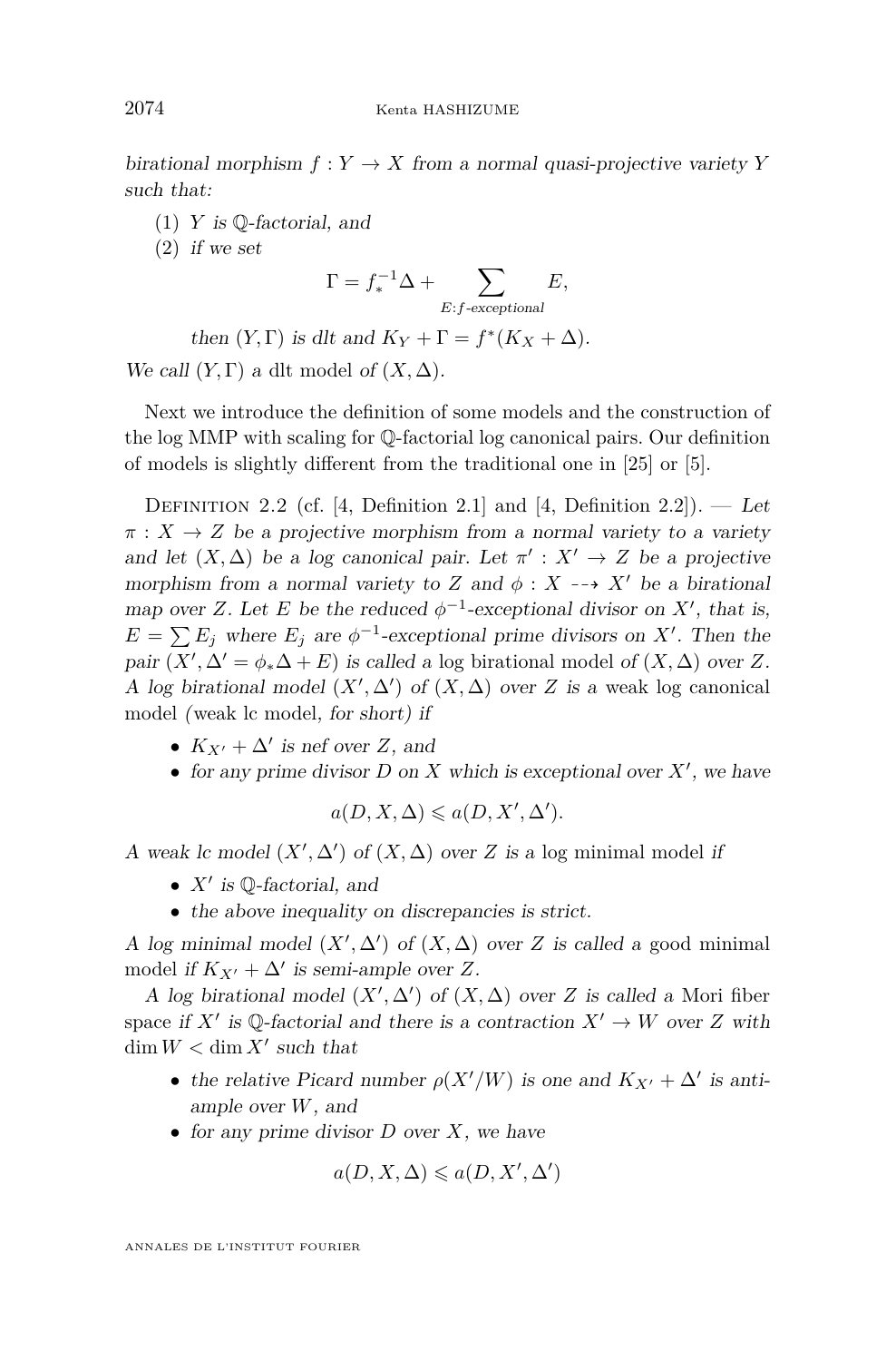and strict inequality holds if *D* is a divisor on *X* and exceptional  $over X'.$ 

Definition 2.3 (The log MMP with scaling, cf. [\[4,](#page-38-10) Definition 2.4], [\[12,](#page-38-11) 4.4.11]). — Let  $\pi : X \to Z$  be a projective surjective morphism from a Q-factorial normal variety to a variety and  $(X, \Delta + C)$  be a log canonical pair such that  $K_X + \Delta + C$  is  $\pi$ -nef,  $\Delta$  is a boundary R-divisor and *C* is an effective R-divisor. We set  $X_0 = X$ ,  $\Delta_{X_0} = \Delta$  and  $C_{X_0} = C$  and set

$$
\lambda_0 = \inf \{ \mu \in \mathbb{R}_{\geqslant 0} \, | \, K_{X_0} + \Delta_{X_0} + \mu C_{X_0} \text{ is nef over } Z \}.
$$

If  $\lambda_0 = 0$ , we have nothing to do. If  $\lambda_0 > 0$ , then there is a  $(K_{X_0} + \Delta_{X_0})$ negative extremal ray  $R_0$  over  $Z$  such that  $(K_{X_0} + \Delta_{X_0} + \lambda_0 C_{X_0}) \cdot R_0 = 0$ by [\[10,](#page-38-8) Theorem 18.9]. Let  $f_0: X_0 \to V_0$  be the extremal contraction over *Z* given by  $R_0$ . If dim  $V_0 < \dim X_0$ , then we stop. Assume dim  $V_0 =$  $\dim X_0$ . Then  $f_0$  is birational. If  $f_0$  is a divisorial contraction, then set  $X_1 = V_0$ ,  $\Delta_{X_1} = f_{0*} \Delta_{X_0}$  and  $C_{X_1} = f_{0*} C_{X_0}$ . If  $f_0$  is a flipping contraction, then there is the flip  $\phi$  :  $X_0 \dashrightarrow X_1$  of  $f_0$  over *Z* by [\[4,](#page-38-10) Corollary 1.2] or [\[21,](#page-38-12) Corollary 1.8], and we set  $\Delta_{X_1} = \phi_* \Delta_{X_0}$  and  $C_{X_1} = \phi_* C_{X_0}$ . By construction  $X_1$  is  $\mathbb{Q}$ -factorial. We set

$$
\lambda_1 = \inf \{ \mu \in \mathbb{R}_{\geqslant 0} \, | \, K_{X_1} + \Delta_{X_1} + \mu C_{X_1} \text{ is nef over } Z \}.
$$

Then we have  $\lambda_1 \leq \lambda_0$ . If  $\lambda_1 = 0$ , we stop the process. If  $\lambda_1 > 0$ , then there is a  $(K_{X_1} + \Delta_{X_1})$ -negative extremal ray  $R_1$  over  $Z$  such that  $(K_{X_1} +$  $\Delta_{X_1} + \lambda_1 C_{X_1}$ ) ·  $R_1 = 0$ . By repeating this process, we get a non-increasing sequence of nonnegative real numbers  $\{\lambda_i\}_{i\geqslant 0}$  and a sequence of steps of the  $(K_X + \Delta)$ -MMP over Z

$$
(X=X_0,\Delta=\Delta_{X_0})\dashrightarrow (X_1,\Delta_{X_1})\dashrightarrow\cdots\dashrightarrow (X_i,\Delta_{X_i})\dashrightarrow\cdots.
$$

This log MMP is called the  $(K_X + \Delta)$ -MMP over *Z* with scaling of *C*.

Remark 2.4. — Let  $(X, \Delta)$  be a log canonical pair and  $(X', \Delta')$  be a log minimal model or a Mori fiber space of  $(X, \Delta)$ . If the birational map  $X \dashrightarrow X'$  is a birational contraction, our definition of log minimal models and Mori fiber spaces coincides with the traditional one.

In [\[4\]](#page-38-10), log minimal models and Mori fiber spaces are supposed to be dlt. On the other hand we do not assume it in Definition [2.2.](#page-6-0) But the difference is intrinsically not important. Indeed, if a log canonical pair  $(X, \Delta)$  has a log minimal model  $(X', \Delta')$  as in Definition [2.2,](#page-6-0) any dlt model of  $(X', \Delta')$ is also a log minimal model of  $(X, \Delta)$ . If  $(X, \Delta)$  has a Mori fiber space as in Definition [2.2,](#page-6-0) we can construct a Mori fiber space of  $(X, \Delta)$  which is dlt by taking a dlt model of  $(X, \Delta)$  and by running the log MMP with scaling.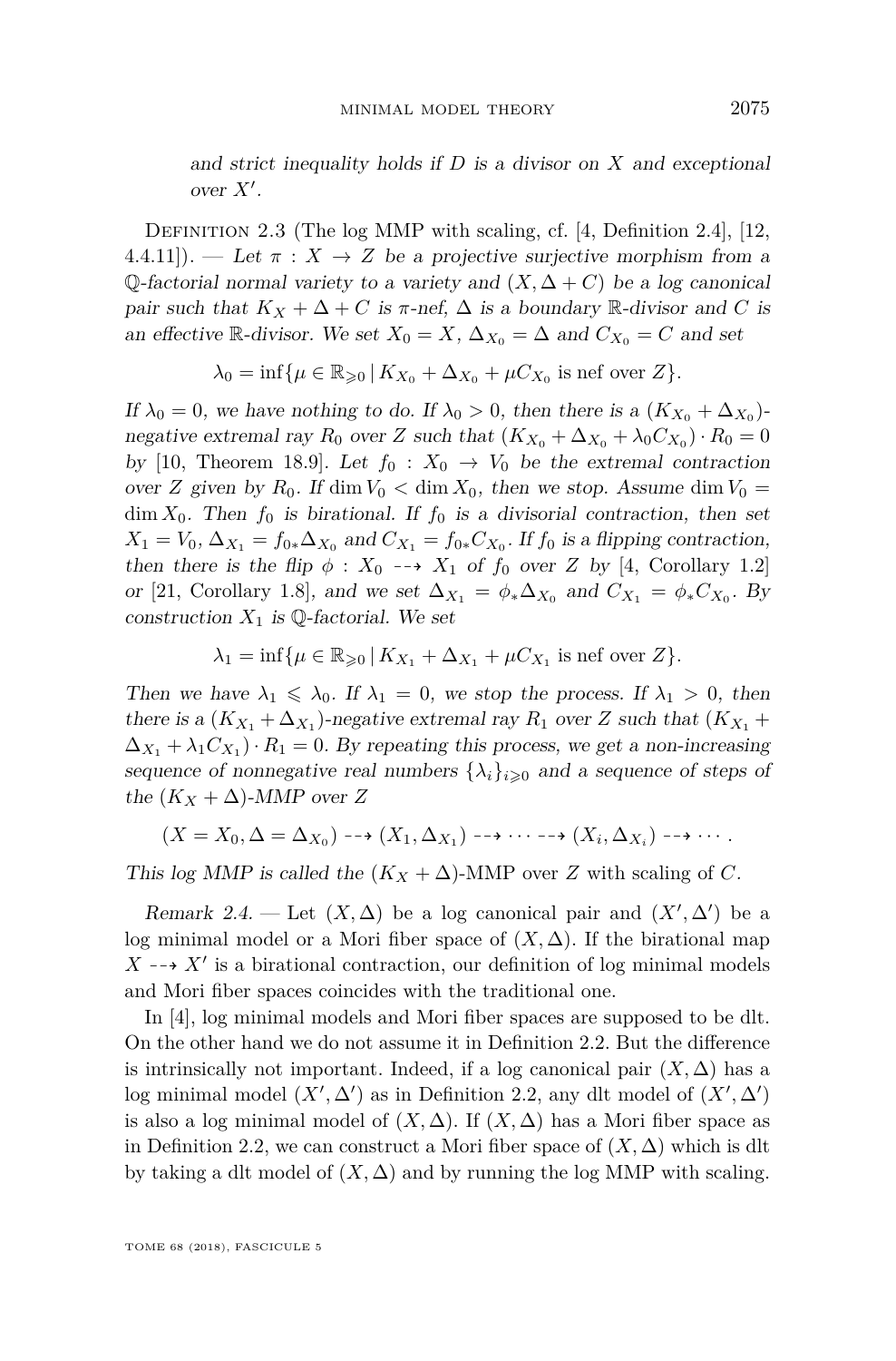In this way, when  $(X, \Delta)$  has a log minimal model (resp. Mori fiber space), we can construct a log minimal model (resp. Mori fiber space) of  $(X, \Delta)$ which is dlt.

Next we introduce the definition of log canonical thresholds and pseudoeffective thresholds.

DEFINITION 2.5 (Log canonical thresholds, cf. [\[20\]](#page-38-13)). — Let  $(X, \Delta)$  be a log canonical pair and let  $M \neq 0$  be an effective R-Cartier R-divisor. Then the log canonical threshold of *M* with respect to  $(X, \Delta)$ , denoted by  $lct(X, \Delta; M)$ , is

 $\mathrm{lct}(X, \Delta; M) = \sup\{t \in \mathbb{R} \mid (X, \Delta + tM) \text{ is log canonical}\}.$ 

DEFINITION 2.6 (Pseudo-effective thresholds). — Let  $(X, \Delta)$  be a projective log canonical pair and *M* be an effective R-Cartier R-divisor such that  $K_X + \Delta + tM$  is pseudo-effective for some  $t \geq 0$ . Then the pseudoeffective threshold of *M* with respect to  $(X, \Delta)$ , denoted by  $\tau(X, \Delta; M)$ , is

 $\tau(X, \Delta; M) = \inf\{t \in \mathbb{R}_{\geq 0} | K_X + \Delta + tM \text{ is pseudo-effective}\}.$ 

The following important theorems are proved by Hacon, M<sup>c</sup>Kernanand Xu [\[20\]](#page-38-13). In their paper, one is called the ACC for log canonical thresholds and another one is called the ACC for numerically trivial pairs.

<span id="page-8-0"></span>Theorem 2.7 (ACC for log canonical thresholds, cf. [\[20,](#page-38-13) Theorem 1.1]). Fix a positive integer *n*, a set  $I \subset [0,1]$  and a set  $J \subset \mathbb{R}_{>0}$ , where *I* and *J* satisfy the DCC. Let  $\mathfrak{T}_n(I)$  be the set of log canonical pairs  $(X, \Delta)$ , where *X* is a variety of dimension *n* and the coefficients of  $\Delta$  belong to *I*. Then the set

 $\{\text{lct}(X, \Delta; M) \mid (X, \Delta) \in \mathfrak{T}_n(I),\$  the coefficients of *M* belong to *J*} satisfies the ACC.

<span id="page-8-1"></span>Theorem 2.8 (ACC for numerically trivial pairs, cf. [\[20,](#page-38-13) Theorem 1.5]). Fix a positive integer *n* and a set  $I \subset [0, 1]$ , which satisfies the DCC.

Then there is a finite set  $I_0 \subset I$  with the following property:

If  $(X, \Delta)$  is a log canonical pair such that

- (1) X is projective of dimension *n*,
- (2) the coefficients of ∆ belong to *I*, and
- (3)  $K_X + \Delta$  is numerically trivial,

then the coefficients of  $\Delta$  belong to  $I_0$ .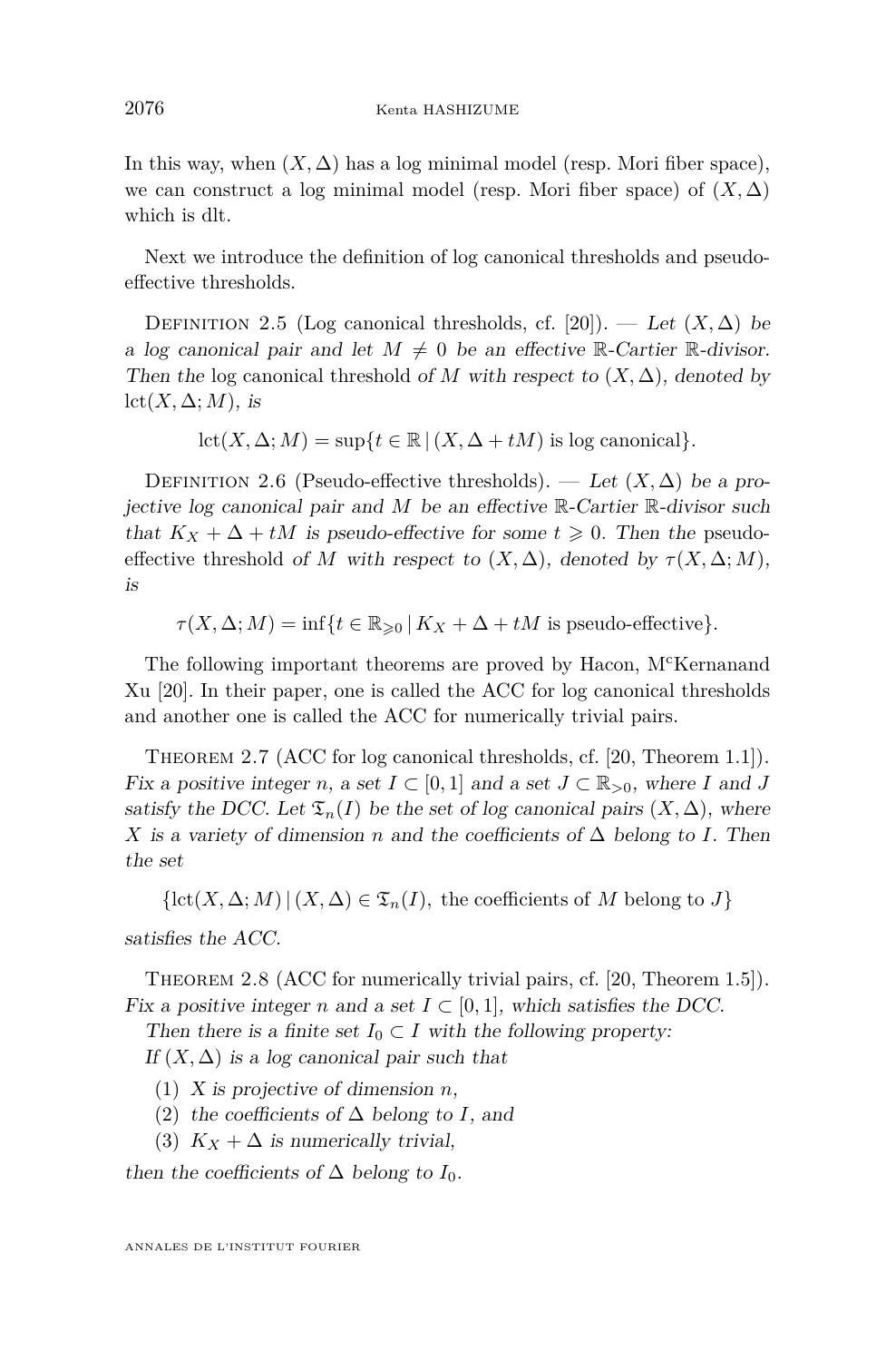Finally we introduce the definition of log smooth models and two related results. Corollary [2.11](#page-10-1) is a special kind of dlt blow-up used in this paper.

Definition 2.9 (Log smooth models, cf. [\[4,](#page-38-10) Definition 2.3] and [\[4,](#page-38-10) Remark 2.8]). — Let  $(X, \Delta)$  be a log canonical pair and  $f: Y \to X$  be a log resolution of  $(X, \Delta)$ . Let  $\Gamma$  be a boundary  $\mathbb R$ -divisor on *Y* such that  $(Y, \Gamma)$ is log smooth. Then  $(Y, \Gamma)$  is a log smooth model of  $(X, \Delta)$  if we write

$$
K_Y + \Gamma = f^*(K_X + \Delta) + F,
$$

then

- (1) *F* is an effective *f*-exceptional divisor, and
- (2) every *f*-exceptional prime divisor *E* satisfying  $a(E, X, \Delta) > -1$  is a component of *F* and  $\Gamma - \lfloor \Gamma \rfloor$ .

By the definition,  $\text{Supp}\,\Gamma = \text{Supp}\,f_*^{-1}\Delta \cup \text{Ex}\,(f)$  and the image of any lc center of  $(Y, \Gamma)$  on *X* is an *c* center of  $(X, \Delta)$ . For any *f*-exceptional prime divisor *E*, *E* is a component of *F* if and only if  $a(E, X, \Delta) > -1$ . When  $\Delta$ is a  $\mathbb{Q}$ -divisor and  $f: Y \to X$  is a log resolution of  $(X, \Delta)$ , we can find a  $\mathbb Q$ -divisor  $\Gamma$  on *Y* such that  $(Y, \Gamma)$  is a log smooth model of  $(X, \Delta)$ .

<span id="page-9-3"></span>LEMMA 2.10. — Let  $\pi$  :  $X \to Z$  be a projective morphism from a normal variety to a variety. Let  $(X, \Delta)$  be a log canonical pair. Then there is a log smooth model  $(Y, \Gamma)$  of  $(X, \Delta)$  such that

- <span id="page-9-0"></span>(1)  $\Gamma = \Gamma' + \Gamma''$ , where  $\Gamma' \geq 0$  and  $\Gamma''$  is a reduced divisor,
- <span id="page-9-1"></span>(2)  $(\pi \circ f)(\text{Supp }\Gamma'') \subseteq Z$ , and
- <span id="page-9-2"></span>(3) every lc center of  $(Y, \Gamma - t\Gamma'')$  dominates *Z* for any  $0 < t \leq 1$ .

Proof. — Replacing  $(X, \Delta)$  with its log smooth model, we can assume that  $(X, \Delta)$  is log smooth. For any lc center *S* of  $(X, \Delta)$  not dominating *Z*, let  $\pi_S : X_S \to X$  be the blow-up of *X* along *S*. Then  $X_S$  is a smooth variety and  $\pi_S^{-1}(S)$  is a divisor on  $X_S$ . In particular it is a Cartier divisor on *X<sub>S</sub>*. Let  $f: Y \to X$  be a log resolution of  $(X, \Delta)$  such that *Y* is also a common resolution of all *XS*, and construct a log smooth model (*Y,* Γ) of  $(X, \Delta)$ . Let  $\Gamma''$  be the reduced divisor such that  $\Gamma''$  is the sum of all components of  $\llcorner \Gamma \lrcorner$  not dominating *Z*, and set  $\Gamma' = \Gamma - \Gamma''$ . Then  $\Gamma'$  and  $Γ''$  satisfy the conditions [\(1\)](#page-9-0) and [\(2\)](#page-9-1) of the lemma. We prove that  $Γ'$  and  $Γ''$  satisfy the condition  $(3)$  of the lemma.

Fix  $0 < t \leq 1$  and let *T* be an lc center of  $(Y, \Gamma - t\Gamma'')$ . Since  $(Y, \Gamma)$  is lc, *T* is an lc center of  $(Y, \Gamma)$  and *T* is not contained in Supp  $\Gamma''$ . We prove that *T* dominates *Z*.

Suppose by contradiction that *T* does not dominate *Z*. Then  $f(T)$  is an lc center of  $(X, \Delta)$  not dominating *Z* and therefore  $\pi^{-1}_{f(T)}(f(T))$  is a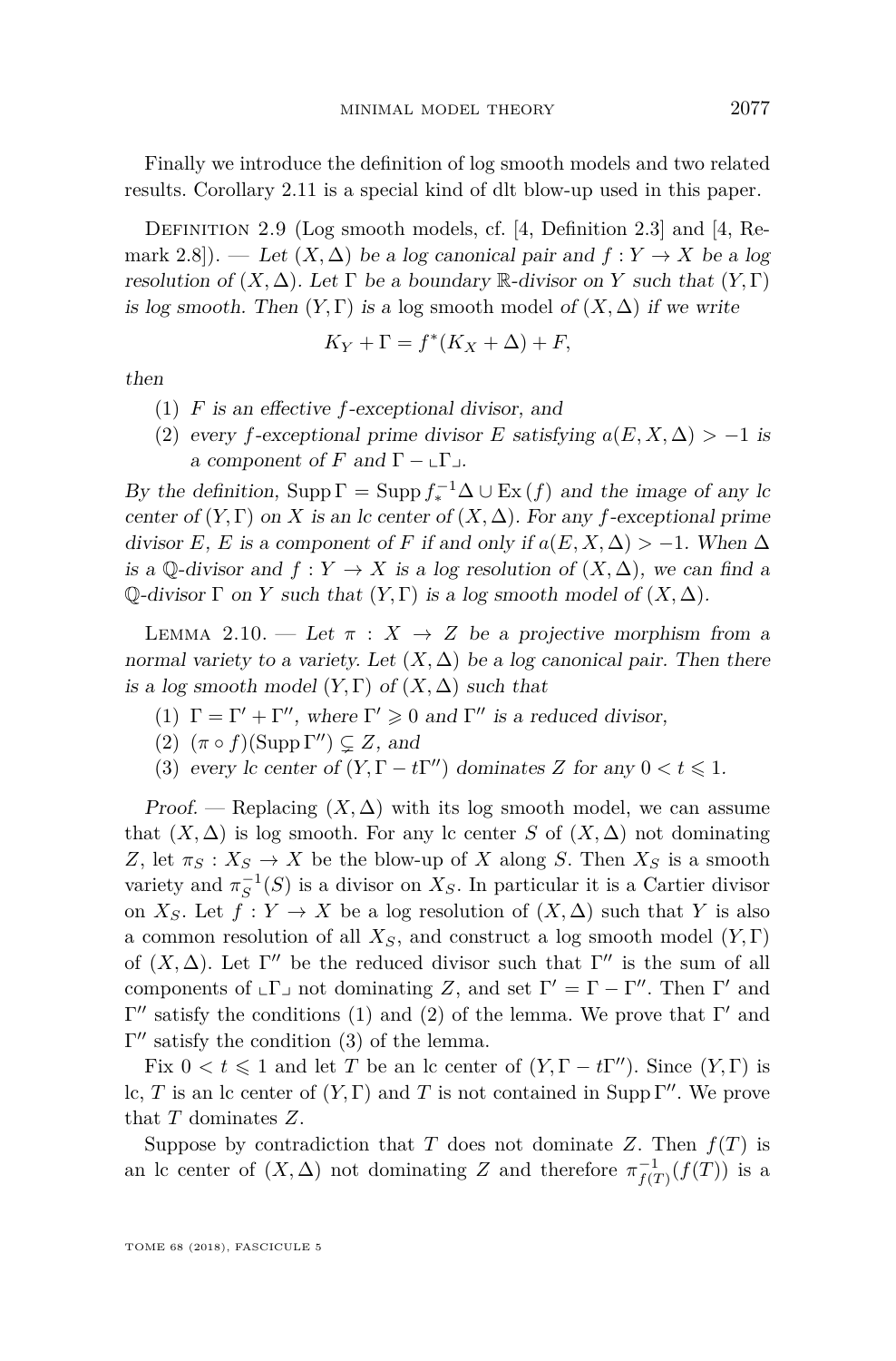Cartier divisor on  $X_{f(T)}$  by construction. Set  $M = f^{-1}(f(T))$ . Clearly we have  $(\pi \circ f)(M) \subsetneq Z$ , and M is a divisor because M is the support of the pullback of  $\pi_{f(T)}^{-1}(f(T))$ . Moreover *T* is contained in a component of *M* because *T* is irreducible. Since  $\text{Supp}\,\Gamma = \text{Supp}\,f_*^{-1}\Delta \cup \text{Ex}(f)$ , we also have  $M \subset \text{Supp }\Gamma$ . Therefore *T* is contained in a component *G* of  $\Gamma$  such that  $(\pi \circ f)(G) \subseteq Z$ . On the other hand, *T* is an irreducible component of the intersection of some divisors in  $\lfloor \Gamma \rfloor$  because *T* is an lc center of the log smooth model  $(Y, \Gamma)$ . Since  $(Y, \Gamma)$  is log smooth, the coefficient of *G* in  $\Gamma$  is one. Then *T* is contained in Supp  $\Gamma''$  and we get a contradiction. Therefore *T* dominates *Z* and so we are done. □

Let  $\pi : X \to Z$  be a projective morphism from a normal variety to a variety and  $(X, \Delta)$  be a log canonical pair. In the rest of this paper, the phrase " $(X, \Delta = \Delta' + \Delta'')$  satisfies all the conditions of Lemma [2.10](#page-9-3) with respect to  $\pi$ " means that we can write  $\Delta = \Delta' + \Delta''$  where  $\Delta'$  and  $\Delta''$ satisfy the conditions [\(1\)](#page-9-0), [\(2\)](#page-9-1) and [\(3\)](#page-9-2) of Lemma [2.10](#page-9-3) with respect to  $\pi$ .

<span id="page-10-1"></span>COROLLARY 2.11. — Let  $\pi: X \to Z$  be a projective morphism of normal quasi-projective varieties and  $(X, \Delta)$  be a log canonical pair. Then there is a dlt blow-up  $f : (Y, \Gamma) \to (X, \Delta)$  such that  $(Y, \Gamma = \Gamma' + \Gamma'')$ satisfies all the conditions of Lemma [2.10](#page-9-3) with respect to  $\pi \circ f$ .

Proof. — Let  $(Y, \Gamma = \Gamma' + \Gamma'') \rightarrow (X, \Delta)$  be a log smooth model of  $(X, \Delta)$  as in Lemma [2.10.](#page-9-3) We run the  $(K_Y + \Gamma)$ -MMP over X with scaling. By [\[4,](#page-38-10) Theorem 3.4], we get a good minimal model  $\phi$  :  $(Y, \Gamma) \dashrightarrow (Y', \Gamma_{Y'})$ over *X*. Let  $f: Y' \to X$  be the induced morphism. Then *f* is a dlt blowup of  $(X, \Delta)$ . Set  $\Gamma'_{Y'} = \phi_* \Gamma'$  and  $\Gamma''_{Y'} = \phi_* \Gamma''$ . Then we can check that  $(Y,\Gamma_{Y'}=\Gamma'_{Y'}+\Gamma''_{Y'})$  satisfies all the conditions of Lemma [2.10](#page-9-3) with respect to  $\pi \circ f$  because  $a(D, Y, \Gamma - t\Gamma'') \leqslant a(D, Y', \Gamma_{Y'} - t\Gamma''_{Y'})$  for any sufficiently small positive real number  $t$  and any prime divisor  $D$  over  $Y$ . Therefore  $f: (Y', \Gamma_{Y'}) \to (X, \Delta)$  is the desired dlt blow-up.

#### **3. Minimal model program**

<span id="page-10-0"></span>In this section we study the Minimal Model Program for any R-Cartier Rdivisor *D* which is not necessarily a log canonical divisor. More precisely, we define a sequence of birational maps, which we call *D*-MMP, and construct the *D*-MMP under some assumptions.

<span id="page-10-2"></span>DEFINITION 3.1 (The *D*-MMP). — Let *X* be a Q-factorial normal projective variety and let *D* be an R-divisor on *X*. Then a finite sequence of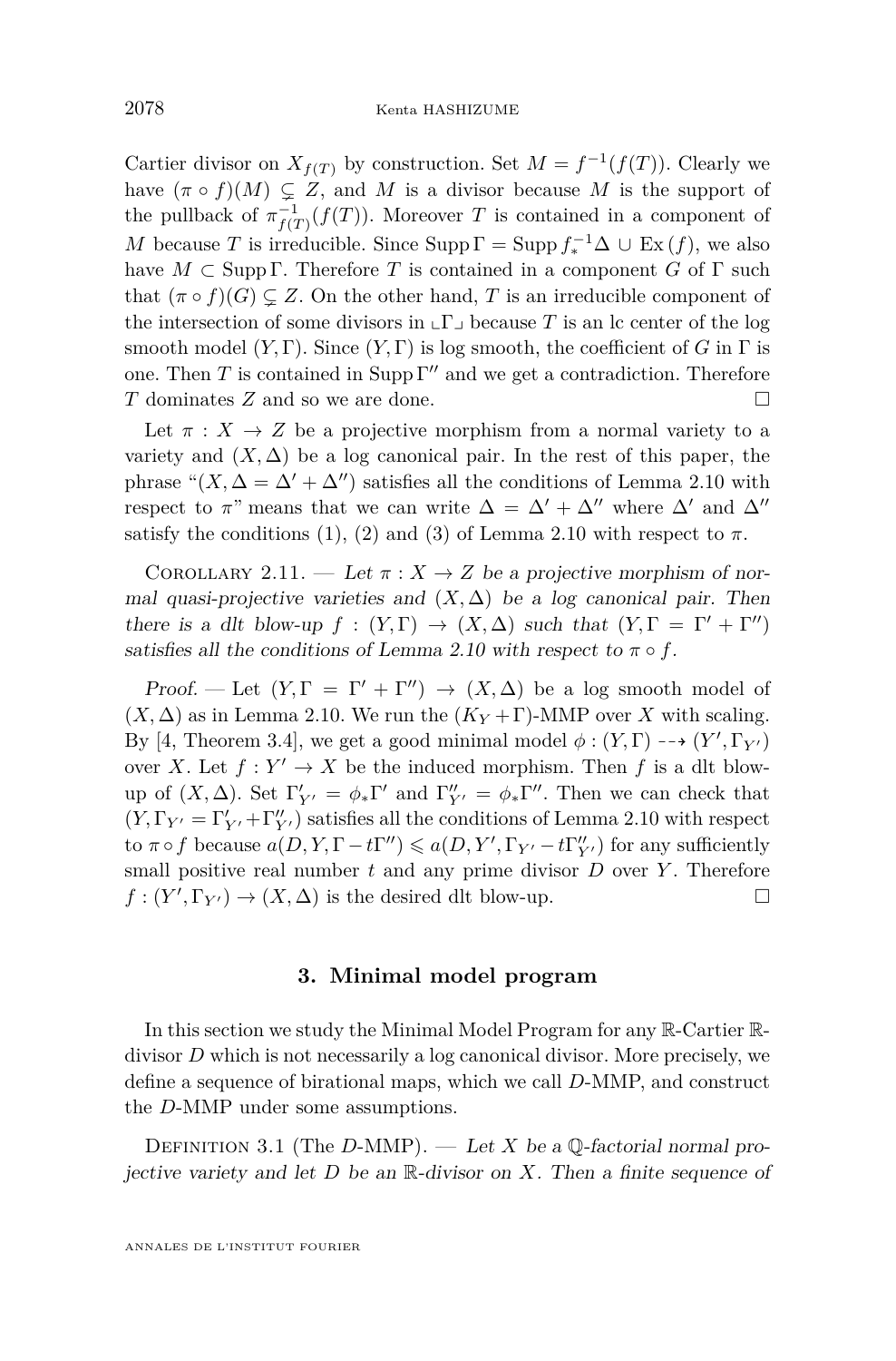birational maps

$$
\phi: X = X_0 \dashrightarrow X_1 \dashrightarrow \cdots \dashrightarrow X_n
$$

is a sequence of finitely many steps of the *D*-Minimal Model Program (*D*-MMP, for short) if

- <span id="page-11-0"></span>(1) there exists a boundary R-divisor  $\Delta$  on *X* such that  $(X, \Delta)$  is log canonical and  $\phi$  is a sequence of finitely many steps of the  $(K_X + \Delta)$ -MMP, and
- (2) for any  $0 \leq i < n$ , the birational transform  $D_{X_i}$  of  $D$  on  $X_i$ , which is always  $\mathbb{R}$ -Cartier by the condition [\(1\)](#page-11-0), is anti-ample with respect to the extremal contraction  $f_i: X_i \to V_i$ , that is,  $X_{i+1} = V_i$  or  $X_{i+1}$  is the flip of  $f_i$ .

An infinite sequence of birational maps

 $X = X_0 \longrightarrow X_1 \longrightarrow \cdots \longrightarrow X_i \longrightarrow \cdots$ 

is a sequence of steps of the *D*-MMP if  $X \dashrightarrow X_i$  is a sequence of finitely many steps of the *D*-MMP for any *i*.

<span id="page-11-2"></span>Remark 3.2. — Our definition of *D*-MMP is slightly different from usual one because we assume [\(1\)](#page-11-0), that is, any sequence of finitely many steps of the *D*-MMP is always the log MMP for a log canonical divisor.

By the definition, all  $X_i$  are  $\mathbb Q$ -factorial. In [\(1\)](#page-11-0) of the above definition, we can in fact find a boundary Q-divisor instead of a boundary R-divisor.

Notation as above, suppose that *D* is a Q-divisor and let  $X_i \dashrightarrow X_{i+1}$ be a step of the *D*-MMP. Then it is a step of the  $(K_X + \Delta)$ -MMP for some Q-divisor  $\Delta$ . Let  $X_i \to V_i$  be the extremal contraction. Then we can write  $X_{i+1} = \text{Proj}(\mathcal{R}(X_i | V_i, D_{X_i}))$ . Indeed, we can check that  $X_{i+1} =$ **Proj** $(R(X_i/V_i, K_{X_i} + \Delta_{X_i}))$  even if  $X_i \to V_i$  is a divisorial contraction. By the cone theorem [\[12,](#page-38-11) Theorem 4.5.2] and since  $D_{X_i}$  is anti-ample over  $V_i$ ,  $D_{X_i} \sim_{\mathbb{Q}, V_i} m(K_{X_i} + \Delta_{X_i})$  for some positive rational number *m*. Thus  $X_{i+1} \simeq \textbf{Proj}(\mathcal{R}(X_i/V_i, D_{X_i})).$ 

<span id="page-11-1"></span>Definition 3.3 (The *D*-MMP with scaling). — Let *X* be a Q-factorial normal projective variety and let *D* be an R-divisor on *X*. Let *A* be an R-divisor such that  $D + A$  is nef. Then a sequence of birational maps

$$
X = X_0 \dashrightarrow X_1 \dashrightarrow \cdots \dashrightarrow X_i \dashrightarrow \cdots
$$

is the *D*-MMP with scaling of *A* if

(1) it is a sequence of steps of the *D*-MMP, and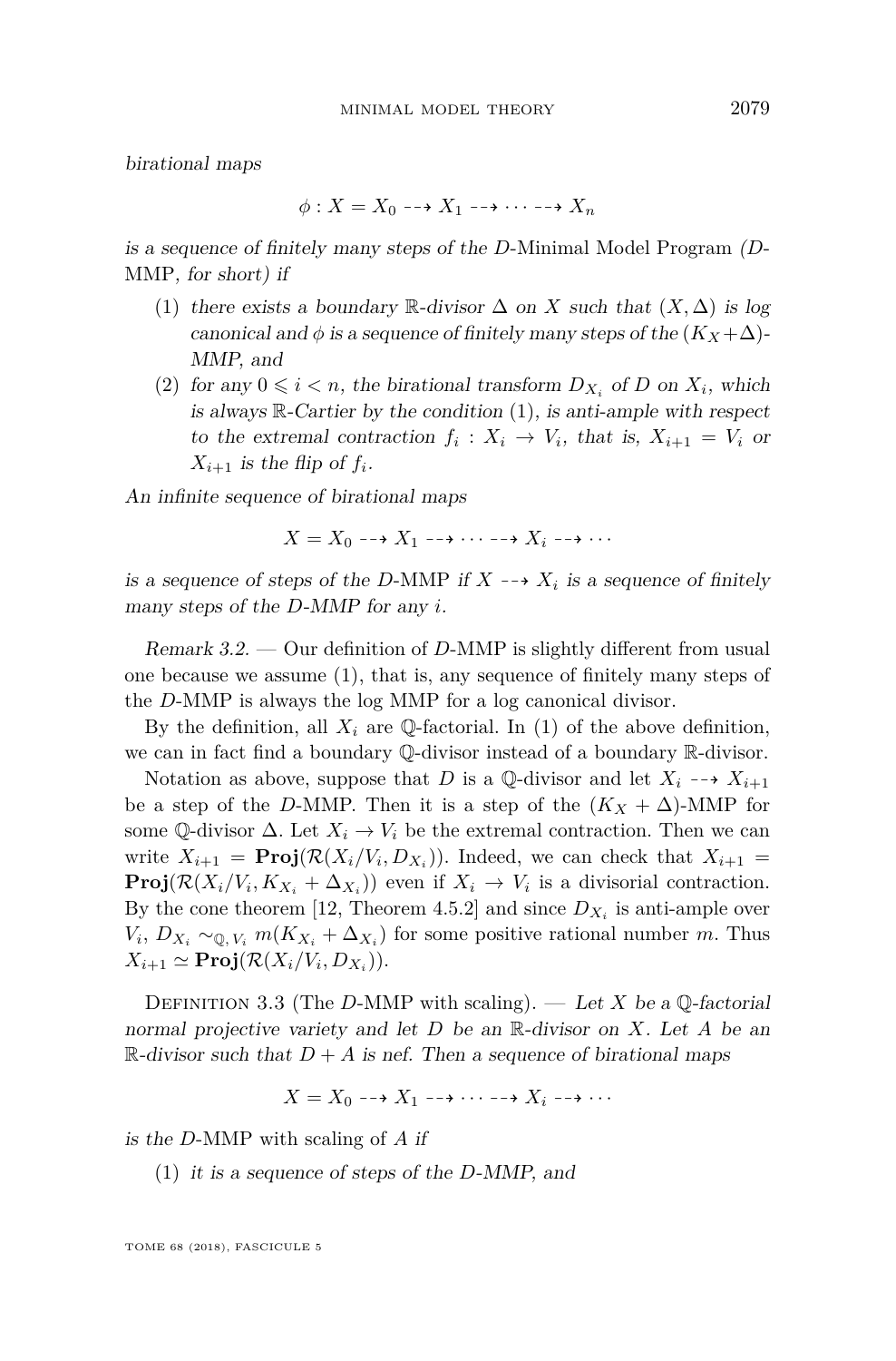(2) if we set

 $\lambda_i = \inf \{ \mu \in \mathbb{R}_{\geqslant 0} \, | \, D_{X_i} + \mu A_{X_i} \text{ is nef} \}$ 

for any *i*, then  $D_{X_i} + \lambda_i A_{X_i}$  is trivial with respect to the extremal contraction  $X_i \to V_i$ .

If divisors *D* and *A* on *X* are given and there is no confusion, we denote the *D*-MMP with scaling of *A* by

 $(X = X_0, \lambda_0) \dashrightarrow (X_1, \lambda_1) \dashrightarrow \cdots \dashrightarrow (X_i, \lambda_i) \dashrightarrow \cdots$ 

where  $\lambda_i = \inf \{ \mu \in \mathbb{R}_{\geqslant 0} \mid D_{X_i} + \mu A_{X_i} \text{ is nef} \}.$ 

<span id="page-12-1"></span>Remark 3.4. — Notation as above, let

 $(X = X_0, \lambda_0) \dashrightarrow (X_1, \lambda_1) \dashrightarrow \cdots \dashrightarrow (X_i, \lambda_i) \dashrightarrow \cdots$ 

be a sequence of steps of the *D*-MMP with scaling of *A*. Pick an index  $i \geq 0$  and a real number  $t < \lambda_i$ , which is not necessarily positive. By the definition of the *D*-MMP with scaling, the sequence of birational maps  $X_0 \dashrightarrow \cdots \dashrightarrow X_i \dashrightarrow X_{i+1}$  is a sequence of finitely many steps of the  $(D + tA)$ -MMP with scaling of  $(1 - t)A$ . If we set  $\lambda'_{j} = (\lambda_{j} - t)/(1 - t)$  for any  $0 \leq j \leq i$ , then the  $(D + tA)$ -MMP with scaling can be written

$$
(X_0,\lambda'_0)\dashrightarrow\cdots\dashrightarrow (X_i,\lambda'_i)\dashrightarrow X_{i+1}.
$$

In particular, if  $t < \lambda_i$  for any *i*, then the above sequence of birational maps is the  $(D + tA)$ -MMP with scaling of  $(1 - t)A$ 

$$
(X_0,\lambda'_0)\dashrightarrow\cdots\dashrightarrow (X_i,\lambda'_i)\dashrightarrow\cdots
$$

where  $\lambda'_i = (\lambda_i - t)/(1 - t)$  for any *i*.

If *D* is the log canonical divisor of a log canonical pair, we can identify the *D*-MMP with the standard log MMP on the log canonical pair. Therefore Definition [3.1](#page-10-2) is a generalization of the standard log MMP. Similarly, we can check that Definition [3.3](#page-11-1) is a generalization of the standard definition of the log MMP with scaling.

Finally, we prove two results related to the *D*-MMP with scaling.

<span id="page-12-0"></span>LEMMA 3.5. — Let  $\pi$  :  $X \to Z$  be a projective surjective morphism from a normal projective variety to a Q-factorial normal projective variety with connected fibers, and let  $(X, \Delta)$  be a log canonical pair such that  $\Delta$  is a Q-divisor. Suppose that  $(X, \Delta = \Delta' + \Delta'')$  satisfies all the conditions of Lemma [2.10](#page-9-3) with respect to  $\pi$ . Suppose in addition that  $K_X + \Delta \sim_{\mathbb{Q}} \pi^* D$ and  $\Delta'' \sim_{\mathbb{Q}} \pi^* E$  for a Q-divisor *D* and an effective Q-divisor *E* on *Z* respectively. Let *A* be a big semi-ample  $\mathbb{Q}$ -divisor on *Z* such that  $A + E$  is also semi-ample and  $D + A$  is nef.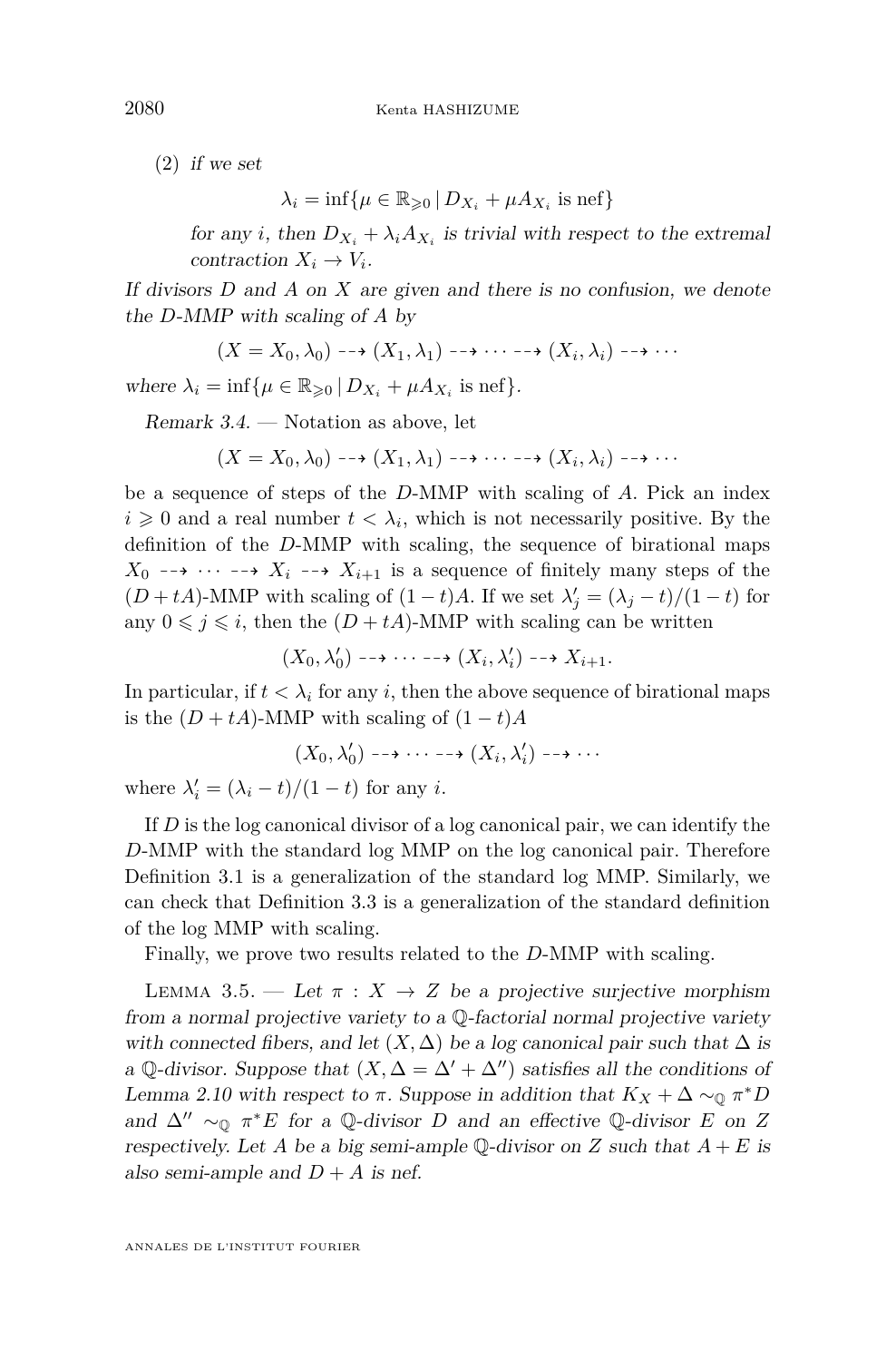Then there is a sequence of birational maps of the *D*-MMP with scaling of *A*

$$
(Z = Z_0, \lambda_0) \dashrightarrow \cdots \dashrightarrow (Z_i, \lambda_i) \dashrightarrow \cdots
$$

such that the *D*-MMP terminates or  $\lim_{i\to\infty}\lambda_i = 0$  when the *D*-MMP does not terminate. In particular, we always have  $\lim_{i\to\infty}\lambda_i=0$  when *D* is pseudo-effective.

<span id="page-13-0"></span>LEMMA 3.6. — Let  $\pi$  :  $X \to Z$  be a projective surjective morphism of Q-factorial normal projective varieties with connected fibers, and let  $(X, \Delta)$  be a log canonical pair where  $\Delta$  is a Q-divisor. Suppose that  $(X, 0)$ is Kawamata log terminal and there is a  $\mathbb{Q}$ -divisor *D* on *Z* such that  $K_X$  +  $\Delta \sim_{\mathbb{Q}} \pi^* D$ . Let *A* be an effective Q-divisor on *Z* such that  $D + A$  is nef and  $(X, \Delta + \pi^*A)$  is log canonical. Suppose that there is a sequence of birational maps of the *D*-MMP with scaling of *A*

$$
(Z = Z_0, \lambda_0) \dashrightarrow \cdots \dashrightarrow (Z_i, \lambda_i) \dashrightarrow \cdots
$$

with the corresponding numbers  $\lambda_i$  defined in Definition [3.3.](#page-11-1) We set  $X_0 =$ *X* and  $\Delta_{X_0} = \Delta$ .

Then we have the following diagram

$$
(X_0, \Delta_{X_0}) - \cdots - \cdots - \cdots - \cdots - \cdots - \cdots - \cdots - (X_{k_i}, \Delta_{X_{k_i}}) - \cdots
$$
  

$$
\pi = \pi_0 \downarrow \pi_1 \downarrow \pi_1 \downarrow \pi_1 \downarrow \pi_1 \downarrow \pi_1 \downarrow \pi_1 \downarrow \pi_1 \downarrow \pi_1 \downarrow \pi_2 \downarrow \dots
$$
  

$$
(Z_0, \lambda_0) - - - - - - - \cdots = (Z_1, \lambda_1) - - \cdots - \cdots - \cdots = (Z_i, \lambda_i) - \cdots
$$

<span id="page-13-2"></span>such that

- (1) for any  $i$ ,  $\pi_i$  is projective and surjective with connected fibers,
- (2) the upper horizontal sequence of birational maps is a sequence of steps of the  $(K_X + \Delta)$ -MMP with scaling of  $\pi^*A$  such that if we set  $k_0 = 0$  and

$$
\lambda'_j = \inf \{ \mu \in \mathbb{R}_{\geqslant 0} \, | \, K_{X_j} + \Delta_{X_j} + \mu(\pi^* A)_{X_j} \text{ is nef} \},
$$

where  $(\pi^* A)_{X_j}$  is the birational transform of  $\pi^* A$  on  $X_j$ , then  $\lambda'_j =$  $\lambda_i$  for any  $k_i \leq j \leq k_{i+1}$ , and

<span id="page-13-1"></span>(3) for any two indices  $i < i'$  and any Q-divisor *B* on  $Z_i$ , we have  $(\pi_i^* B)_{X_{k_{i'}}} = \pi_{i'}^* B_{Z_{i'}}.$ 

In particular,  $K_{X_{k_i}} + \Delta_{X_{k_i}} \sim_{\mathbb{Q}} \pi_i^* D_{Z_i}$  for any *i* and the  $(K_X + \Delta)$ -MMP with scaling of  $\pi^*A$  terminates if and only if the *D*-MMP with scaling of *A* terminates.

TOME 68 (2018), FASCICULE 5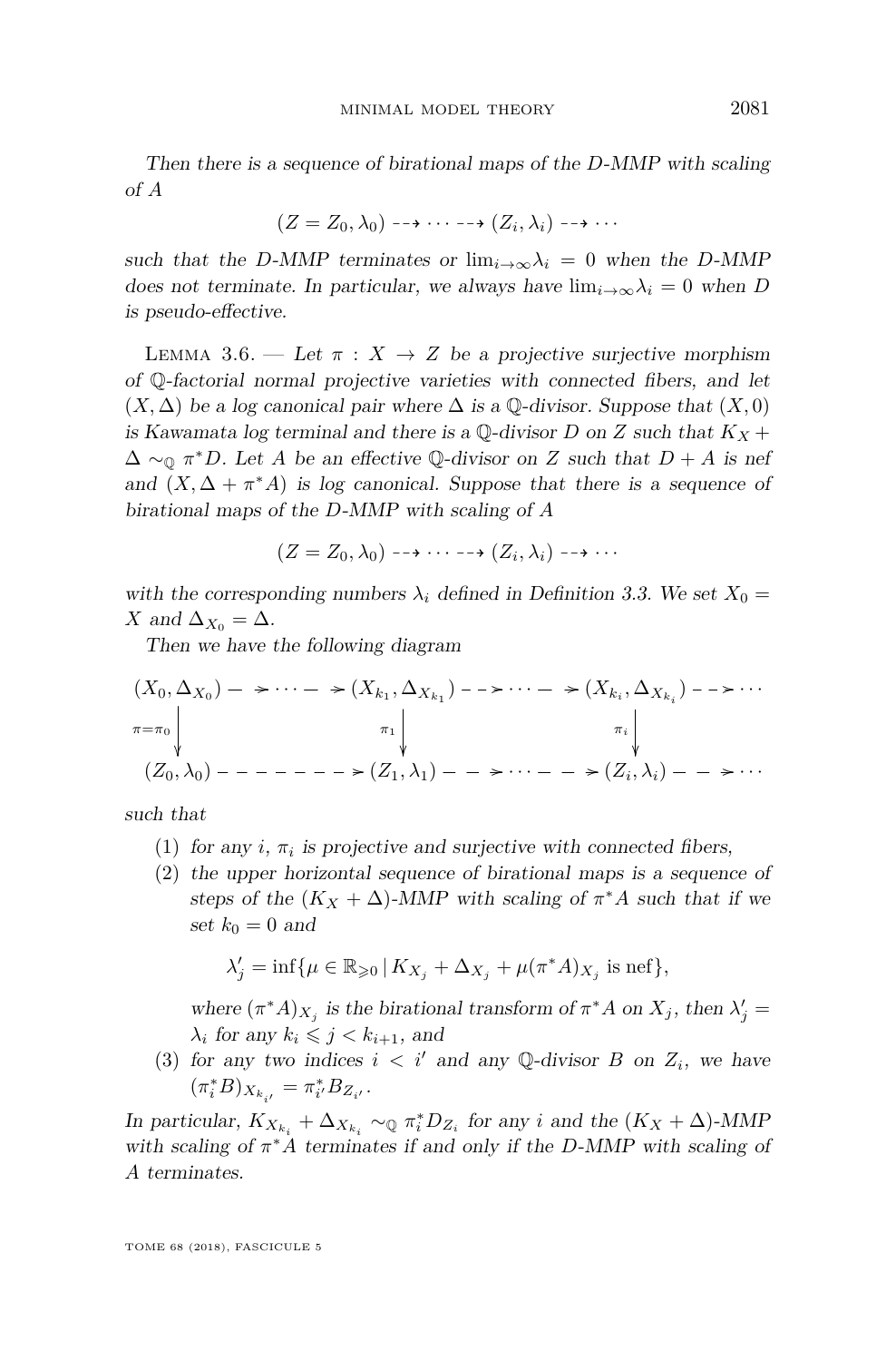2082 Kenta HASHIZUME

Proof of Lemma  $3.5.$  – Fix a strictly decreasing infinite sequence of rational numbers  $\{a_n\}_{n\geq 1}$  such that  $0 < a_n < 1$  for any *n* and  $\lim_{n\to\infty} a_n =$ 0. By the condition [\(3\)](#page-9-2) of Lemma [2.10,](#page-9-3) any lc center of  $(X, \Delta - a_n\Delta'')$ dominates *Z* for any *n*. We also have  $K_X + \Delta - a_n \Delta'' \sim_{\mathbb{Q}} \pi^*(D - a_n E)$  by the hypothesis. By [\[13,](#page-38-2) Corollary 3.2], there are Q-divisors  $\Psi_n$  on *Z* such that all  $(Z, \Psi_n)$  are klt and  $D-a_nE \sim_{\mathbb{Q}} K_Z + \Psi_n$ . Fix a sufficiently general semi-ample  $\mathbb{Q}$ -divisor  $A' \sim_{\mathbb{Q}} A + E$  such that  $(Z, \Psi_n + A')$  is klt for any *n*  $\geq$  1. Similarly, fix a sufficiently general semi-ample Q-divisor *A*<sup>*n*</sup> ∼<sub>0</sub> *A* such that  $(Z, \Psi_n + A' + A'')$  is klt for any  $n \geq 1$ . Then  $(Z, \Psi_n + a_n A' + tA'')$ is also klt and

<span id="page-14-0"></span>(\*)  

$$
D + (t + a_n)A = (D - a_nE) + a_n(A + E) + tA
$$

$$
\sim_{\mathbb{Q}} K_Z + \Psi_n + a_nA' + tA''
$$

for any  $0 \leq t \leq 1$  and  $n \geq 1$ . We note that *A'* is big.

Since  $K_Z + \Psi_1 + a_1 A' + (1 - a_1)A'' \sim_{\mathbb{Q}} D + A$  is nef, we can run the  $(K_Z + \Psi_1 + a_1 A')$ -MMP with scaling of  $(1 - a_1)A''$ . By [\[5,](#page-38-0) Corollary 1.4.2], this log MMP terminates with a good minimal model or a Mori fiber space

$$
\phi: Z = Z_0 \dashrightarrow Z_1 \dashrightarrow \cdots \dashrightarrow Z_{k_1} = Z'
$$

of  $(Z, \Psi_1 + a_1 A')$ . It is also a sequence of finitely many steps of the  $(D+a_1 A)$ -MMP since we have  $D + a_1 A \sim_{\mathbb{Q}} K_Z + \Psi_1 + a_1 A'$ .

For any  $i \geqslant 0$ , we set

$$
\lambda_i = \inf \{ \mu \in \mathbb{R}_{\geqslant 0} \, | \, K_{Z_i} + (\Psi_1)_{Z_i} + a_1 A'_{Z_i} + \mu (1 - a_1) A''_{Z_i} \text{ is nef} \}
$$

where  $(\Psi_1)_{Z_i}$  is the birational transform of  $\Psi_1$  on  $Z_i$ . We note that  $\lambda_{k_1-1}$  > 0 by the definition of the log MMP with scaling. By the above ([∗](#page-14-0)), for any  $0 \leq i \leq k_1, D_{Z_i} + (a_1 + \lambda_i(1 - a_1))A_{Z_i}$  is nef and trivial with respect to the extremal contraction of the  $(K_Z + \Psi_1 + a_1A')$ -MMP. Since  $D_{Z_i} + a_1A_{Z_i}$ is anti-ample with respect to the extremal contraction,  $D_{Z_i}$  is anti-ample with respect to the extremal contraction for any  $0 \leq i \leq k_1$ . Moreover, if we set

$$
\lambda_i' = \inf \{ \mu \in \mathbb{R}_{\geqslant 0} \, | \, D_{Z_i} + \mu A_{Z_i} \text{ is nef} \}
$$

for any  $0 \leq i \leq k_1$ , then  $\lambda'_i = a_1 + \lambda_i(1 - a_1)$  by the above discussion. Therefore  $\phi$  is a sequence of finitely many steps of the *D*-MMP with scaling of *A* (see Definition [3.3\)](#page-11-1). Pick a rational number  $t \leq a_1$ . Then we have  $t < \lambda'_{k_1-1}$  since  $a_1 < \lambda'_{k_1-1}$ . By Remark [3.4,](#page-12-1)  $\phi$  is a sequence of finitely many steps of the  $(D + tA)$ -MMP with scaling of  $(1 - t)A$  for any  $0 \le t \le a_1$ . Since  $K_Z + \Psi_n + a_n A' \sim_{\mathbb{Q}} D + a_n A$ ,  $A'' \sim_{\mathbb{Q}} A$  and  $\{a_n\}_{n \geq 1}$  is a strictly decreasing sequence, we see that  $\phi$  is also a sequence of finitely many steps of the  $(K_Z + \Psi_n + a_n A')$ -MMP with scaling of  $(1 - a_n)A''$  for any  $n \ge 1$ .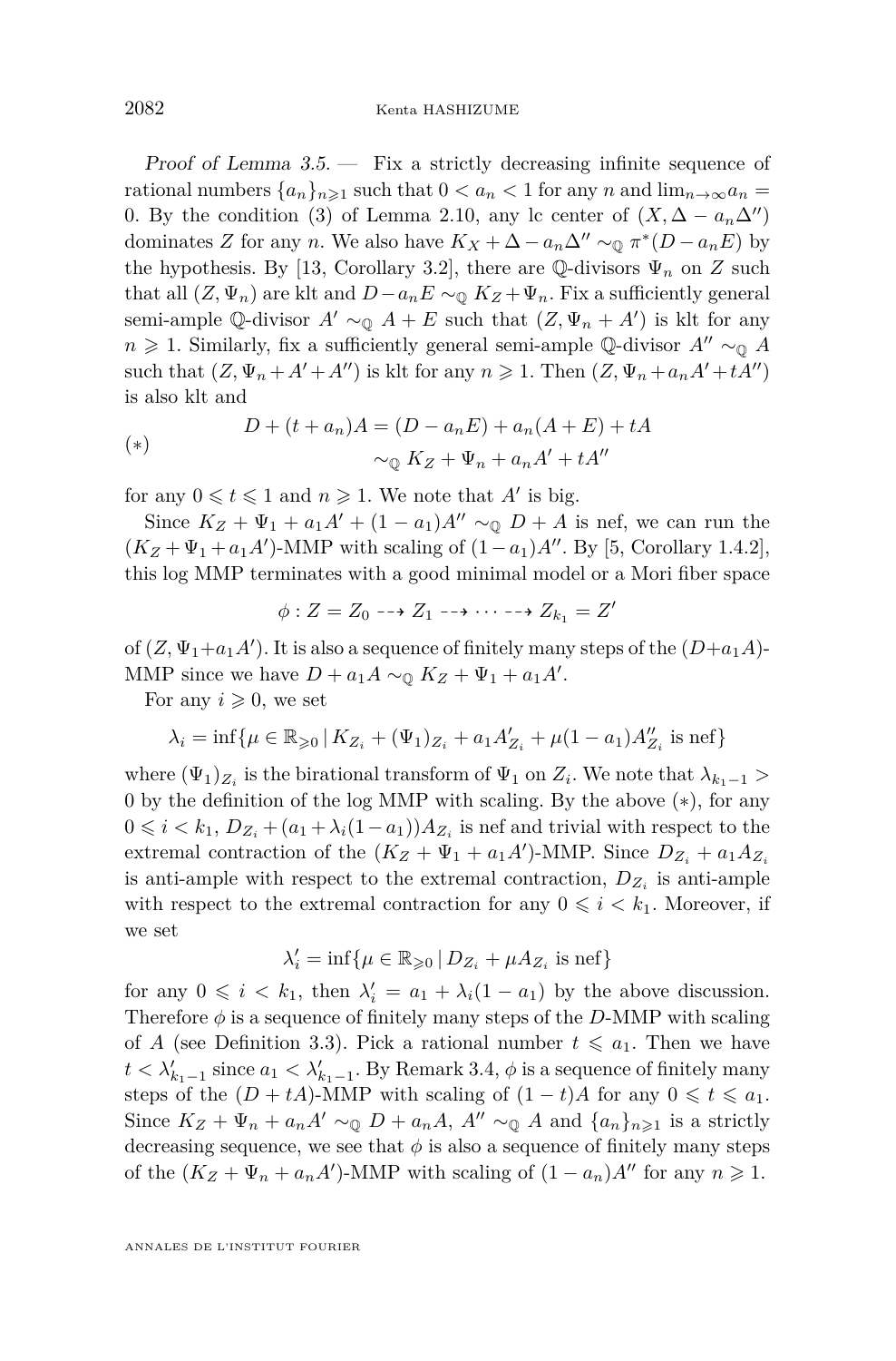If  $(Z', (\Psi_1)_{Z'} + a_1 A'_{Z'})$  is a Mori fiber space, then the *D*-MMP with scaling terminates and we stop the process. If  $(Z', (\Psi_1)_{Z'} + a_1 A'_{Z'})$  is a good minimal model of  $(Z, \Psi_1 + a_1 A')$ , then  $\lambda_{k_1} = 0$ . By the above  $(*)$  we have

$$
K_{Z'} + (\Psi_1)_{Z'} + a_1 A'_{Z'} \sim_{\mathbb{Q}} D_{Z'} + a_1 A_{Z'}
$$
  
 
$$
\sim_{\mathbb{Q}} K_{Z'} + (\Psi_2)_{Z'} + a_2 A'_{Z'} + (a_1 - a_2) A''_{Z'},
$$

and thus  $K_{Z'} + (\Psi_2)_{Z'} + a_2 A'_{Z'} + (a_1 - a_2) A''_{Z'}$  is nef. Moreovrer the pair  $(Z', (\Psi_2)_{Z'} + a_2 A'_{Z'})$  is klt since  $\phi$  is a sequence of finitely many steps of the  $(K_Z + \Psi_2 + a_2A')$ -MMP. So we can run the  $(K_{Z'} + (\Psi_2)_{Z'} + a_2A'_{Z'})$ -MMP with scaling of  $(a_1 - a_2)A''_{Z'}$ . By [\[5,](#page-38-0) Corollary 1.4.2], this log MMP terminates with a good minimal model or a Mori fiber space

$$
\psi: Z'=Z_{k_1}\dashrightarrow Z_{k_1+1}\dashrightarrow \cdots \dashrightarrow Z_{k_2}=Z''
$$

of  $(Z', (\Psi_2)_{Z'} + a_2 A'_{Z'})$ . By the same discussion as above, we can check that  $\psi \circ \phi : Z \dashrightarrow Z''$  is a sequence of finitely many steps of the *D*-MMP with scaling of *A* and also a sequence of finitely many steps of the  $(K_Z + \Psi_n + a_n A')$ -MMP with scaling of  $(1 - a_n)A''$  for any  $n \ge 2$ .

By repeating the above discussions, we get a sequence of birational maps

$$
Z = Z_0 \dashrightarrow Z_1 \dashrightarrow \cdots \dashrightarrow Z_{k_i} \dashrightarrow \cdots
$$

such that

- for any  $i \geq 1$ , the birational map  $Z \dashrightarrow Z_{k_i}$  is a sequence of finitely many steps of the  $(K_Z + \Psi_i + a_i A')$ -MMP with scaling of  $(1 - a_i)A''$ to a good minimal model or a Mori fiber space,
- the whole sequence of birational maps  $Z \dashrightarrow \cdots \dashrightarrow Z_j \dashrightarrow \cdots$  is a sequence of steps of the *D*-MMP with scaling of *A*, and
- if the *D*-MMP does not terminate and if we set

$$
\lambda_j = \inf \{ \mu \in \mathbb{R}_{\geqslant 0} \, | \, D_{Z_j} + \mu A_{Z_j} \text{ is nef} \},\
$$

then  $\lambda_{k_i} \leqslant a_i$ .

The third condition follows from the fact that  $D_{Z_{k_i}} + a_i A_{Z_{k_i}}$  is nef. By the definition of  $\{a_n\}_{n\geq 1}$ , we have  $\lim_{i\to\infty}\lambda_i \leq \lim_{i\to\infty}a_i = 0$  when the *D*-MMP does not terminate. Therefore  $\lim_{i\to\infty}\lambda_i = 0$  and hence we see that the above *D*-MMP with scaling of *A* satisfies all the conditions of the lemma. So we are done.

Proof of Lemma [3.6.](#page-13-0) — Set  $\pi_0 = \pi$  and let  $f: Z_0 \to V_0$  be the extremal contraction. Note that  $K_{X_0} + \Delta_{X_0} + \pi_0^* A$  is nef since  $D + A$  is nef. By the definition of *D*-MMP and the cone theorem [\[12,](#page-38-11) Theorem 4.5.2], there is a general ample Q-divisor *H* on  $Z_0$  such that  $D + H \sim_{\mathbb{Q}, V_0} 0$ . Therefore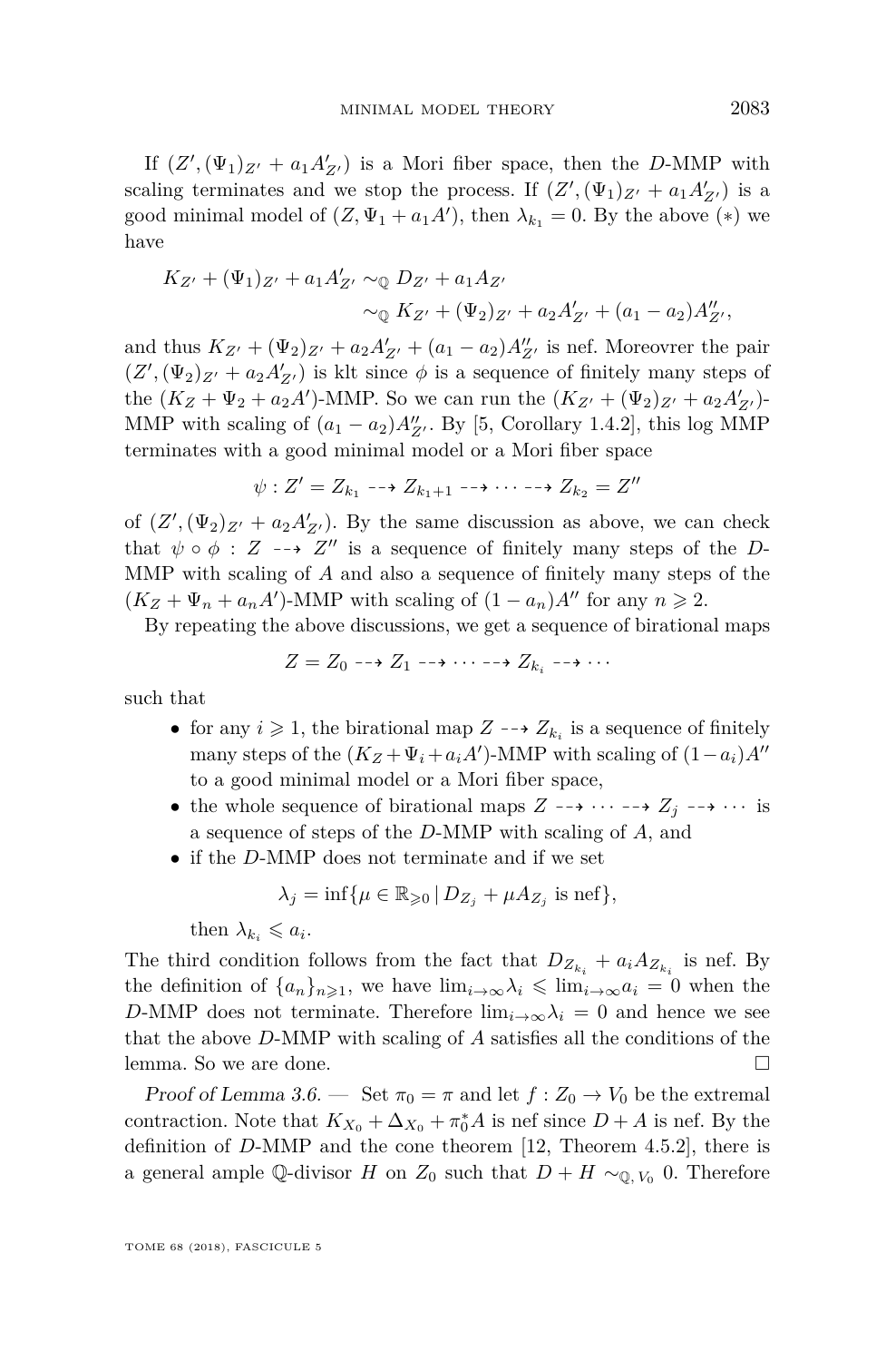$K_{X_0} + \Delta_{X_0} + \pi_0^* H \sim_{\mathbb{Q}, V_0} 0$ . By [\[4,](#page-38-10) Theorem 1.1] and [4, Theorem 4.1 (iii)], the  $(K_{X_0} + \Delta_{X_0})$ -MMP over  $V_0$  with scaling of an ample divisor terminates with a good minimal model

$$
\phi: (X_0, \Delta_{X_0}) \dashrightarrow (X_1, \Delta_{X_1}) \dashrightarrow \cdots \dashrightarrow (X_{k_1} = X', \Delta_{X_{k_1}} = \Delta_{X'})
$$

over  $V_0$ . Then we can check that  $\phi$  is a sequence of finitely many steps of the  $(K_{X_0} + \Delta_{X_0})$ -MMP with scaling of  $\pi_0^* A$  and if we set

$$
\lambda'_j = \inf \{ \mu \in \mathbb{R}_{\geqslant 0} \, | \, K_{X_j} + \Delta_{X_j} + \mu(\pi_0^* A)_{X_j} \text{ is nef} \}
$$

for any  $0 \leq j \leq k_1$ , then  $\lambda'_0 = \lambda'_1 = \cdots = \lambda'_{k_1-1} = \lambda_0$  (see, for example, the proof of [\[22,](#page-38-14) Proposition 4.1]).

Since  $K_{X'} + \Delta_{X'}$  is semi-ample over  $V_0$ , there is a natural morphism  $X' \to Z' = \text{Proj}(\mathcal{R}(X'/V_0, K_{X'} + \Delta_{X'}))$  over  $V_0$ . By construction we have  $K_{X'} + \Delta_{X'} \sim_{\mathbb{Q}, Z'} 0$ . Now  $Z_1 = \text{Proj}(\mathcal{R}(Z_0/V_0, D))$  by Remark [3.2,](#page-11-2) and for any large and divisible positive integer *m*, we have

$$
\mathcal{R}(Z_0/V_0, mD) \simeq \mathcal{R}(X_0/V_0, m(K_{X_0} + \Delta_{X_0}))
$$
  

$$
\simeq \mathcal{R}(X'/V_0, m(K_{X'} + \Delta_{X'}))
$$

as sheaves of graded  $\mathcal{O}_{V_0}$ -algebra. Therefore we have  $Z' \simeq Z_1$ . We put  $\pi_1: X' \to Z_1 \simeq Z'.$  Then we see that  $\pi_1$  has connected fibers by taking a common resolution of  $\phi$ . We also see that  $K_{X'} + \Delta_{X'} \sim_{\mathbb{Q}} \pi_1^* D_{Z_1}$  because  $K_{X'} + \Delta_{X'} \sim_{\mathbb{Q}, Z_1} 0$  and  $K_{X_0} + \Delta_{X_0} \sim_{\mathbb{Q}} \pi_0^* D$ . Since  $X_0$  is  $\mathbb{Q}$ -factorial and  $(X_0, 0)$  is klt, it is easy to see that X' is Q-factorial and  $(X', 0)$  is klt.

We prove  $(\pi_0^*B)_{X'} = \pi_1^*B_{Z_1}$  for any Q-divisor *B* on  $Z_0$ . First we prove  $(\pi_0^* B)_{X'} \sim_{\mathbb{Q}} \pi_1^* B_{Z_1}$ , and after that we prove  $(\pi_0^* B)_{X'} = \pi_1^* B_{Z_1}$ . Recall that  $f: Z_0 \to V_0$  is the extremal contraction of the *D*-MMP. Let  $f_1$ :  $Z_1 \rightarrow V_0$  be the induced morphism. By construction, there is a rational number *r* and Q-Cartier Q-divisor *G* on  $V_0$  satisfying  $B-rD \sim_\mathbb{Q} f^*G$ . Then  $\pi_0^* B - r(K_{X_0} + \Delta_{X_0}) \sim_{\mathbb{Q}} \pi_0^* f^* G$ . By taking the birational transform on *X'*, we obtain  $(\pi_0^* B)_{X'} - r \pi_1^* D_{Z_1} \sim_{\mathbb{Q}} \pi_1^* f_1^* G$  because  $K_{X'} + \Delta_{X'} \sim_{\mathbb{Q}} \pi_1^* D_{Z_1}$ . Since  $B_{Z_1} - rD_{Z_1} \sim_{\mathbb{Q}} f_1^*G$ , we see that  $(\pi_0^*B)_{X'} \sim_{\mathbb{Q}} \pi_1^*B_{Z_1}$ . Next we prove  $(\pi_0^* B)_{X'} = \pi_1^* B_{Z_1}$  as Q-divisors. We note that *B* or −*B* is nef over *V*<sub>0</sub> because the relative Picard number  $\rho(Z_0/V_0)$  is one. Let  $p : \widetilde{Z} \to Z_0$  and  $p' : \widetilde{Z} \to Z_1$  be a common resolution of  $Z_0 \dashrightarrow Z_1$ , and let  $q : \widetilde{X} \to X_0$ and  $q' : \tilde{X} \to X'$  be a common resolution of  $\phi : X_0 \dashrightarrow X'$  such that the induced map  $h : \widetilde{X} \to \widetilde{Z}$  is a morphism. We set  $F = p^*B - p'^*B_{Z_1}$ . Then *F* or −*F* is effective by the negativity lemma. Moreover, by construction,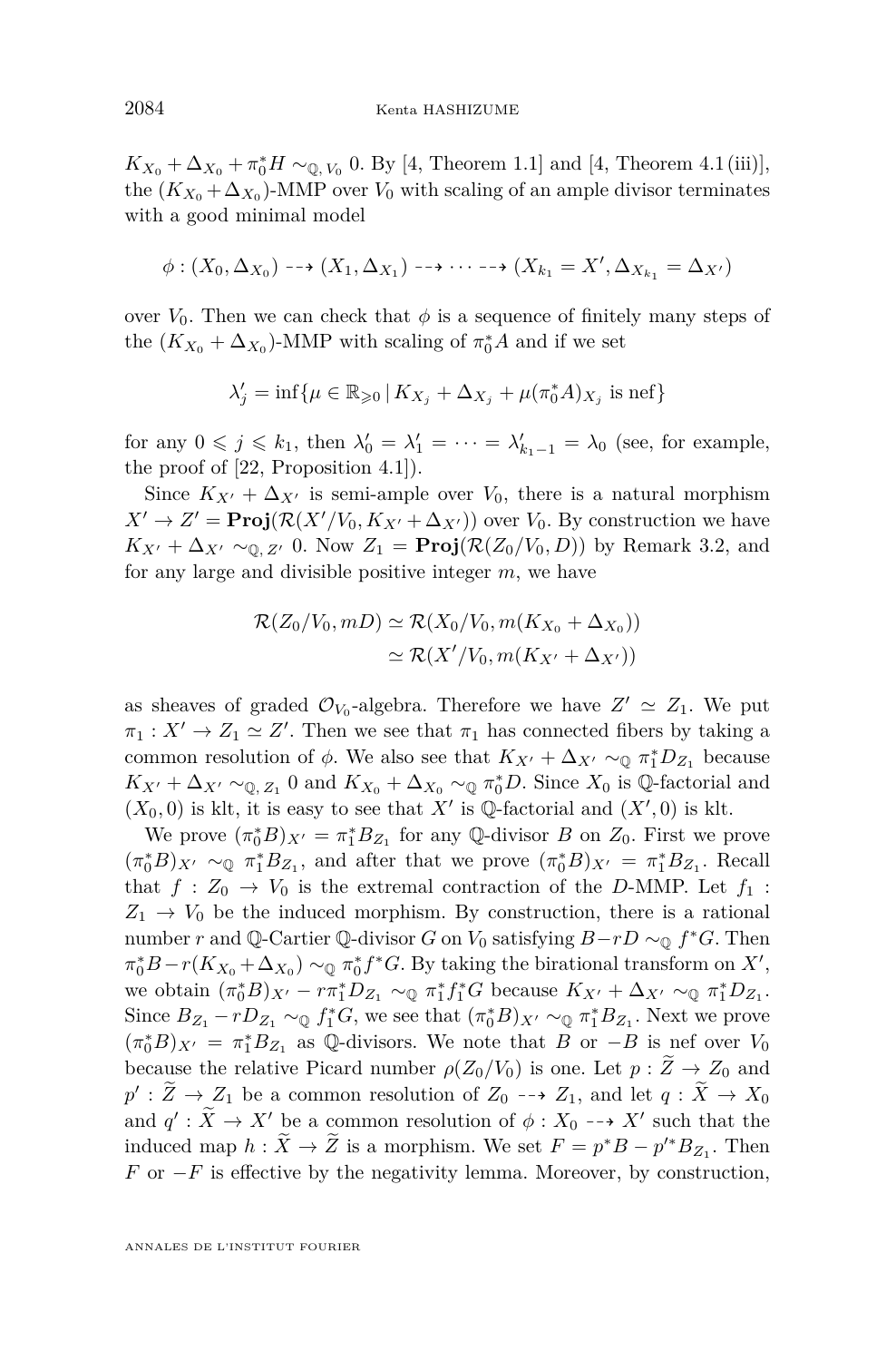we have

$$
\begin{aligned} (\pi_0^* B)_{X'} - \pi_1^* B_{Z_1} &= q'_* q^* \pi_0^* B - q'_* q'^* \pi_1^* B_{Z_1} \\ &= q'_* (h^* p^* B) - q'_* (h^* p'^* B_{Z_1}) = q'_* h^* F. \end{aligned}
$$

On the other hand, since  $(\pi_0^*B)_{X'} \sim_{\mathbb{Q}} \pi_1^*B_{Z_1}$ , we have  $q'_*h^*F \sim_{\mathbb{Q}} 0$ . Then  $q'_{*}h^{*}F = 0$  because *F* or  $-F$  is effective. In this way, we see that  $(\pi_{0}^{*}B)_{X'} =$  $\pi_1^* B_{Z_1}$  as Q-divisors.

Now we have  $(\pi_0^* A)_{X'} = \pi_1^* A_{Z_1}$ . Since  $(X', \Delta_{X'} + \lambda_1(\pi_0^* A)_{X'})$  is lc,  $(X', \Delta_{X'} + \lambda_1 \pi_1^* A_{Z_1})$  is lc. Therefore we can apply the above arguments to  $\pi_1$  :  $(X_{k_1}, \Delta_{X_{k_1}}) = (X', \Delta_{X'}) \rightarrow Z_1$  and  $\lambda_1 A_{Z_1}$ . By repeating these arguments, we have the following diagram

(*X*0*,* ∆*<sup>X</sup>*<sup>0</sup> ) *π*<sup>0</sup> /· · · /(*Xk*<sup>1</sup> *,* ∆*<sup>X</sup>k*<sup>1</sup> ) *π*<sup>1</sup> /· · · /(*Xk<sup>i</sup> ,* ∆*<sup>X</sup>ki* ) *πi* /· · · (*Z*0*, λ*0) /(*Z*1*, λ*1) /· · · /(*Z<sup>i</sup> , λi*) /· · ·

such that

- for any  $i$ ,  $\pi_i$  is projective and surjective with connected fibers,
- the upper horizontal sequence of birational maps is a sequence of steps of the  $(K_{X_0} + \Delta_{X_0})$ -MMP with scaling of  $\pi_0^* A$  such that if we set  $k_0 = 0$  and

$$
\lambda'_j = \inf \{ \mu \in \mathbb{R}_{\geqslant 0} \, | \, K_{X_j} + \Delta_{X_j} + \mu(\pi_0^* A)_{X_j} \text{ is nef} \},
$$

then  $\lambda'_j = \lambda_i$  for any  $k_i \leq j \leq k_{i+1}$ , and

•  $(\pi_i^* B)_{X_{k_{i+1}}} = \pi_{i+1}^* B_{Z_{i+1}}$  for any *i* and any Q-divisor *B* on  $Z_i$ .

Pick any two indices  $i < i'$  and Q-divisor *B* on  $Z_i$ . Then we can check that  $(\pi_i^* B)_{X_{k_{i'}}} = \pi_{i'}^* B_{Z_{i'}}$  by induction on  $i' - i$ . Therefore the diagram satisfies all the conditions of the lemma.  $\Box$ 

#### <span id="page-17-1"></span>**4. Proof of the main result in klt case and a reduction**

In this section we prove Theorem [1.2](#page-2-0) in a special case, which contains the klt case, and prove a reduction lemma.

Proposition [4.1](#page-17-0) below is a special case of Theorem [1.2.](#page-2-0) From this propo-sition we see that Theorem [1.2](#page-2-0) holds when  $(X, \Delta)$  is klt.

<span id="page-17-0"></span>PROPOSITION  $4.1.$  – Fix a positive integer *d*, and assume the existence of a good minimal model or a Mori fiber space for all projective Kawamata log terminal pairs of dimension *d* with boundary Q-divisors.

TOME 68 (2018), FASCICULE 5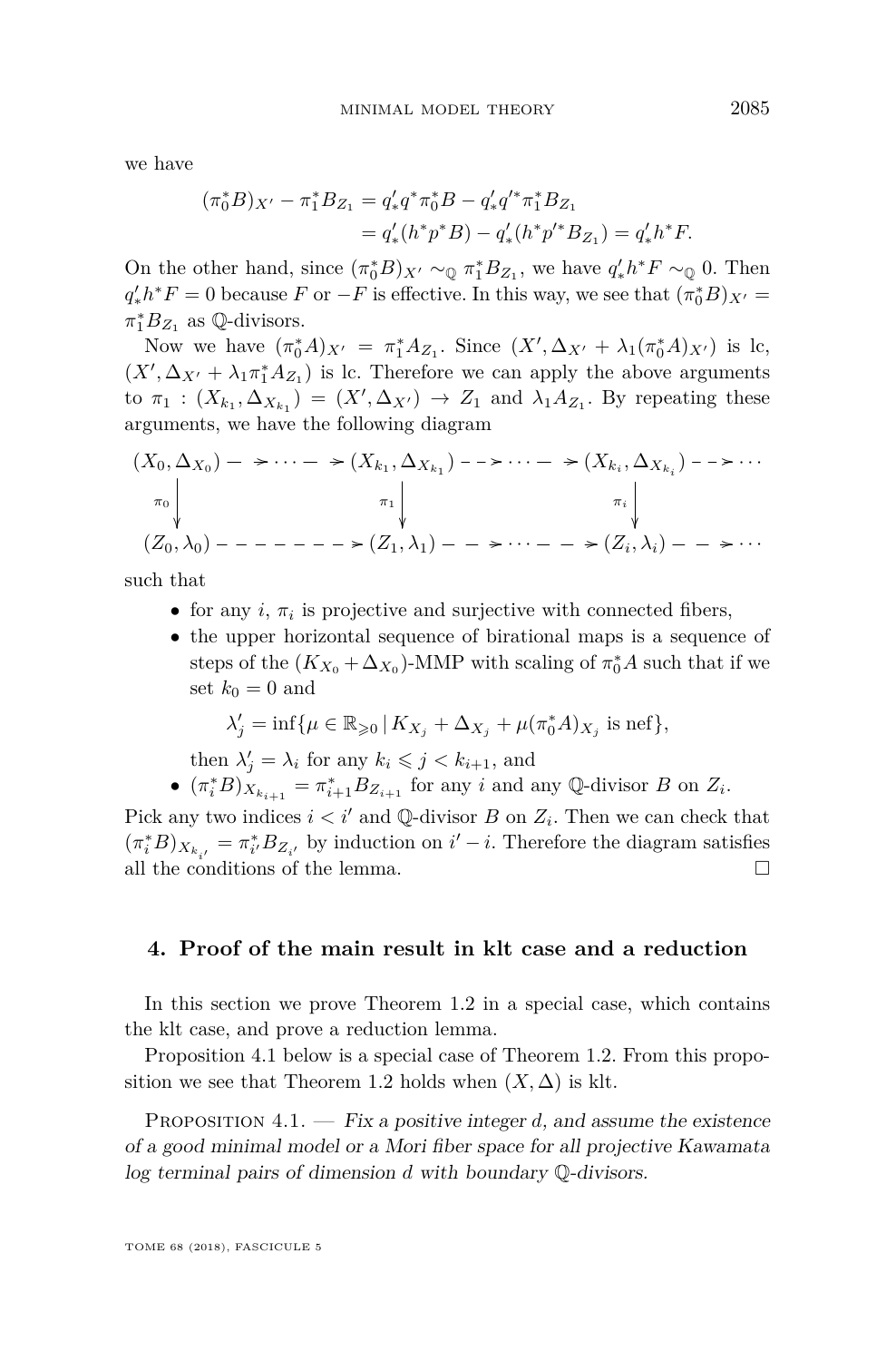Let  $\pi: X \to Z$  be a projective surjective morphism of normal projective varieties such that dim  $Z = d$ . Let  $(X, \Delta)$  be a log canonical pair such that  $\Delta$  is a Q-divisor and every lc center of  $(X, \Delta)$  dominates *Z*. Suppose that  $K_X + \Delta \sim_{\mathbb{Q}, Z} 0.$ 

Then  $(X, \Delta)$  has a good minimal model or a Mori fiber space.

Proof. — We can prove this by the same arguments as in the proof of  $[6, 6]$  $[6, 6]$ Proposition 3.3]. We write details for the reader's convenience.

By taking the Stein factorization of  $π$ , we may assume that  $π$  has connected fibers. We may also assume that  $K_X + \Delta$  is pseudo-effective because otherwise we can find a Mori fiber space of  $(X, \Delta)$  by [\[5\]](#page-38-0). By [\[13,](#page-38-2) Corollary 3.2], there is a  $\mathbb{Q}$ -divisor  $\Psi$  on *Z* such that  $(Z, \Psi)$  is klt and  $K_X + \Delta \sim_{\mathbb{Q}}$  $\pi^*(K_Z + \Psi)$ . Then  $K_Z + \Psi$  is pseudo-effective (cf. [\[27,](#page-39-2) II 5.6 Lemma]). By the hypothesis, there is a good minimal model  $\phi : (Z, \Psi) \dashrightarrow (Z', \Psi_{Z'})$  of  $(Z, \Psi)$ .

Let  $f: W \to Z$  and  $f': W \to Z'$  be a common resolution of  $\phi$  and let  $g: (Y, \Gamma) \to (X, \Delta)$  be a log smooth model such that the induced map  $h: Y \dashrightarrow W$  is a morphism. Then we see that  $f' \circ h: Y \to Z'$  has connected fibers. Moreover we have  $K_Y + \Gamma = g^*(K_X + \Delta) + E$  for an effective *g*exceptional divisor  $E$  and  $f^*(K_Z + \Psi) = f'^*(K_{Z'} + \Psi_{Z'}) + F$  for an effective  $f'$ -exceptional divisor  $F$ . Then

$$
K_Y + \Gamma = g^*(K_X + \Delta) + E \sim_{\mathbb{Q}} g^* \pi^*(K_Z + \Psi) + E
$$
  
=  $h^* f^*(K_Z + \Psi) + E = h^* f'^*(K_{Z'} + \Psi_{Z'}) + h^* F + E.$ 

We run the  $(K_Y + \Gamma)$ -MMP over Z' with scaling of an ample divisor

$$
Y \dashrightarrow Y_1 \dashrightarrow \cdots \dashrightarrow Y_i \dashrightarrow \cdots.
$$

Pick an open set *U* of *Z* such that the restriction of  $\phi$  to *U* is an isomorphism  $\phi|_U : U \to \phi(U)$  and the codimension of  $Z' \setminus \phi(U)$  in  $Z'$  is at least two. By shrinking *U* if necessary, we can assume that *F* is mapped into  $Z'\setminus \phi(U)$ . Set  $V = (\pi \circ g)^{-1}(U)$ . Since  $K_X + \Delta \sim_{\mathbb{Q}, Z} 0$  and by the definition of log smooth models, we see that  $(\pi^{-1}(U), \Delta|_{\pi^{-1}(U)})$  is a weak lc model of  $(V, \Gamma|_V)$  over *U* with relatively trivial log canonical divisor. Since  $U \simeq \phi(U)$ , the  $(K_Y + \Gamma)$ -MMP over *Z'* must terminate over  $\phi(U)$ . In other words, if *V*<sup>*i*</sup> denotes the inverse image of  $\phi(U)$  on  $Y_i$ , the divisor  $(K_{Y_i} + \Gamma_{Y_i})|_{V_i}$  is Q-linearly equivalent to the pullback of  $(K_{Z'} + \Psi_{Z'})|_{\phi(U)}$  for any  $i \gg 0$ . Therefore *E* is eventually contracted over  $\phi(U)$ .

By the above facts, we see that  $(h^*F)_{Y_i} + E_{Y_i}$  is mapped into  $Z' \setminus \phi(U)$ for any  $i \gg 0$ . In particular  $(h^*F)_{Y_i} + E_{Y_i}$  is a very exceptional divisor over Z' (cf. [\[4,](#page-38-10) Definition 3.1]). Moreover, by the definition of the log MMP with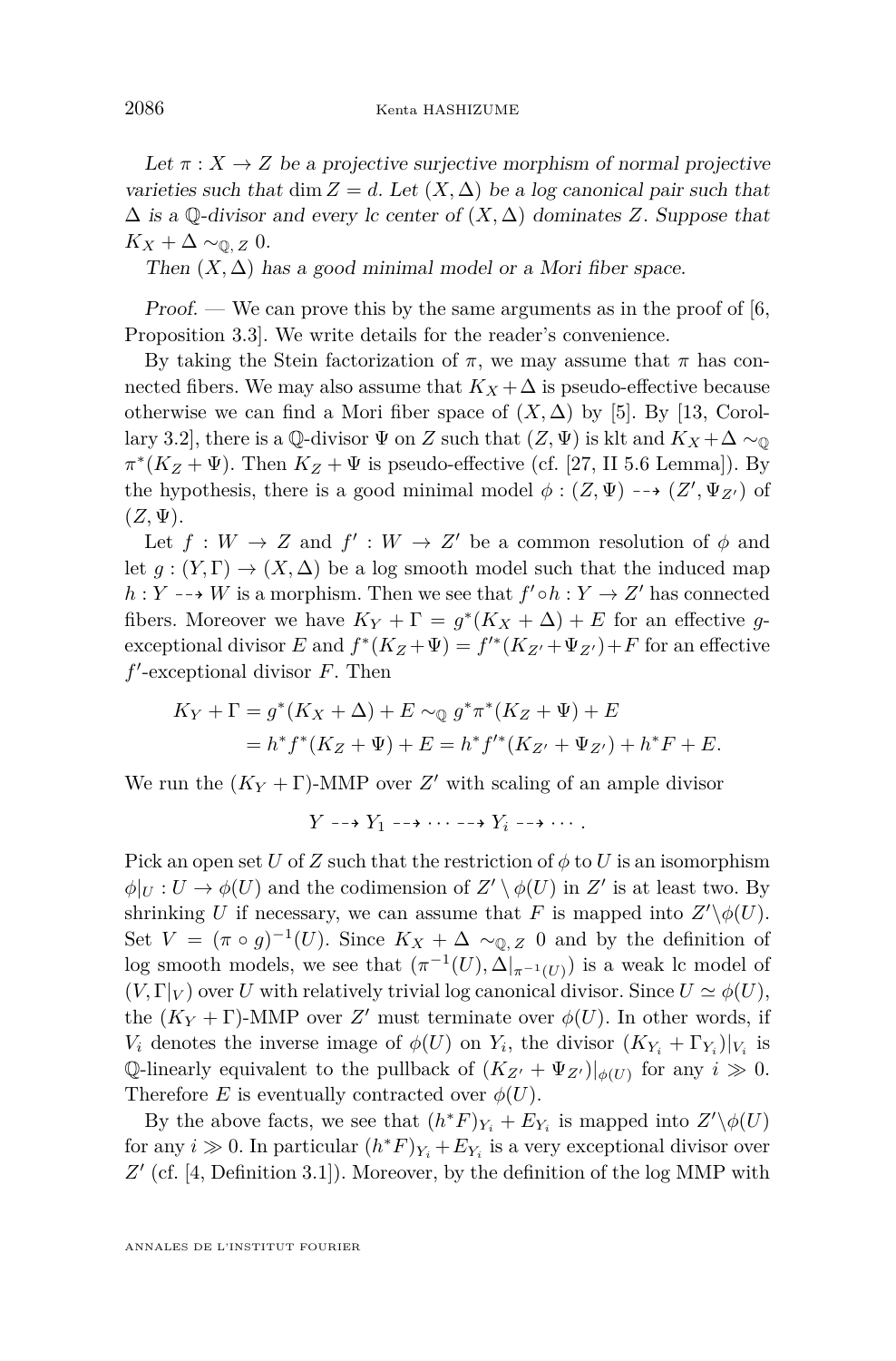scaling,  $K_{Y_i} + \Gamma_{Y_i} \sim_{\mathbb{Q}, Z'} (h^*F)_{Y_i} + E_{Y_i}$  is the limit of movable divisors over Z' for any  $i \gg 0$ . Then  $(h^*F)_{Y_i} + E_{Y_i} = 0$  by [\[4,](#page-38-10) Lemma 3.3]. Therefore  $K_{Y_i} + \Gamma_{Y_i}$  is Q-linearly equivalent to the pullback of  $K_{Z'} + \Psi_{Z'}$  for some *i*. Since  $K_{Z'} + \Psi_{Z'}$  is semi-ample,  $K_{Y_i} + \Gamma_{Y_i}$  is also semi-ample. Therefore  $(Y_i, \Gamma_{Y_i})$  is a good minimal model of  $(Y, \Gamma)$ . Since  $(Y, \Gamma)$  is a log smooth model of  $(X, \Delta)$ ,  $(X, \Delta)$  also has a good minimal model. So we are done.  $\square$ 

We can prove the following proposition by using [\[5,](#page-38-0) Corollary 1.4.2] and the same discussion as in the proof of Proposition [4.1.](#page-17-0)

<span id="page-19-5"></span>PROPOSITION 4.2. — Let  $\pi : X \to Z$  be a projective surjective morphism of Q-factorial normal projective varieties with connected fibers. Let  $(X, \Delta)$  be a log canonical pair such that  $\Delta$  is a  $\mathbb Q$ -divisor and every lc center of  $(X, \Delta)$  dominates *Z*. Suppose that  $K_X + \Delta \sim_{\mathbb{Q}} \pi^* D$  for a  $\mathbb{Q}$ -divisor *D* on *Z*.

If *D* is big, then  $(X, \Delta)$  has a good minimal model.

We close this section with a reduction lemma, which plays a key role in the proof of Theorem [1.2.](#page-2-0)

<span id="page-19-3"></span>LEMMA  $4.3.$  — To prove Theorem [1.2,](#page-2-0) we may assume the following conditions about  $\pi$  :  $(X, \Delta) \rightarrow Z$ .

- <span id="page-19-1"></span>(1)  $\pi$  has connected fibers,  $(X, 0)$  is Q-factorial Kawamata log terminal and *Z* is Q-factorial,
- <span id="page-19-0"></span>(2)  $(X, \Delta = \Delta' + \Delta'')$  satisfies all the conditions of Lemma [2.10](#page-9-3) with respect to  $\pi$ ,
- <span id="page-19-4"></span>(3)  $K_X + \Delta \sim_{\mathbb{Q}} \pi^* D$  and  $\Delta'' \sim_{\mathbb{Q}} \pi^* E$ , where *D* is a pseudo-effective Q-divisor and *E* is an effective Q-divisor on *Z*, and
- <span id="page-19-2"></span>(4) there is a Q-divisor *A* on *X* such that  $K_X + \Delta + \delta A$  is movable for any sufficiently small  $\delta > 0$ .

Proof. — By taking a dlt blow-up and by replacing  $(X, \Delta)$  if necessary, we can assume that *X* is  $\mathbb{Q}$ -factorial and  $(X, 0)$  is klt. We may also assume that  $K_X + \Delta$  is pseudo-effective because otherwise we can find a Mori fiber space of  $(X, \Delta)$  by running the  $(K_X + \Delta)$ -MMP with scaling. We note that existence of a good minimal model of  $(X, \Delta)$  is equivalent to existence of a weak lc model of  $(X, \Delta)$  with semi-ample log canonical divisor (see [\[4,](#page-38-10) Corollary 3.7]). By taking the Stein factorization of  $\pi$  and by Corollary [2.11,](#page-10-1) we may assume that  $\pi$  has connected fibers and the condition [\(2\)](#page-19-0) of the lemma holds.

Next we show that we can assume  $\Delta'' \sim_{\mathbb{Q}, Z} 0$  to prove Theorem [1.2.](#page-2-0) Since  $K_X + \Delta$  is pseudo-effective and  $\Delta''$  is vertical over *Z*, we see that  $K_X + \Delta'$  is pseudo-effective over *Z*. We run the  $(K_X + \Delta')$ -MMP over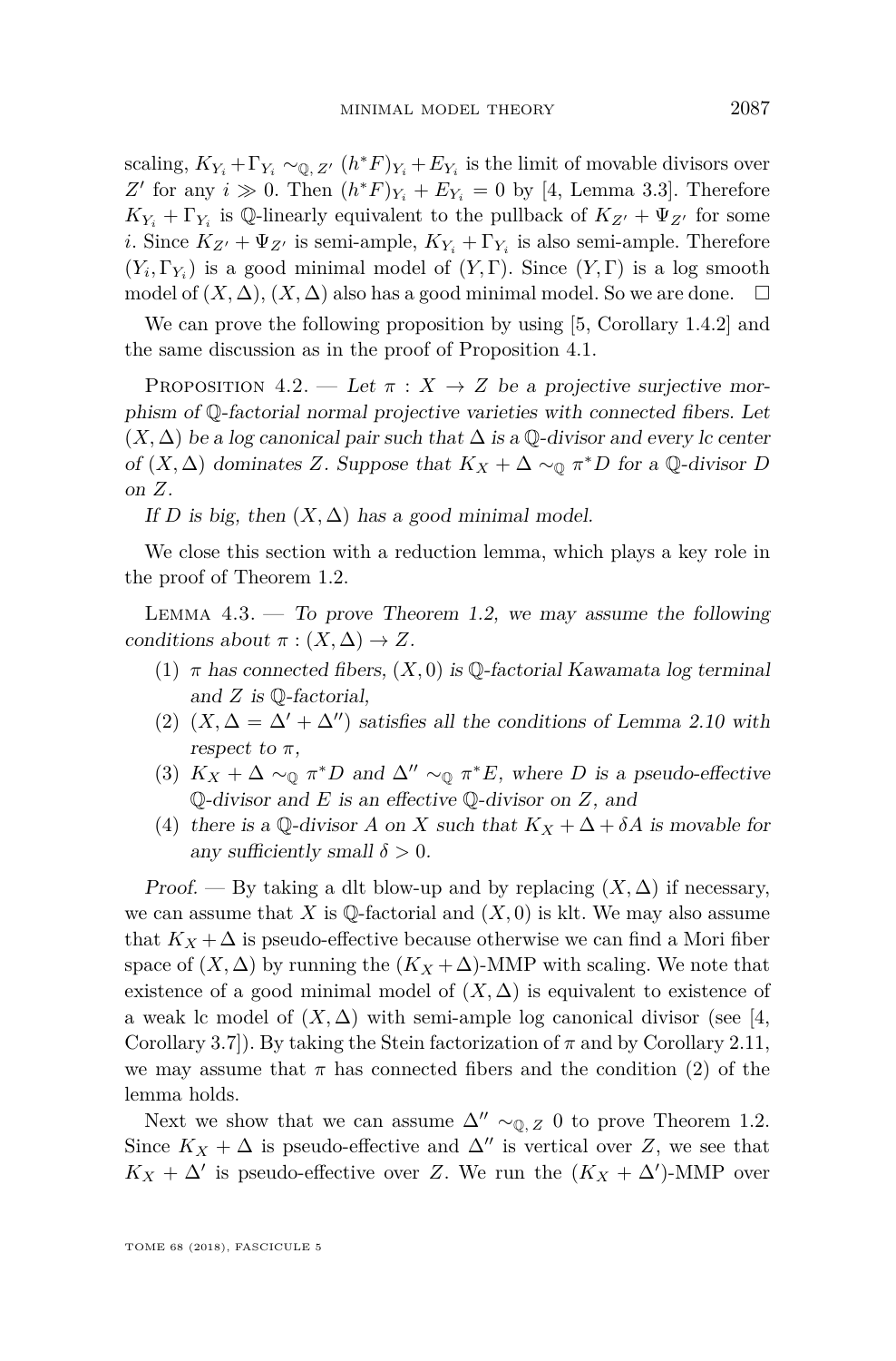*Z* with scaling of an ample divisor. By [\[4,](#page-38-10) Theorem 1.1], this log MMP terminates with a good minimal model  $\phi : (X, \Delta') \to (X', \Delta'_{X'})$  of  $(X, \Delta')$ over *Z* because  $K_X + \Delta' + \Delta'' \sim_{\mathbb{Q}, Z} 0$ . Set  $\Delta''_{X'} = \phi_* \Delta''$  and  $\Delta_{X'} = \phi_* \Delta$ . Then  $(X', \Delta_{X'} = \Delta'_{X'} + \Delta''_{X'})$  satisfies all the conditions of Lemma [2.10](#page-9-3) with respect to the morphism  $X' \to Z$ . Let  $\pi' : X' \to Z'$  be the Stein factorization of the morphism induced by  $K_{X'} + \Delta'_{X'}$  over *Z*. Then  $\pi'$ has connected fibers and it is easy to see that the morphism  $Z' \to Z$  is birational. Therefore  $(X', \Delta_{X'} = \Delta'_{X'} + \Delta''_{X'})$  satisfies all the conditions of Lemma [2.10](#page-9-3) with respect to  $\pi'$ . Moreover we have  $K_{X'} + \Delta_{X'} \sim_{\mathbb{Q}, Z'} 0$ and  $K_{X'} + \Delta'_{X'} \sim_{\mathbb{Q}, Z'} 0$ . Therefore  $\Delta''_{X'} \sim_{\mathbb{Q}, Z'} 0$ . Since  $\phi$  is a birational contraction and both  $K_X + \Delta$  and  $K_{X'} + \Delta_{X'}$  are Q-linearly equivalent to the pullback of the same divisor on  $Z$ ,  $(X, \Delta)$  has a weak lc model with semi-ample log canonical divisor if  $(X', \Delta_{X'})$  has a weak lc model with semi-ample log canonical divisor. In this way, by replacing  $\pi : (X, \Delta) \to Z$ with  $\pi': (X', \Delta_{X'}) \to Z'$ , we may assume that  $\Delta'' \sim_{\mathbb{Q}, Z} 0$ . Then there is an effective Q-Cartier Q-divisor *E* on *Z* such that  $\Delta'' \sim_{\mathbb{Q}} \pi^* E$ .

Now we can prove that we may assume the condition [\(1\)](#page-19-1) of the lemma to prove Theorem [1.2.](#page-2-0) Let *E* be a Q-divisor defined above and pick a Qdivisor *D* on *Z* such that  $K_X + \Delta \sim_{\mathbb{Q}} \pi^*D$ . By the condition [\(2\)](#page-19-0) of this lemma and the condition [\(3\)](#page-9-2) of Lemma [2.10,](#page-9-3) every lc center of  $(X, \Delta)$ dominates *Z*. Since  $K_X + \Delta' \sim_{\mathbb{Q}, Z} 0$ , by [\[13,](#page-38-2) Corollary 3.2], there exists a klt pair on *Z*. Let  $f : \widetilde{Z} \to Z$  be a dlt blow-up of the klt pair. By construction  $\overline{Z}$  is  $\mathbb Q$ -factorial and  $\overline{Z}$  and  $\overline{Z}$  are isomorphic in codimension one. Let  $g: (Y, \Gamma') \to (X, \Delta')$  be a log smooth model of  $(X, \Delta')$  such that the induced map  $h: Y \dashrightarrow Z$  is a morphism. Then  $\pi \circ q = f \circ h$  and we can write

$$
K_Y + \Gamma' = g^*(K_X + \Delta') + F \sim_{\mathbb{Q}} (f \circ h)^*(D - E) + F
$$

with an effective *g*-exceptional divisor *F* which contains every *g*-exceptional prime divisor whose discrepancy with respect to  $(X, \Delta')$  is greater than −1. We run the  $(K_Y + \Gamma')$ -MMP over  $\widetilde{Z}$  with scaling. Since  $\widetilde{Z}$  and  $Z$  are isomorphic in codimension one, by the same argument as in the proof of Proposition [4.1,](#page-17-0) we obtain a good minimal model  $\phi : (Y, \Gamma') \dashrightarrow (Y', \Gamma'_{Y'})$ over  $\widetilde{Z}$ . Let  $h': Y' \to \widetilde{Z}$  be the induced morphism. Then  $Y'$  is  $\mathbb{Q}$ -factorial,  $(Y', 0)$  is klt and *h*<sup> $\prime$ </sup> has connected fibers. We also have  $F_{Y'} = 0$  and  $K_{Y'} +$  $\Gamma'_{Y'} \sim_{\mathbb{Q}} (f \circ h')^*(D - E)$  by construction (see the proof of Proposition [4.1\)](#page-17-0). Set

$$
\Gamma^{\prime\prime}_{Y^\prime}=\phi_*g^*\Delta^{\prime\prime}\sim_\mathbb{Q} (f\circ h^\prime)^*E\qquad\text{and}\qquad \Gamma_{Y^\prime}=\Gamma^{\prime}_{Y^\prime}+\Gamma^{\prime\prime}_{Y^\prime}.
$$

ANNALES DE L'INSTITUT FOURIER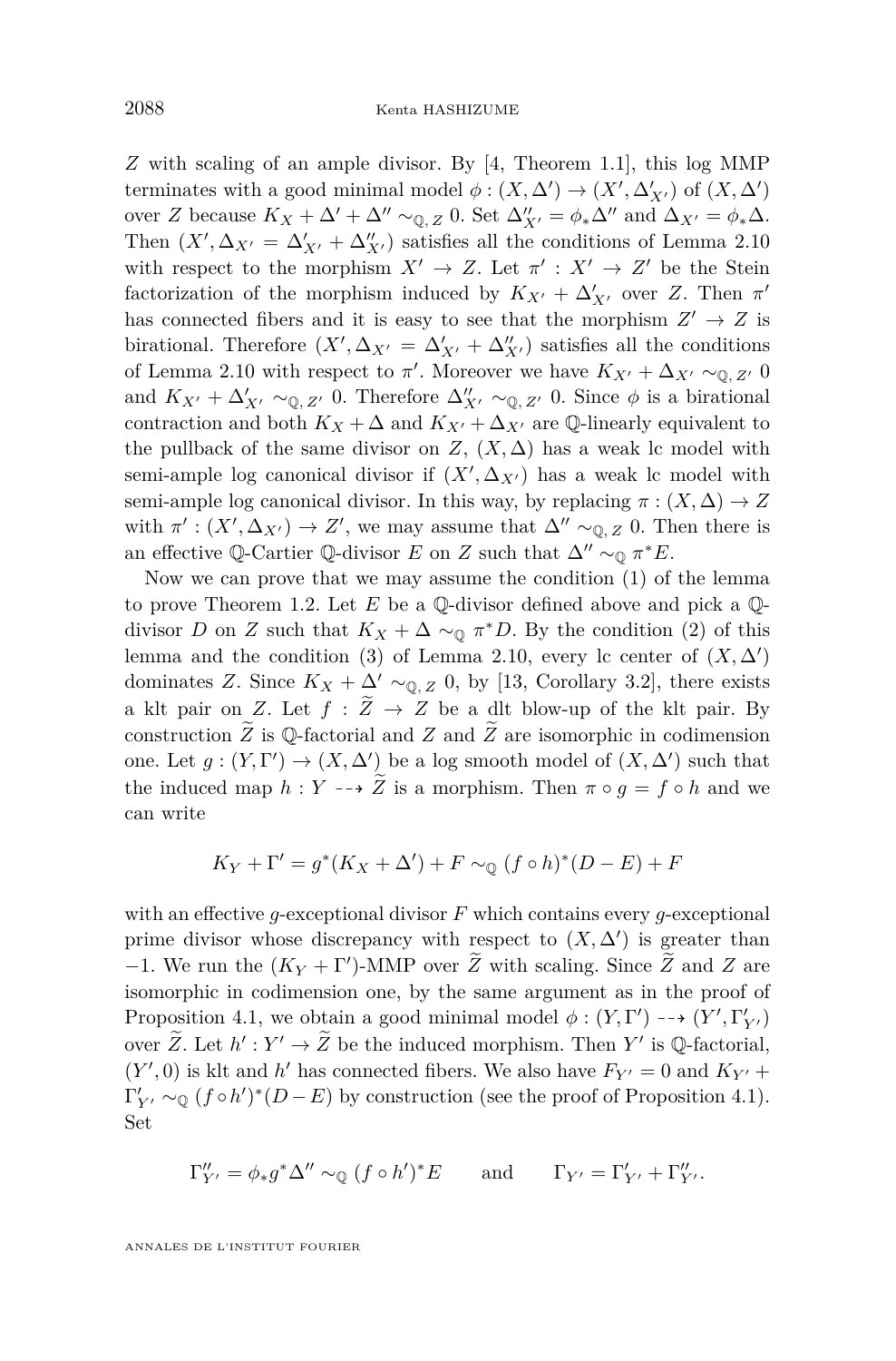By taking a common resolution of  $X \dashrightarrow Y'$ , we see that  $(Y', \Gamma_{Y'})$  is lc. Moreover we see that  $\Gamma''_{Y}$  is a reduced divisor. Indeed, we can write  $g^*\Delta'' = g_*^{-1}\Delta'' + \sum a_i E_i$  where  $E_i$  are *g*-exceptional prime divisors and  $a_i > 0$ . Then  $a(E_i, X, \Delta') > -1$  because  $(X, \Delta = \Delta' + \Delta'')$  is lc. Therefore  $\text{Supp } (\sum a_i E_i) \subset \text{Supp } F.$  Since  $F_{Y'} = 0$ , we see that  $\Gamma''_{Y'} = \phi_* g_*^{-1} \Delta''$ and thus  $\Gamma''_{Y'}$  is a reduced divisor. Now we can easily check that  $(Y', \Gamma_{Y'} =$  $\Gamma'_{Y'} + \Gamma''_{Y'}$  satisfies all the conditions of Lemma [2.10](#page-9-3) with respect to  $h'$ . If we set  $D' = f^*D$  and  $E' = f^*E$ , then  $K_{Y'} + \Gamma_{Y'} \sim_{\mathbb{Q}} h'^*D'$  and  $\Gamma''_{Y'} \sim_{\mathbb{Q}} h'^*E'$ . By construction we can also check that  $(Y', \Gamma_{Y'})$  is a log birational model of  $(X, \Delta)$ . Therefore, to prove Theorem [1.2](#page-2-0) for  $(X, \Delta)$ , we only have to show that  $(Y', \Gamma_{Y'})$  has a weak lc model with semi-ample log canonical divisor. In this way, by replacing  $\pi : (X, \Delta) \to Z$  with  $h' : (Y', \Gamma_{Y'}) \to Z$ , we may assume the condition [\(1\)](#page-19-1) of the lemma.

Finally we show that we can assume the condition [\(4\)](#page-19-2) of the lemma to prove Theorem [1.2.](#page-2-0) Since  $K_X + \Delta$  is pseudo-effective, *D* is pseudo-effective (cf. [\[27,](#page-39-2) II 5.6 Lemma]). Let *A* be a general ample Q-divisor on *Z* such that  $A + E$  and  $D + A$  are also ample. By Lemma [3.5,](#page-12-0) there is a sequence of birational maps of the *D*-MMP with scaling of *A*

$$
(Z = Z_0, \lambda_0) \dashrightarrow \cdots \dashrightarrow (Z_i, \lambda_i) \dashrightarrow \cdots.
$$

Then we have  $\lim_{i\to\infty}\lambda_i=0$ . Moreover, by construction of the *D*-MMP with scaling in Lemma [3.5,](#page-12-0)  $D_{Z_i} + \lambda_i A_{Z_i}$  is semi-ample if  $\lambda_i > 0$ .

Since *A* is a general ample Q-divisor and  $D + A$  is nef, by Lemma [3.6,](#page-13-0) we have the following diagram

$$
(X, \Delta) - \longrightarrow \cdots - \longrightarrow (X_{k_1}, \Delta_{X_{k_1}}) - \longrightarrow \cdots - \longrightarrow (X_{k_i}, \Delta_{X_{k_i}}) - \longrightarrow \cdots
$$
  

$$
\pi = \pi_0 \downarrow \qquad \pi_1 \downarrow \qquad \pi_i \downarrow \qquad \pi_i \downarrow
$$
  

$$
(Z_0, \lambda_0) - - - - - - \longrightarrow (Z_1, \lambda_1) - - \longrightarrow \cdots - - \longrightarrow (Z_i, \lambda_i) - - \longrightarrow \cdots
$$

such that

- (i) for any  $i$ ,  $\pi_i$  is projective and surjective with connected fibers,
- (ii) the upper horizontal sequence of birational maps is a sequence of steps of the  $(K_X + \Delta)$ -MMP with scaling of  $\pi^* A$  such that if we set  $k_0 = 0$  and

$$
\lambda'_j = \inf \{ \mu \in \mathbb{R}_{\geqslant 0} \, | \, K_{X_j} + \Delta_{X_j} + \mu(\pi^* A)_{X_j} \text{ is nef} \},\
$$

then  $\lambda'_j = \lambda_i$  for  $k_i \leq j \leq k_{i+1}$ , and

<span id="page-21-0"></span>(iii) for any two indices  $i < i'$  and any Q-divisor *B* on  $Z_i$ , we have  $(\pi_i^* B)_{X_{k_{i'}}} = \pi_{i'}^* B_{Z_{i'}}.$ 

TOME 68 (2018), FASCICULE 5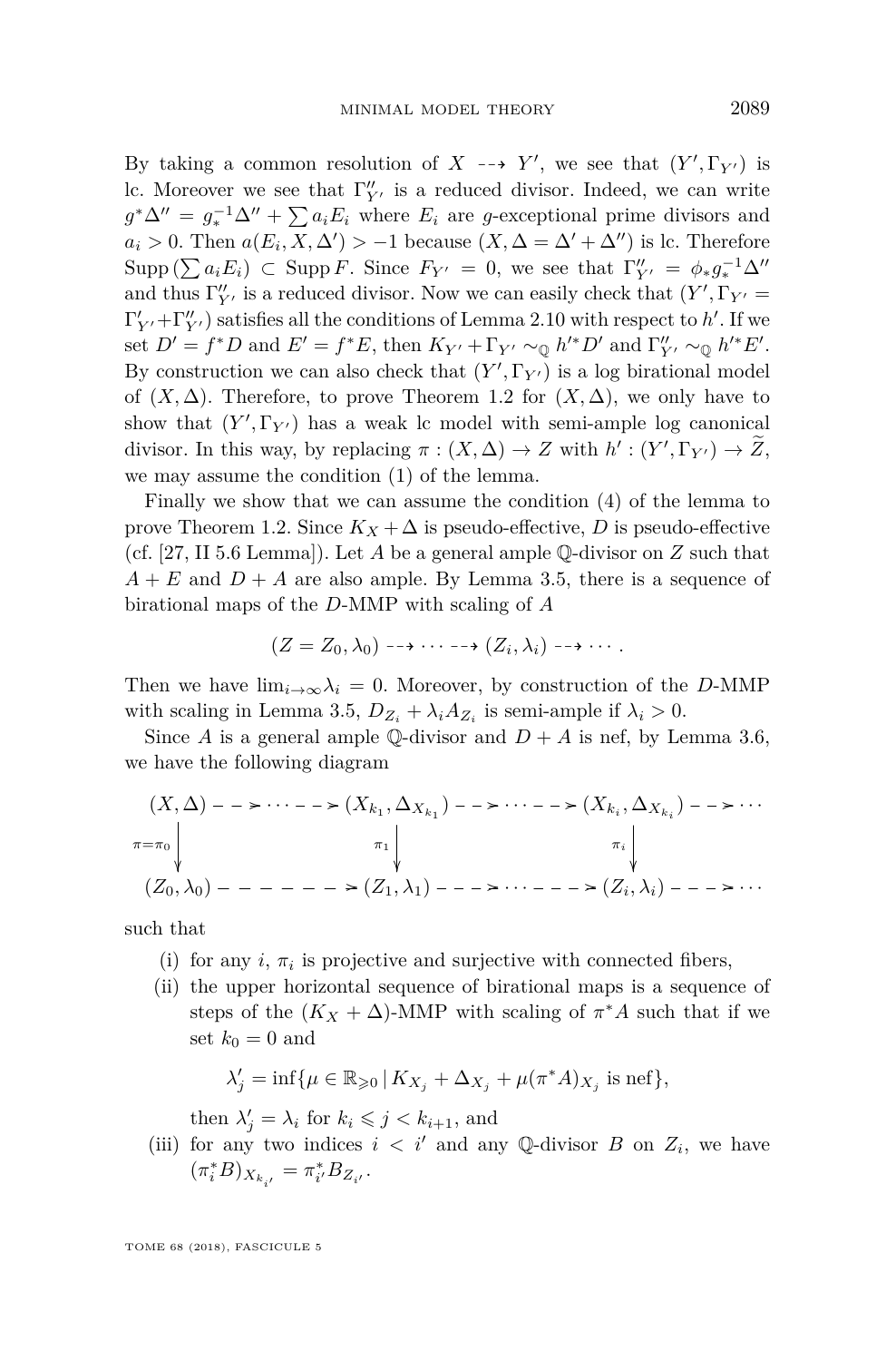Set  $A' = \pi^*A$ . Since  $(X, 0)$  is klt and *X* is Q-factorial,  $(X_{k_i}, 0)$  is klt and  $X_{k_i}$ is Q-factorial. We also have  $K_{X_{k_i}} + \Delta_{X_{k_i}} \sim_{\mathbb{Q}} \pi_i^* D_{Z_i}$  and  $\Delta''_{X_{k_i}} \sim_{\mathbb{Q}} \pi_i^* E_{Z_i}$ by [\(iii\)](#page-21-0) of the above properties. Taking a common resolution of  $X \rightarrow$  $X_{k_i}$ , we see that  $(X_{k_i}, \Delta_{X_{k_i}} = \Delta'_{X_{k_i}} + \Delta''_{X_{k_i}})$  satisfies all the conditions of Lemma [2.10](#page-9-3) with respect to  $\pi_i$ . In this way we can replace  $\pi : (X, \Delta) \to Z$ with  $\pi_i$ :  $(X_{k_i}, \Delta_{X_{k_i}}) \to Z_i$  for some  $i \gg 0$  and hence we may assume that  $K_X + \Delta$  is nef (i.e., the  $(K_X + \Delta)$ -MMP terminates after finitely many steps) or the  $(K_X + \Delta)$ -MMP contains only flips. We may also assume that  $K_{X_{k_i}} + \Delta_{X_{k_i}} + \lambda_i A'_{X_{k_i}} \sim_{\mathbb{Q}} \pi_i^*(D_{Z_i} + \lambda_i A_{Z_i})$  is semi-ample if  $\lambda_i > 0$ .

If  $K_X + \Delta$  is nef, then any ample Q-divisor satisfies the condition [\(4\)](#page-19-2) of the lemma. If  $\lambda_i > 0$  for any *i*, the divisor  $A'$  satisfies the condition of the lemma because  $K_X + \Delta + \lambda_i A'$  is movable and  $\lim_{i \to \infty} \lambda_i = 0$ . In this way we can assume the condition [\(4\)](#page-19-2) of the lemma. So we are done.  $\Box$ 

#### **5. Proof of the main result**

<span id="page-22-0"></span>In this section we prove Theorem [1.2.](#page-2-0) First we prove Theorem [1.2](#page-2-0) assuming Proposition [5.1,](#page-23-0) Proposition [5.3](#page-28-0) and Proposition [5.4.](#page-32-0) After that, we prove Proposition [5.1,](#page-23-0) Proposition [5.3](#page-28-0) and Proposition [5.4.](#page-32-0)

Proof of Theorem [1.2.](#page-2-0) — We prove it by induction on  $d_0$ . Clearly The-orem [1.2](#page-2-0) holds when  $d_0 = 0$ . Fix an integer  $d_0 > 0$  and assume Theo-rem [1.2](#page-2-0) for  $d_0 - 1$ , and pick any  $\pi : (X, \Delta) \to Z$  as in Theorem [1.2.](#page-2-0) By Lemma [4.3,](#page-19-3) we can assume that  $\pi$  :  $(X, \Delta) \rightarrow Z$  satisfies all the conditions of Lemma [4.3.](#page-19-3) Moreover we may assume that  $E \neq 0$  because otherwise Theorem [1.2](#page-2-0) follows from Proposition [4.1](#page-17-0) and the condition [\(3\)](#page-9-2) of Lemma [2.10.](#page-9-3) Then we have the following three cases.

Case 1. — *D* is not big and  $D - eE$  is pseudo-effective for a sufficiently small positive rational number *e*.

Case 2. — *D* is not big and *D*−*eE* is not pseudo-effective for any positive rational number *e*.

<span id="page-22-1"></span>Case  $3. - D$  is big.

But then Theorem [1.2](#page-2-0) follows from Proposition [5.1,](#page-23-0) Proposition [5.3](#page-28-0) and Proposition [5.4](#page-32-0) below. So we are done.

Next we prove Proposition [5.1,](#page-23-0) Proposition [5.3](#page-28-0) and Proposition [5.4.](#page-32-0) From now on we freely use the notations of the conditions  $(2)$  and  $(3)$ of Lemma [4.3.](#page-19-3)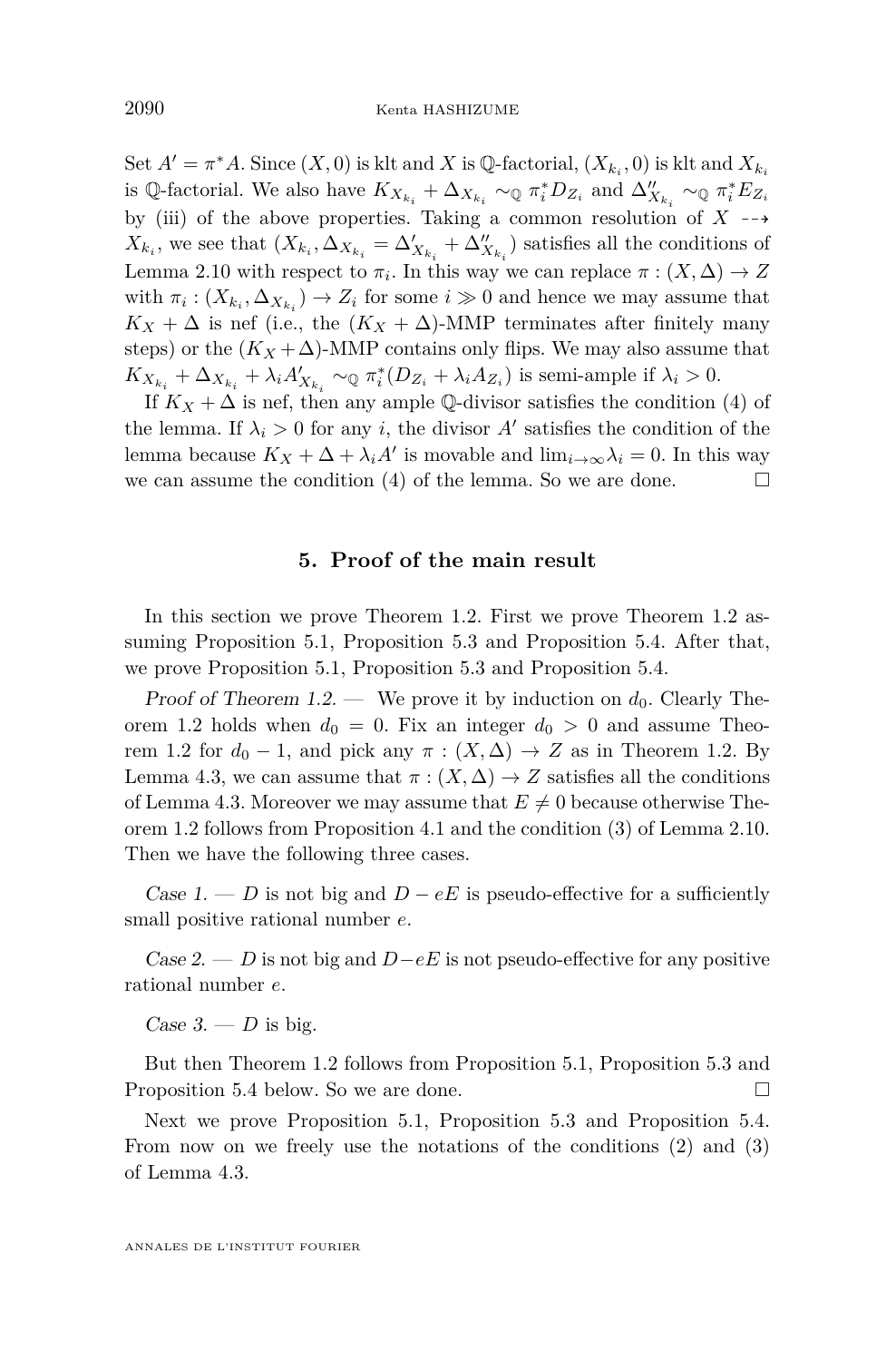<span id="page-23-0"></span>PROPOSITION 5.1. — Fix a positive integer  $d_0$  and assume Theorem [1.2](#page-2-0) for  $d_0-1$ . Let  $\pi$  :  $(X, \Delta) \rightarrow Z$  be as in Theorem [1.2](#page-2-0) satisfying all conditions of Lemma [4.3.](#page-19-3) Let *D* and *E* be as in the condition [\(3\)](#page-19-4) of Lemma [4.3.](#page-19-3)

If *D* is not big and  $D - eE$  is pseudo-effective for a sufficiently small positive rational number *e*, then Theorem [1.2](#page-2-0) holds for  $(X, \Delta) \rightarrow Z$ .

Proof. — We can assume  $E \neq 0$ . We prove it with several steps.

<span id="page-23-1"></span>Step  $1.$  — In this step we construct a diagram used in the proof.

Fix a strictly decreasing infinite sequence of rational numbers  $\{a_n\}_{n\geq 1}$ such that  $0 < a_n < e$  for any *n* and  $\lim_{n\to\infty} a_n = 0$ . Then  $D - a_n E$  is pseudo-effective for all  $n \ge 1$ . By [\[13,](#page-38-2) Corollary 3.2] and the definition of *D* and *E*, there are Q-divisors  $\Psi_n$  on *Z* such that all  $(Z, \Psi_n)$  are klt and  $D - a_n E \sim_{\mathbb{Q}} K_Z + \Psi_n$ . Then  $K_X + \Delta - a_n \Delta'' \sim_{\mathbb{Q}} \pi^*(K_Z + \Psi_n)$ .

By the hypothesis of Theorem [1.2,](#page-2-0)  $(Z, \Psi_n)$  has a good minimal model. By [\[4,](#page-38-10) Theorem 4.1(iii)] and running the  $(K_Z + \Psi_n)$ -MMP with scaling, we get a good minimal model  $(Z, \Psi_n) \dashrightarrow (Z_n, (\Psi_n)_{Z_n})$  of  $(Z, \Psi_n)$ . By Lemma [3.6,](#page-13-0) we obtain the following diagram

$$
(X, \Delta - a_n\Delta'') - \xrightarrow{\phi_n} (X_n, \Delta_{X_n} - a_n\Delta''_{X_n})
$$
  
\n
$$
\pi \downarrow \qquad \pi \downarrow \qquad \pi \downarrow
$$
  
\n
$$
Z - - - - - - - - \geq Z_n
$$

such that  $\phi_n$  is a sequence of finitely many steps of the  $(K_X + \Delta - a_n \Delta'')$ -MMP with scaling. Then  $K_{X_n} + \Delta_{X_n} - a_n \Delta_{X_n}^{\prime\prime} \sim_{\mathbb{Q}} \pi_n^*(K_{Z_n} + (\Psi_n)_{Z_n})$  by the condition [\(3\)](#page-13-1) of Lemma [3.6.](#page-13-0) Therefore  $K_{X_n} + \Delta_{X_n} - a_n \Delta_{X_n}^{\prime\prime}$  is semi-ample and thus  $(X_n, \Delta_{X_n} - a_n \Delta_{X_n}^{\prime\prime})$  is a good minimal model of  $(X, \Delta - a_n \Delta^{\prime\prime})$ . We note that  $X_n$  is Q-factorial and  $(X_n, 0)$  is klt, and  $\pi_n : X_n \to Z_n$ is projective and surjective with connected fibers by the condition [\(1\)](#page-13-2) of Lemma [3.6.](#page-13-0) We also note that  $K_{X_n} + \Delta_{X_n} - t\Delta_{X_n}^{\prime\prime} \sim_{\mathbb{Q}} \pi_n^*(D_{Z_n} - tE_{Z_n})$ for any  $t \geq 0$  by the condition [\(3\)](#page-13-1) of Lemma [3.6.](#page-13-0)

<span id="page-23-2"></span>Step 2. — In this step we prove that there are infinitely many indices *n* such that  $(X_n, \Delta_{X_n})$  is lc.

Suppose by contradiction that there are only finitely many indices *n* such that  $(X_n, \Delta_{X_n})$  is lc. Fix  $n_0$  such that  $(X_i, \Delta_{X_i})$  is not lc for every  $i \geq n_0$ . Consider

$$
I = \{ M \in \mathbb{R}_{\geqslant 0} \, | \, M = \mathrm{lct}(X_i, \Delta'_{X_i}; \Delta''_{X_i}), \ i \geqslant n_0 \}
$$

where  $\Delta'_{X_i}$  is the birational transform of  $\Delta'$  on  $X_i$ . Then *I* does not contain one by our assumption. On the other hand, since  $\Delta'_{X_i}$  is the birational

TOME 68 (2018), FASCICULE 5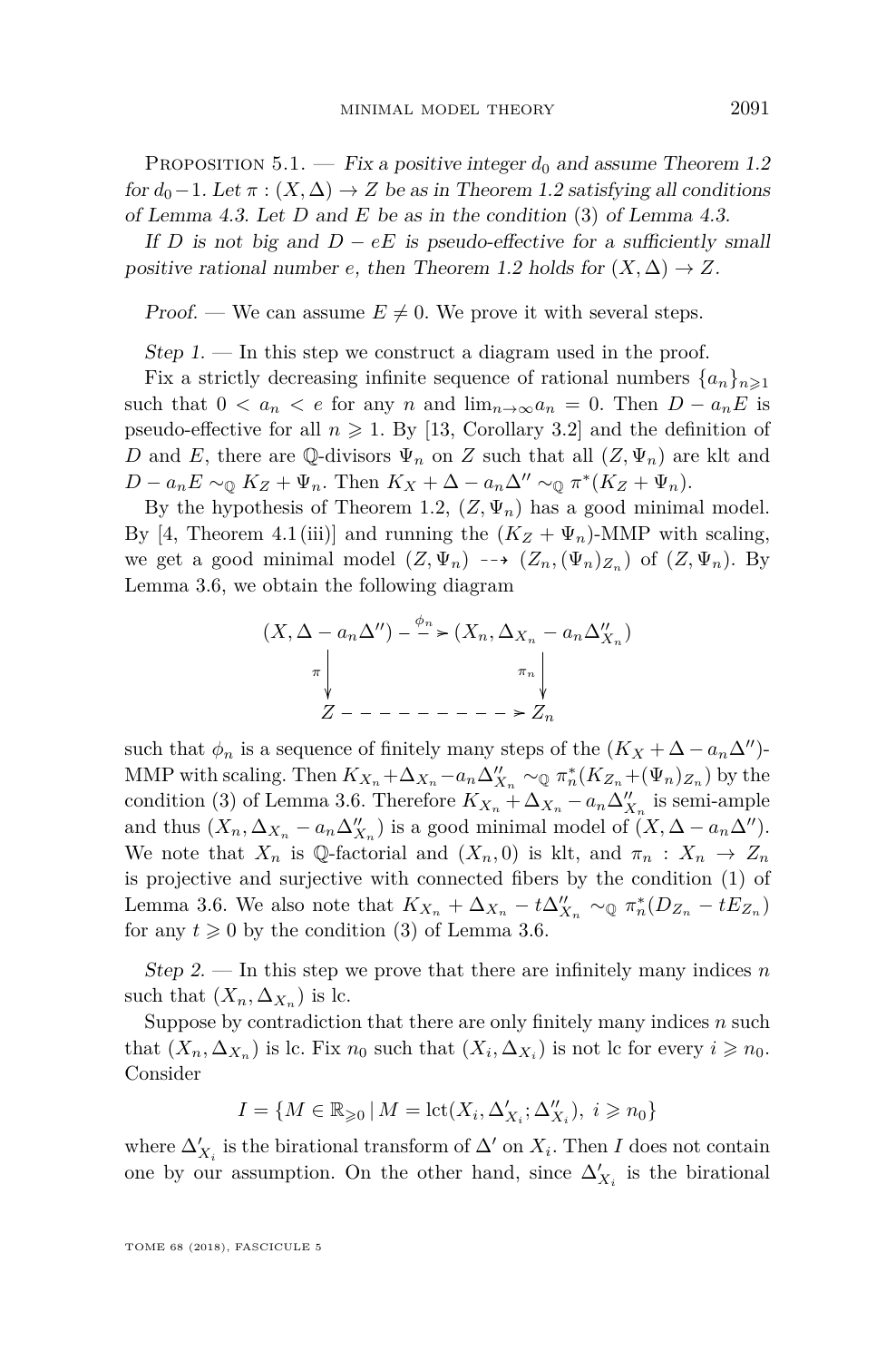transform of  $\Delta'$  on  $X_i$ , any coefficient of component in  $\Delta'_{X_i}$  is in a finite set which does not depend on *i*. Moreover  $\Delta''_{X_i}$  is a reduced divisor and  $\text{lct}(X_i, \Delta'_{X_i}; \Delta''_{X_i}) \geq 1 - a_i$  by construction. Since  $\lim_{n \to \infty} a_n = 0$ , by the ACC for log canonical thresholds (cf. Theorem [2.7\)](#page-8-0), the set *I* must contain one. In this way we get a contradiction and thus there are infinitely many indices *n* such that  $(X_n, \Delta_{X_n})$  is lc.

<span id="page-24-1"></span>Step 3. — By taking a common resolution of  $\phi_n$ , we can check that  $(X_n, \Delta_{X_n} = \Delta'_{X_n} + \Delta''_{X_n})$  satisfies all the conditions of Lemma [2.10](#page-9-3) with respect to  $\pi_n$ . In this way, by Step [1](#page-23-1) and Step [2](#page-23-2) we can get a strictly decreasing infinite sequence  $\{a_n\}_{n\geq 1}$  of positive rational numbers such that

- <span id="page-24-2"></span>(i)  $a_n < e$  for any *n* and  $\lim_{n \to \infty} a_n = 0$ , and
- <span id="page-24-0"></span>(ii) for any  $n \geq 1$ , there is a diagram

$$
(X, \Delta - a_n\Delta'') - \xrightarrow{\phi_n} (X_n, \Delta_{X_n} - a_n\Delta''_{X_n})
$$

$$
\pi \downarrow \qquad \pi \downarrow
$$

$$
Z - - - - - - - - \geq Z_n
$$

such that

- (ii-a)  $X_n$  and  $Z_n$  are Q-factorial,  $(X_n, \Delta_{X_n})$  is lc,  $(X_n, 0)$  is klt and  $\pi_n$  is a projective surjective morphism with connected fibers,
- (ii-b)  $(X_n, \Delta_{X_n} = \Delta'_{X_n} + \Delta''_{X_n})$  satisfies all the conditions of Lem-ma [2.10](#page-9-3) with respect to  $\pi_n$ ,  $K_{X_n} + \Delta_{X_n} \sim_{\mathbb{Q}} \pi_n^* D_{Z_n}$  and  $\Delta''_{X_n} \sim_{\mathbb{Q}} \pi_n^* E_{Z_n}$ , and
- (ii-c)  $\phi_n$  [is](#page-0-0) a sequence of finitely many steps of the  $(K_X + \Delta a_n \Delta'')$ -MMP to a good minimal model  $(X_n, \Delta_{X_n} - a_n \Delta_{X_n}^{"})$ .

By replacing  ${a_n}_{n\geq 1}$  with its subsequence again, we also have that

(ii-d)  $X_i$  and  $X_j$  are isomorphic in codimension one for any  $i$  and  $j$ .

Indeed, for any  $n \geq 1$ , every prime divisor contracted by  $\phi_n$  is a component of  $N_{\sigma}(K_X + \Delta - a_n\Delta'')$ . Moreover  $K_X + \Delta - e\Delta''$  is pseudo-effective by the choice of *e*. Therefore, by the basic property of  $N_{\sigma}(\cdot)$ , we have

$$
N_{\sigma}(K_X + \Delta - a_n \Delta'')
$$
  
\$\leq \left(1 - \frac{a\_n}{e}\right)N\_{\sigma}(K\_X + \Delta) + \frac{a\_n}{e}N\_{\sigma}(K\_X + \Delta - e\Delta'').\$

Thus every prime divisor contracted by  $\phi_n$  is also a component of  $N_{\sigma}(K_X +$  $\Delta$ ) +  $N_{\sigma}(K_X + \Delta - e\Delta'')$ , which does not depend on *n*. Therefore we can replace  $\{a_n\}_{n\geq 1}$  with its subsequence so that  $X_i$  and  $X_j$  are isomorphic in codimension one for any *i* and *j*.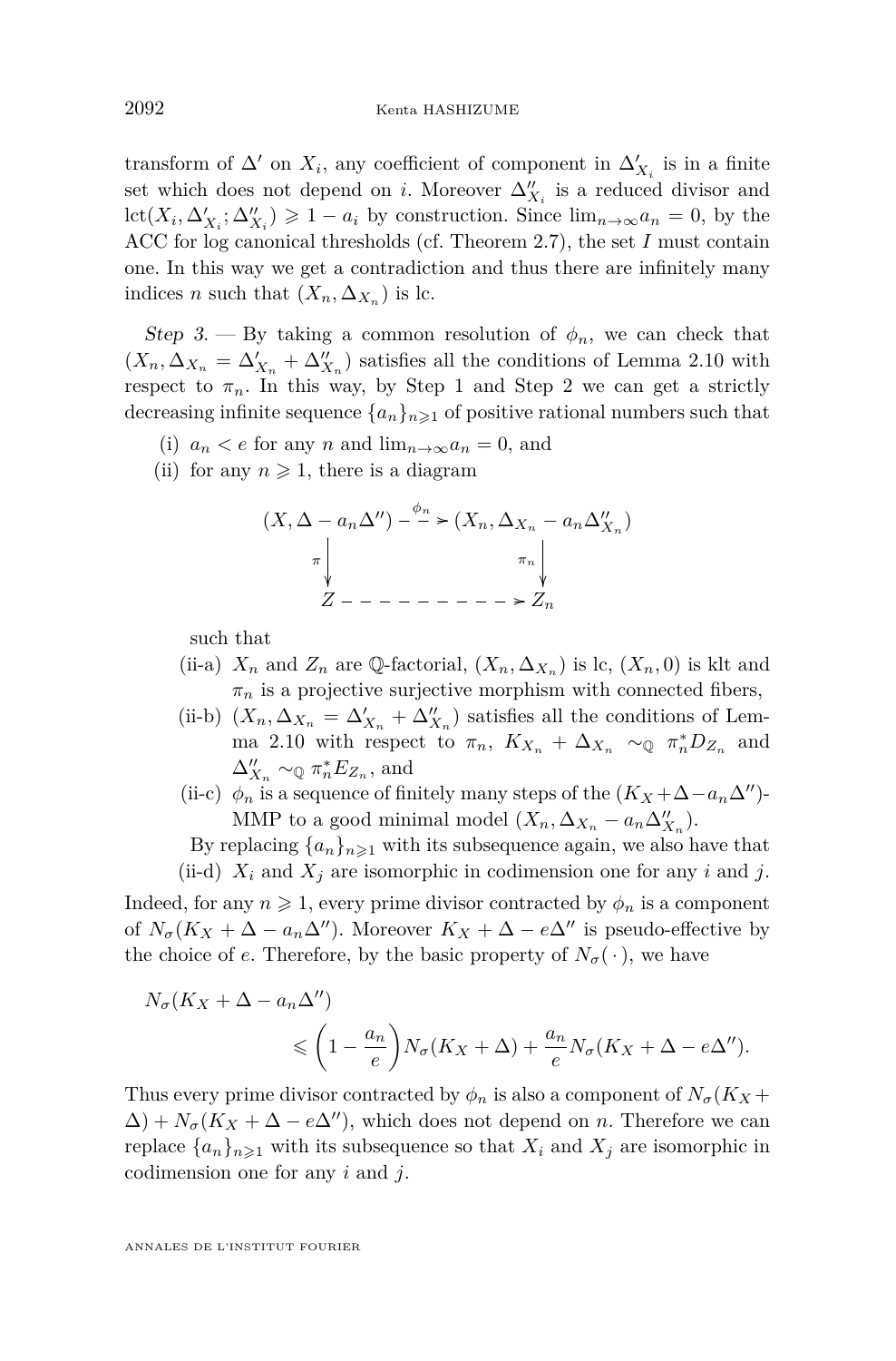We note that  $D_{Z_n} - (a_n - \delta)E_{Z_n}$  is not big for any sufficiently small rational number  $\delta > 0$ . Indeed, the birational map  $Z \rightarrow Z_n$  is a sequence of finitely many steps of the  $(D - a_n E)$ -MMP. Then  $Z \dashrightarrow Z_n$  is also a sequence of finitely many steps of the  $(D - (a_n - \delta)E)$ -MMP for any sufficiently small  $\delta > 0$ . Since  $D - tE$  is not big for any  $t \geq 0$ , we see that  $D_{Z_n} - (a_n - \delta)E_{Z_n}$  is not big for any sufficiently small  $\delta > 0$ .

<span id="page-25-0"></span>Step 4. — Suppose that  $(X_1, \Delta_{X_1})$  has a good minimal model. Then we can show that  $(X, \Delta)$  has a weak lc model with semi-ample log canoni-cal divisor. Indeed, by [\[4,](#page-38-10) Theorem 4.1(iii)], any  $(K_{X_1} + \Delta_{X_1})$ -MMP with scaling of an ample divisor terminates. So we can get a sequence of finitely many steps of the  $(K_{X_1} + \Delta_{X_1})$ -MMP to a good minimal model  $\psi$ :  $(X_1, \Delta_{X_1}) \dashrightarrow (X', \Delta_{X'})$ . By construction  $K_{X'} + \Delta_{X'}$  is semi-ample. Fix a sufficiently small positive rational number  $t \ll a_1$ . Then  $\psi$  is also a sequence of finitely many steps of the  $(K_{X_1} + \Delta_{X_1} - t\Delta_{X_1}^{\prime\prime})$ -MMP. We note that any lc center of  $(X_1, \Delta_{X_1} - t\Delta_{X_1}^{\prime\prime})$  dominates  $Z_1$ . By Proposition [4.1,](#page-17-0)  $(X_1, \Delta_{X_1} - t\Delta_{X_1}'')$  has a good minimal model, and thus  $(X', \Delta_{X'} - t\Delta_{X'}'')$ has a good minimal model. Therefore we can run the  $(K_{X'} + \Delta_{X'} - t\Delta_{X'}'')$ -MMP with scaling of an ample divisor and obtain a good minimal model  $\psi': (X', \Delta_{X'} - t\Delta''_{X'}) \dashrightarrow (X'', \Delta_{X''} - t\Delta''_{X''}).$  Now we get the following sequence of birational maps

$$
X \xrightarrow{\phi_1} X_1 \xrightarrow{\psi} X' \xrightarrow{\psi'} X'',
$$

where  $\phi_1$  (resp.  $\psi$ ,  $\psi'$ ) is a sequence of steps the  $(K_X + \Delta - a_1 \Delta'')$ -MMP (resp. the  $(K_{X_1} + \Delta_{X_1})$ -MMP, the  $(K_{X'} + \Delta_{X'} - t\Delta''_{X'})$ -MMP) to a good minimal model. Since we pick  $t > 0$  sufficiently small, by the standard argument of the length of extremal rays, we see that  $K_{X''} + \Delta_{X''}$  is also semi-ample (see, for example, the proof of  $[3,$  Proposition  $3.2(5)$ ) or the proof of [\[22,](#page-38-14) Theorem 1.2]).

We prove that  $X_1$  and  $X''$  are isomorphic in codimension one. More precisely, we prove that both  $\psi$  and  $\psi'$  contain only flips. We note that  $\phi_1$ is in particular a birational contraction. Recall that there is a Q-divisor *A* on *X* such that  $K_X + \Delta + \delta A$  is movable for any sufficiently small  $\delta > 0$ , which is the condition [\(4\)](#page-19-2) of Lemma [4.3.](#page-19-3) Therefore we see that  $K_{X_1} + \Delta_{X_1} + \delta A_{X_1}$ is movable for any sufficiently small  $\delta > 0$ . Then  $N_{\sigma}(K_{X_1} + \Delta_{X_1}) = 0$ , and  $\psi$  contains only flips. Moreover  $K_{X'} + \Delta_{X'} - a_1 \Delta_{X'}''$  is movable because of the condition [\(ii-](#page-24-0)c) of Step [3.](#page-24-1) So  $N_{\sigma}(K_{X'} + \Delta_{X'} - a_1 \Delta''_{X'}) = 0$ . We also have  $N_{\sigma}(K_{X'}+\Delta_{X'})=0$  since  $K_{X'}+\Delta_{X'}$  is semi-ample. Since t satisfies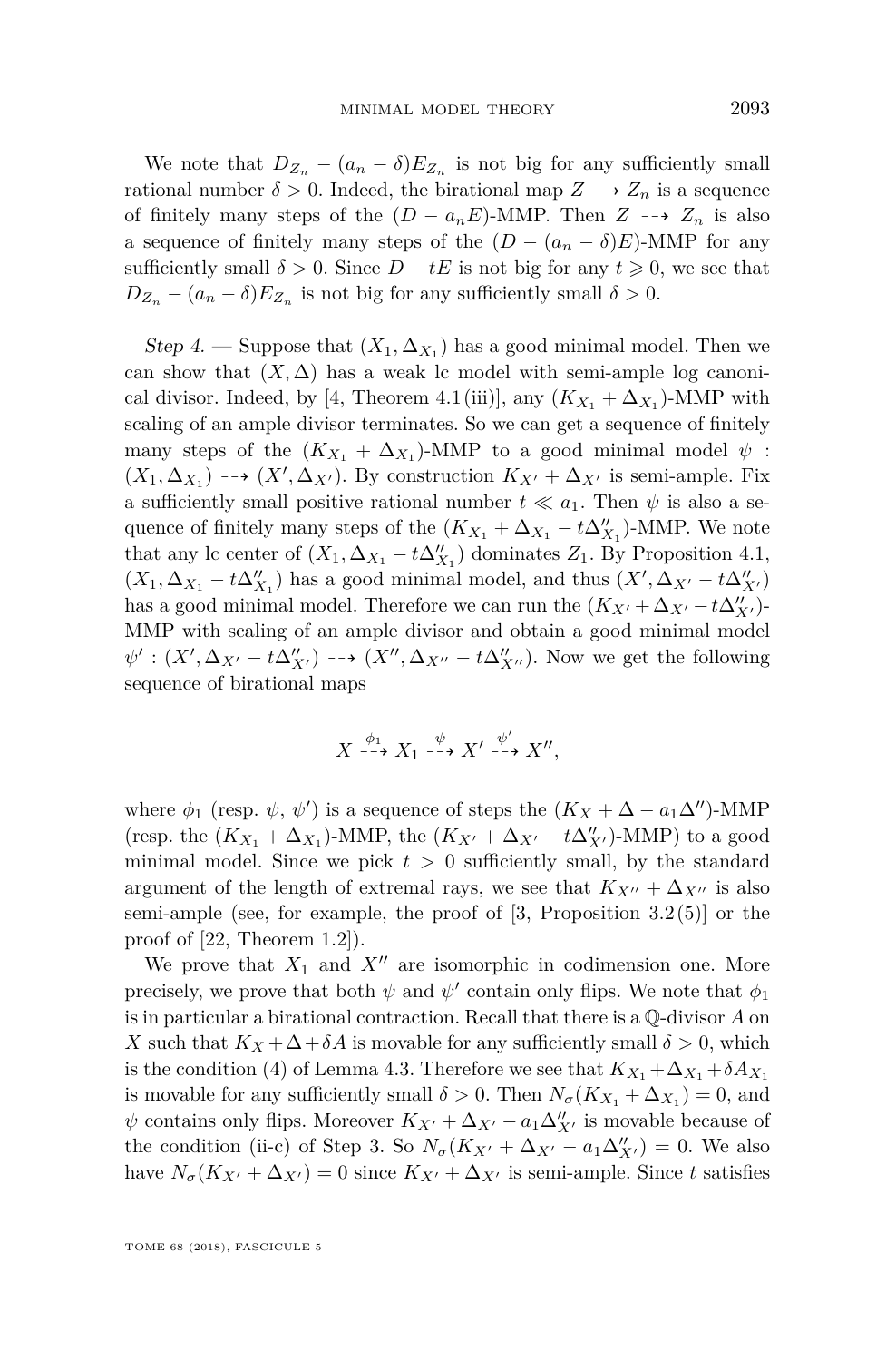$0 < t < a_1$ , we have

$$
N_{\sigma}(K_{X'} + \Delta_{X'} - t\Delta''_{X'})
$$
  
\$\leq (1 - \frac{t}{a\_1})N\_{\sigma}(K\_{X'} + \Delta\_{X'}) + \frac{t}{a\_1}N\_{\sigma}(K\_{X'} + \Delta\_{X'} - a\_1\Delta''\_{X'})\$  
= 0

and  $\psi'$  contains only flips. Thus we see that  $X_1$  and  $X''$  are isomorphic in codimension one.

Recall that  $X_i$  and  $X_j$  are isomorphic in codimension one, which is the condition [\(ii-](#page-24-0)d) of Step [3.](#page-24-1) Therefore  $X_n$  and  $X''$  are isomorphic in codimension one for any *n*. By the condition [\(i\)](#page-24-2) in Step [3,](#page-24-1) we have  $t \geq a_n$ for any  $n \gg 0$ , where  $\{a_n\}_{n\geq 1}$  is defined in Step [3.](#page-24-1) Since  $K_{X''} + \Delta_{X''}$ and  $K_{X''} + \Delta_{X''} - t\Delta_{X''}''$  are semi-ample,  $K_{X''} + \Delta_{X''} - a_n\Delta_{X''}''$  is also semi-ample for any  $n \gg 0$ . Now we recall that  $(X_n, \Delta_{X_n} - a_n \Delta_{X_n}^{\prime\prime})$  is a good minimal model of  $(X, \Delta - a_n\Delta'')$ . From these facts, we see that  $(X'', \Delta_{X''} - a_n \Delta''_{X''})$  is also a good minimal model of  $(X, \Delta - a_n \Delta'')$  for any  $n \gg 0$ . Let  $p: Y \to X$  and  $q: Y \to X''$  be a common resolution of  $X \dashrightarrow X''$ . Then

$$
p^*(K_X+\Delta-a_n\Delta'')-q^*(K_{X''}+\Delta_{X''}-a_n\Delta''_{X''})\geq 0
$$

for any  $n \gg 0$ . Since  $\lim_{n \to \infty} a_n = 0$ , we have

$$
p^*(K_X + \Delta) - q^*(K_{X''} + \Delta_{X''}) \geq 0
$$

by considering the limit. Since  $K_{X''} + \Delta_{X''}$  is semi-ample, we see that  $(X'', \Delta_{X''})$  is a weak lc model of  $(X, \Delta)$  with semi-ample log canonical divisor.

In this way, to prove Proposition [5.1,](#page-23-0) we only have to prove that  $(X_1, \Delta_{X_1})$ has a good minimal model.

<span id="page-26-0"></span>Step 5. — Finally we prove that  $(X_1, \Delta_{X_1})$  has a good minimal model. If  $E_{Z_1} = 0$ , then  $K_{X_1} + \Delta_{X_1} = K_{X_1} + \Delta_{X_1} - a_1 \Delta_{X_1}''$  is semi-ample. Therefore we may assume that  $E_{Z_1} \neq 0$ . Recall again that any lc center of  $(X_1, \Delta_{X_1}$  $t\Delta_{X_1}''$ ) dominates  $Z_1$  for any  $0 < t \leq a_1$ .

Pick a sufficiently small positive rational number  $u \ll a_1$ . By [\[13,](#page-38-2) Corollary 3.2], there is a Q-divisor  $\Psi'$  on  $Z_1$  such that  $(Z_1, \Psi')$  is klt and  $D_{Z_1} - (a_1 - u)E_{Z_1} \sim_{\mathbb{Q}} K_{Z_1} + \Psi'$ . Then  $(Z_1, \Psi')$  has a good minimal model by the hypothesis. Run the  $(K_{Z_1} + \Psi')$ -MMP with scaling of an ample divisor. By  $[4,$  Theorem  $4.1$  (iii)], we obtain a good minimal model  $(Z_1, \Psi') \dashrightarrow (Z'_1, \Psi'_{Z'_1})$  of  $(Z_1, \Psi')$ . Furthermore, by Lemma [3.6,](#page-13-0) we obtain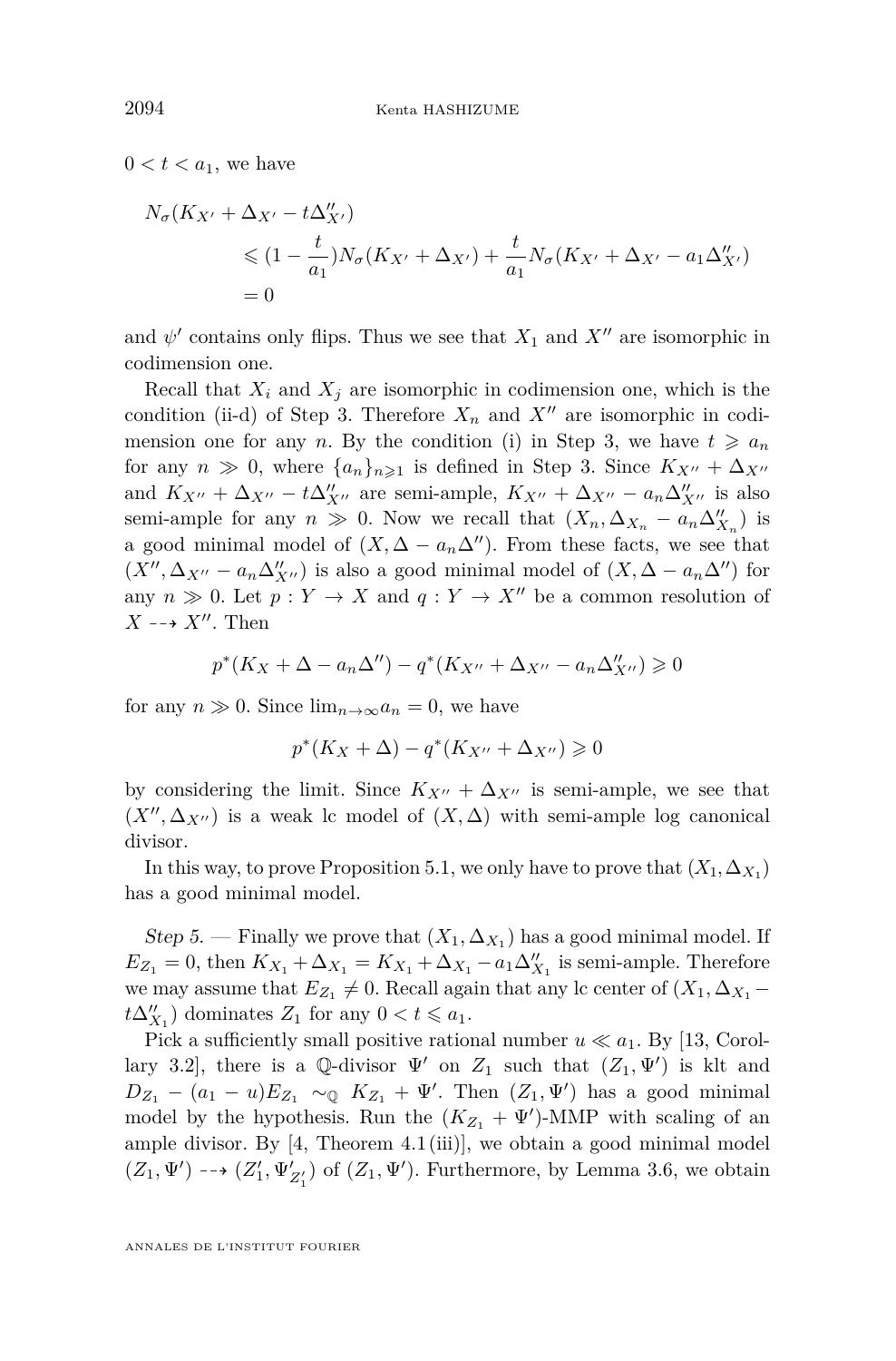the following diagram

(*X*1*,* ∆*X*<sup>1</sup> − (*a*<sup>1</sup> − *u*)∆<sup>00</sup> *X*<sup>1</sup> ) *π*<sup>1</sup> *φ* /(*X*<sup>0</sup> 1 *,* ∆*X*<sup>0</sup> 1 − (*a*<sup>1</sup> − *u*)∆<sup>00</sup> *X*<sup>0</sup> 1 ) *π* 0 1 *Z*1 /*Z* 0 1

such that the upper horizontal birational map  $\phi$  is a sequence of finitely many steps of the  $(K_{X_1} + \Delta_{X_1} - (a_1 - u)\Delta_{X_1}^{"})$ -MMP to a good minimal model. Since  $K_{X_1} + \Delta_{X_1} - a_1 \Delta_{X_1}''$  is semi-ample and *u* is sufficiently small, by the standard argument of the length of extremal rays, we see that *φ* is also a sequence of finitely many steps of the  $(K_{X_1} + \Delta_{X_1})$ -MMP and  $K_{X_1'} + \Delta_{X_1'} - a_1 \Delta_{X_1'}''$  is semi-ample (cf. [\[3,](#page-38-15) Proposition 3.2(5)]). From this we also see that  $(X_1', \Delta_{X_1'})$  is lc. Now we have

$$
K_{X'_1} + \Delta_{X'_1} - (a_1 - u)\Delta''_{X'_1} \sim_{\mathbb{Q}} \pi_1'^*(D_{Z'_1} - (a_1 - u)E_{Z'_1}) \text{ and}
$$
  

$$
K_{X'_1} + \Delta_{X'_1} - a_1\Delta''_{X'_1} \sim_{\mathbb{Q}} \pi_1'^*(D_{Z'_1} - a_1E_{Z'_1}),
$$

where  $D_{Z'_1} - (a_1 - u)E_{Z'_1}$  and  $D_{Z'_1} - a_1E_{Z'_1}$  are semi-ample.

Recall that  $D_{Z_1} - (a_1 - \delta)E_{Z_1}$  is not big for any sufficiently small rational number  $\delta > 0$ . Therefore  $D_{Z'_1} - (a_1 - \delta)E_{Z'_1}$  is not big for any sufficiently small rational number  $\delta > 0$ . Pick two sufficiently small rational numbers  $u_1$  and  $u_2$  satisfying  $0 < u_1 < u_2 < u$ . Then we see that  $D_{Z'_1} - (a_1 - u_i)E_{Z'_1}$ is semi-ample for  $i = 1, 2$  because these are represented by a  $\mathbb{Q}_{>0}$ -linear combination of  $D_{Z'_1} - (a_1 - u)E_{Z'_1}$  and  $D_{Z'_1} - a_1E_{Z'_1}$ . Moreover  $D_{Z'_1} - (a_1 - u)E_{Z'_1}$  $u_i$ ) $E_{Z'_1}$  is not big. For  $i = 1, 2$ , let  $f_i : Z'_1 \to W_i$  be the Stein factorization of the projective morphism induced by  $D_{Z'_1} - (a_1 - u_i)E_{Z'_1}$ . Then  $W_1 \simeq W_2$ . Indeed, let  $C$  be a curve on  $Z'_1$ . Then

*C* is contracted by  $f_1$ 

$$
\Leftrightarrow C \cdot (D_{Z'_1} - (a_1 - u_1)E_{Z'_1}) = 0
$$
  
\n
$$
\Leftrightarrow C \cdot (D_{Z'_1} - a_1 E_{Z'_1}) = C \cdot (D_{Z'_1} - (a_1 - u)E_{Z'_1}) = 0
$$
  
\n
$$
\Leftrightarrow C \cdot (D_{Z'_1} - (a_1 - u_2)E_{Z'_1}) = 0
$$
  
\n
$$
\Leftrightarrow C \text{ is contracted by } f_2.
$$

Thus  $W_1 \simeq W_2$ . Set  $f : Z'_1 \to W = W_1 \simeq W_2$ . By construction we have  $\dim W$  <  $\dim Z'_1$  and  $D_{Z'_1} - (a_1 - u_i)E_{Z'_1} \sim_{\mathbb{Q},W} 0$  for  $i = 1,2$ . Then  $E_{Z'_1} \sim_{\mathbb{Q},W} 0$ , and moreover  $D_{Z'_1} \sim_{\mathbb{Q},W} 0$ . Therefore  $K_{X'_1} + \Delta_{X'_1} \sim_{\mathbb{Q},W} 0$ . Since we assume Theorem [1.2](#page-2-0) for  $d_0 - 1$ , by applying this hypothesis to  $f \circ \pi'_1 : (X'_1, \Delta_{X'_1}) \to W$ , we see that  $(X'_1, \Delta_{X'_1})$  has a good minimal model.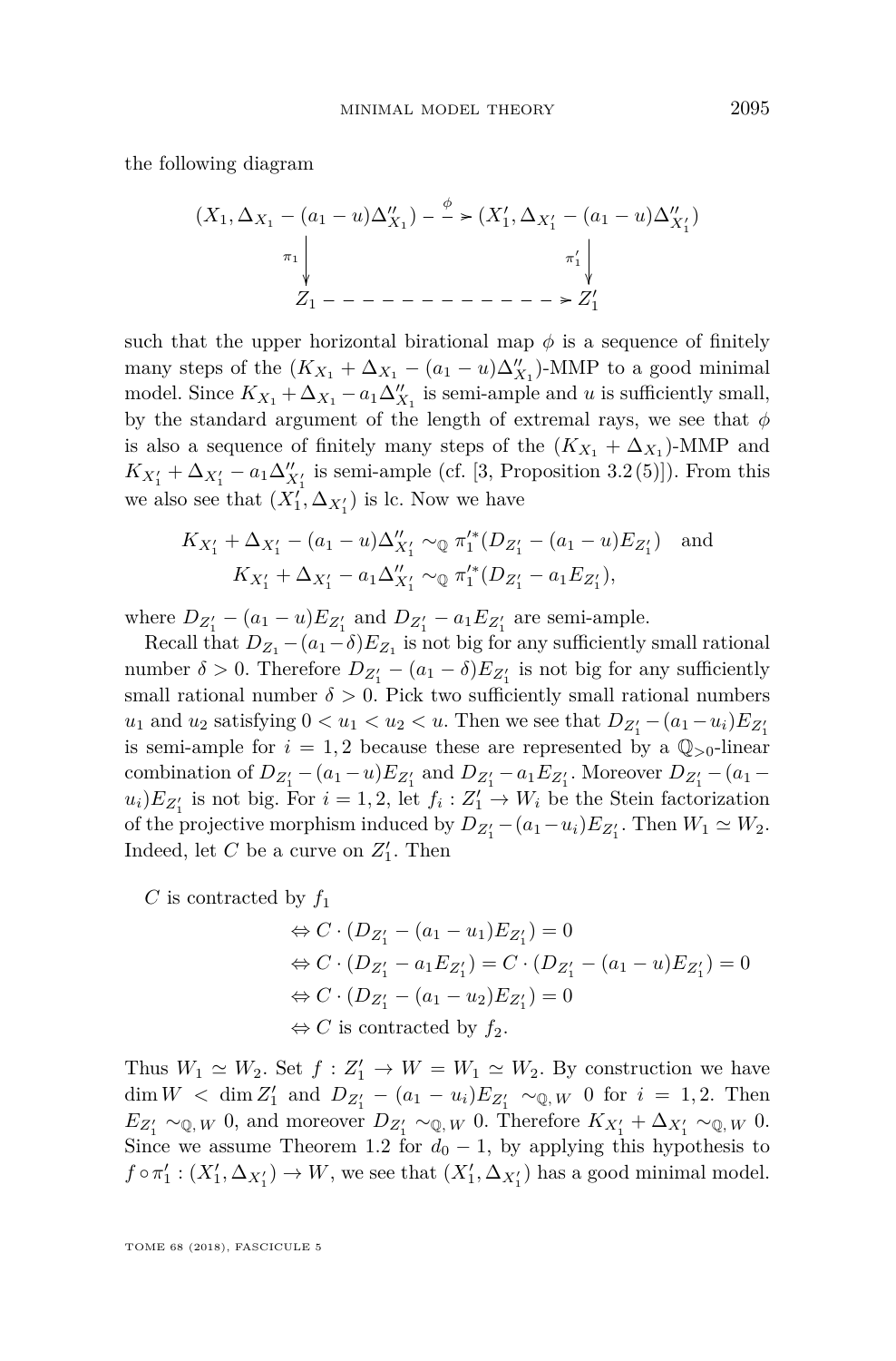Then  $(X_1, \Delta_{X_1})$  also has a good minimal model by construction. Thus we complete the proof.

<span id="page-28-2"></span>Remark  $5.2.$  — In the proof of Proposition [5.1,](#page-23-0) we use the condition that  $D - eE$  is pseudo-effective from the start. On the other hand, we do not use the condition that *D* is not big until the final part of Step [5.](#page-26-0) Therefore we can use the same discussions as in Step [1](#page-23-1)[–4](#page-25-0) and the first half of Step [5](#page-26-0) to prove Theorem [1.2](#page-2-0) in Case [3.](#page-22-1)

<span id="page-28-0"></span>PROPOSITION 5.3. — Fix a positive integer  $d_0$  and assume Theorem [1.2](#page-2-0) for  $d_0$  – 1. Let  $\pi$  :  $(X, \Delta)$  → *Z* be as in Theorem [1.2](#page-2-0) satisfying all conditions of Lemma [4.3.](#page-19-3) Let *D* and *E* be as in the condition [\(3\)](#page-19-4) of Lemma [4.3.](#page-19-3)

If *D* is not big and  $D - eE$  is not pseudo-effective for any positive rational number *e*, then Theorem [1.2](#page-2-0) holds for  $(X, \Delta) \rightarrow Z$ .

Proof. — We prove it by using similar techniques used in the proof of Proposition [5.1.](#page-23-0)

<span id="page-28-1"></span> $Step 1.$  — In this step we construct a diagram used in the proof.

Let  $\{\epsilon_n\}_{n\geq 1}$  be a strictly decreasing infinite sequence of rational numbers such that  $0 < \epsilon_n < 1$  for any *n* and  $\lim_{n\to\infty} \epsilon_n = 0$ . By [\[13,](#page-38-2) Corollary 3.2] and the definition of *D* and *E*, there are Q-divisors  $\Psi_n$  on *Z* such that all  $(Z, \Psi_n)$  are klt and  $D - \epsilon_n E \sim_{\mathbb{Q}} K_Z + \Psi_n$ . Fix a sufficiently general ample Q-divisor *A* on *Z* such that  $D + (1/2)A$  and  $(1/2)A - E$  are nef,  $(X, \Delta + \pi^*A)$  is lc and  $(Z, \Psi_n + A)$  is klt for any *n*. Then

$$
K_Z + \Psi_n + A \sim_{\mathbb{Q}} D - \epsilon_n E + A
$$
  
= 
$$
D + \frac{1}{2}A + \epsilon_n(\frac{1}{2}A - E) + \frac{1}{2}(1 - \epsilon_n)A
$$

is nef. Therefore we can run the  $(K_Z + \Psi_n)$ -MMP with scaling of *A*, and we get a Mori fiber space

$$
(Z, \Psi_n) \dashrightarrow (Z_n, (\Psi_n)_{Z_n}) \stackrel{f_n}{\rightarrow} W_n.
$$

Let  $\tau_n = \tau(Z, \Psi_n; A)$  be the pseudo-effective threshold of A with respect to  $(Z, \Psi_n)$ . Then  $0 < \tau_n \leq 1$ . By the basic properties of the log MMP with scaling,  $D_{Z_n} - \epsilon_n E_{Z_n} + \tau_n A_{Z_n} \sim_{\mathbb{Q}} K_{Z_n} + (\Psi_n)_{Z_n} + \tau_n A_{Z_n}$  is nef and trivial over  $W_n$ . Clearly  $D_{Z_n} - \epsilon_n E_{Z_n} \sim_{\mathbb{Q}} K_{Z_n} + (\Psi_n)_{Z_n}$  is anti-ample over  $W_n$ by construction. Since  $D_{Z_n}$  is pseudo-effective, it is nef over  $W_n$  and hence we see that  $E_{Z_n}$  is ample over  $W_n$ . By Lemma [3.6,](#page-13-0) we obtain the following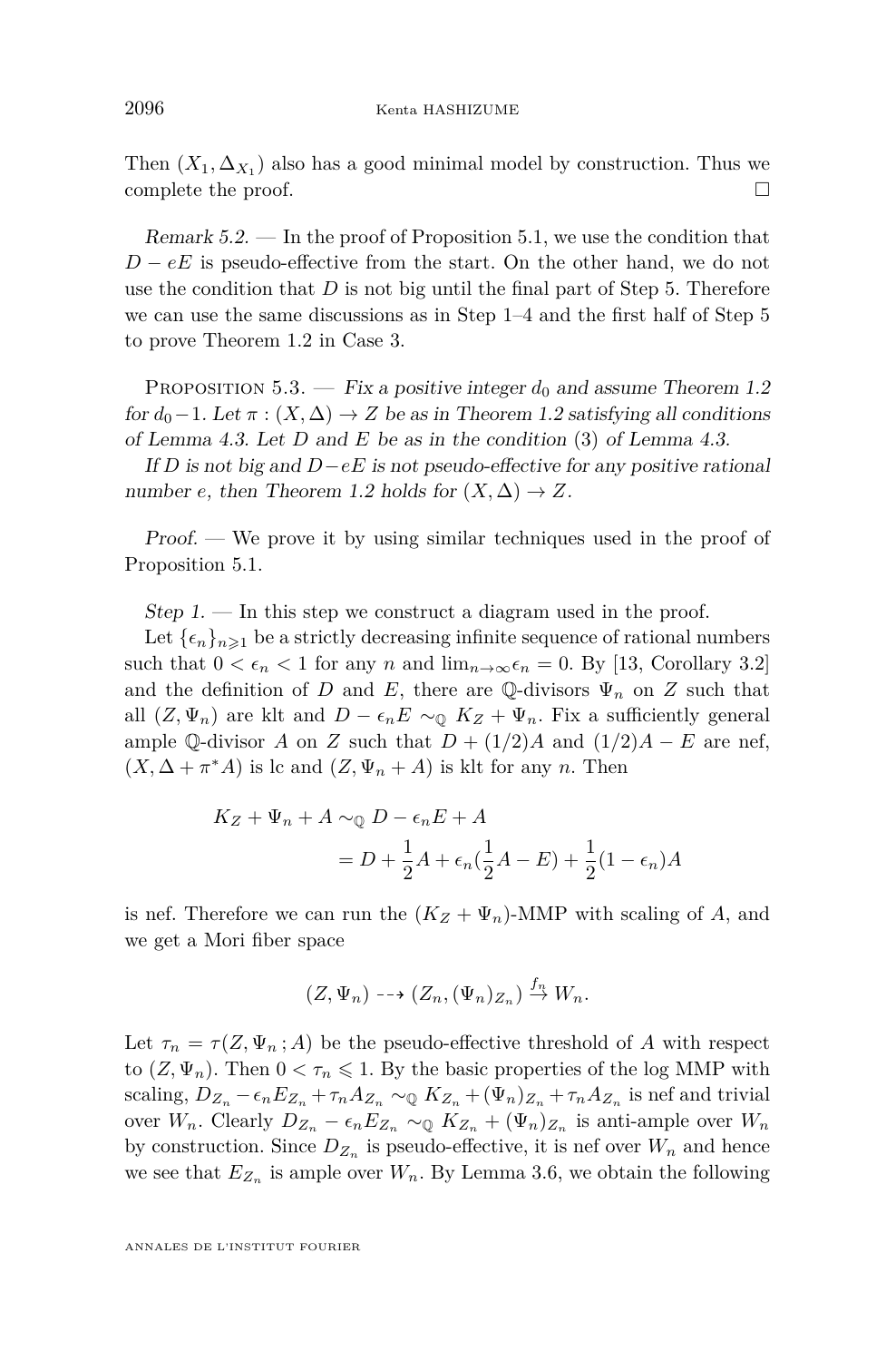diagram

$$
(X, \Delta - \epsilon_n \Delta'') - \epsilon_n \Delta_{X_n} - \epsilon_n \Delta_{X_n}''
$$
  
\n
$$
\pi \downarrow \qquad \pi \downarrow \qquad \pi \downarrow
$$
  
\n
$$
Z - \epsilon_n \rightarrow Z_n \rightarrow W_n
$$

such that

- (i) the upper horizontal birational map is a sequence of finitely many steps of the  $(K_X + \Delta - \epsilon_n \Delta'')$ -MMP,
- (ii)  $\pi_n$  is projective and surjective with connected fibers, and
- (iii)  $K_{X_n} + \Delta_{X_n} \sim_{\mathbb{Q}} \pi_n^* D_{Z_n}$  and  $\Delta_{X_n}'' \sim_{\mathbb{Q}} \pi_n^* E_{Z_n}$  for any *n*.

Step 2. — In this step we prove that there is an index  $n$  such that  $(X_n, \Delta_{X_n})$  is lc and  $D_{Z_n}$  is trivial over  $W_n$ . The idea is similar to the proof of [\[7,](#page-38-16) Proposition 8.7] or [\[18,](#page-38-17) Lemma 3.1]. By the cone theorem [\[12,](#page-38-11) Theorem 4.5.2],  $D_{Z_n}$  is trivial over  $W_n$  if and only if  $D_{Z_n}$  is numerically trivial over  $W_n$ .

By the same arguments as in Step [2](#page-23-2) in the proof of Proposition [5.1,](#page-23-0) we can find infinitely many indices *n* such that  $(X_n, \Delta_{X_n})$  is lc. Therefore, by replacing  $\epsilon_n$  with its subsequence, we may assume that  $(X_n, \Delta_{X_n})$  is lc for any *n*. Moreover we may assume that the dimension of  $W_n$  is constant for all *n* by replacing  $\epsilon_n$  with its subsequence.

Since  $D_{Z_n}$  is nef over  $W_n$  and since  $D_{Z_n} - \epsilon_n E_{Z_n}$  is anti-ample over  $W_n$ ,  $D_{Z_n} - \nu_n E_{Z_n}$  is numerically trivial over  $W_n$  for some  $0 \le \nu_n < \epsilon_n$ . Then we have

$$
K_{X_n} + \Delta_{X_n} - \nu_n \Delta_{X_n}''
$$
  
=  $K_{X_n} + \Delta_{X_n}' + (1 - \nu_n) \Delta_{X_n}'' \sim_{\mathbb{Q}} \pi_n^*(D_{Z_n} - \nu_n E_{Z_n}) \equiv_{W_n} 0.$ 

Let  $F_n$  be the general fiber of  $f_n \circ \pi_n$ . Then  $(F_n, (\Delta_{X_n} - \nu_n \Delta_{X_n}^{\prime\prime})|_{F_n})$  is lc, and  $\Delta_{X_n}''|_{F_n} \sim_{\mathbb{Q}} (\pi_n^* E_{Z_n})|_{F_n}$  is not numerically trivial since  $E_{Z_n}$  is ample over *Wn*. Consider

$$
T=\{\nu\in\mathbb{R}_{\geqslant0}\,|\,K_{F_n}+\Delta'_{X_n}|_{F_n}+\nu\Delta''_{X_n}|_{F_n}\equiv0\,\text{ for some }n\}.
$$

Clearly  $T \supset \{1 - \nu_n\}_{n \geq 1}$  by the definition of  $\nu_n$ . Conversely,  $\nu = 1 - \nu_n$ is the unique number satisfying  $K_{F_n} + \Delta'_{X_n}|_{F_n} + \nu \Delta''_{X_n}|_{F_n} \equiv 0$  because  $\Delta_{X_n}''|_{F_n}$  is not numerically trivial. Therefore we have  $T = \{1 - \nu_n\}_{n \geq 1}$ . By construction, the dimension of  $F_n$  is constant for any *n* and any coefficient of component of  $\Delta'_{X_n}|_{F_n}$  or  $\Delta''_{X_n}|_{F_n}$  is in a finite set which does not depend on *n*. Since  $\lim_{n\to\infty} \epsilon_n = 0$  and  $0 \leq \nu_n < \epsilon_n$ , *T* must contain one by the ACC for numerically trivial pairs (cf. Theorem [2.8\)](#page-8-1). Then  $\nu_n = 0$  for some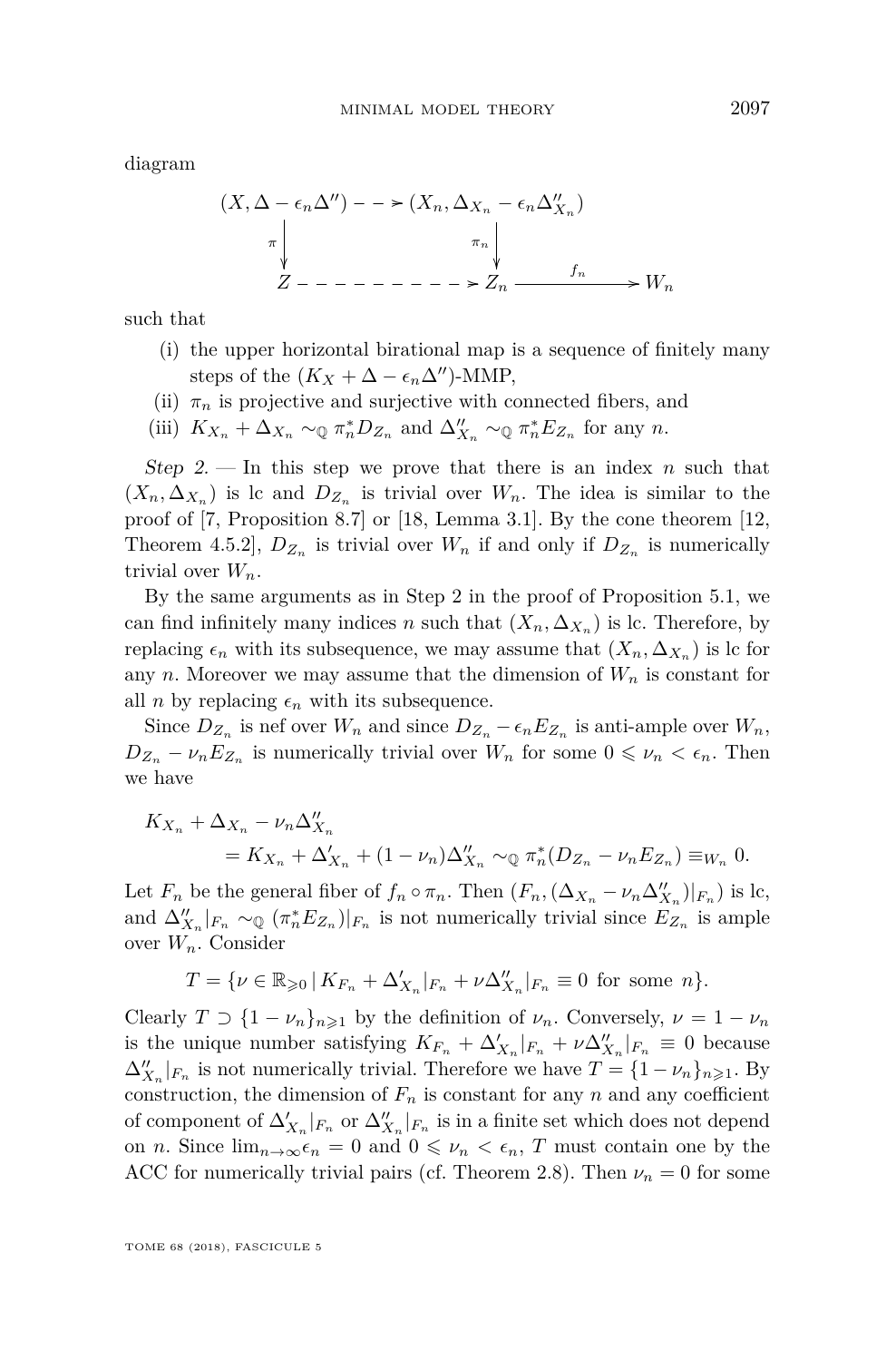*n*. In this way, we see that there is an index *n* such that  $(X_n, \Delta_{X_n})$  is lc and  $D_{Z_n}$  is trivial over  $W_n$ .

Step 3. — Fix an index *n* such that  $(X_n, \Delta_{X_n})$  is lc and  $D_{Z_n}$  is trivial over  $W_n$ . Recall that  $K_Z + \Psi_n \sim_{\mathbb{Q}} D - \epsilon_n E$  and  $\tau_n$  is the pseudo-effective threshold of *A* with respect to  $(Z, \Psi_n)$ . In this step we prove that  $D$  $t(\epsilon_n E - \tau_n A)$  is not big for any rational number  $0 \leq t \leq 1$ . Note that *D* − *t*( $\epsilon_n E$  − *τ*<sub>*n*</sub>*A*) is pseudo-effective for any 0  $\leq t \leq 1$  because it is represented by a  $\mathbb{Q}_{\geq 0}$ -linear combination of *D* and  $D - \epsilon_n E + \tau_n A$ .

Suppose by contradiction that  $D - t(\epsilon_n E - \tau_n A)$  is big for some 0  $\leq$  $t \le 1$ . Then  $D_{Z_n} - t(\epsilon_n E_{Z_n} - \tau_n A_{Z_n})$  is also big. On the other hand,  $D_{Z_n}$  is trivial over  $W_n$ . Moreover  $D_{Z_n} - \epsilon_n E_{Z_n} + \tau_n A_{Z_n}$  is also trivial over  $W_n$  as we mentioned in Step [1.](#page-28-1) Therefore  $D_{Z_n} - t(\epsilon_n E_{Z_n} + \tau_n A_{Z_n})$ is trivial over  $W_n$  and thus it is  $\mathbb Q$ -linearly equivalent to the pullback of a Q-divisor on  $W_n$ . Because dim  $W_n < \dim Z_n$ , we get a contradiction. Therefore  $D - t(\epsilon_n E - \tau_n A)$  is not big for any rational number  $0 \le t \le 1$ .

For this *n*, we put  $\epsilon = \epsilon_n$  and  $\tau = \tau_n$  in the rest of the proof. Since  $K_X + \Delta - t(\epsilon \Delta'' - \tau \pi^* A) \sim_{\mathbb{Q}} \pi^* (D - t(\epsilon E - \tau A)), K_X + \Delta - t(\epsilon \Delta'' - \tau \pi^* A)$ is also pseudo-effective for any  $0 \leq t \leq 1$ .

 $Step 4.$  We set

$$
\widetilde{E} = E - \frac{\tau}{\epsilon} A
$$
 and  $\widetilde{\Delta} = \Delta'' - \frac{\tau}{\epsilon} \pi^* A \sim_{\mathbb{Q}} \pi^* \widetilde{E}.$ 

Note that  $\widetilde{E}$  and  $\widetilde{\Delta}$  may not be effective. We see that  $D - t\widetilde{E}$  is pseudoeffective for any  $0 \le t \le \epsilon$  because  $D - t\widetilde{E} = D - (t/\epsilon)(\epsilon E - \tau A)$ . Since  $K_X + \Delta - t\Delta \sim_{\mathbb{Q}} \pi^*(D - tE), K_X + \Delta - t\Delta$  is also pseudo-effective for any  $0 \leq t \leq \epsilon$ . Moreover, for any  $0 \leq t \leq \epsilon$ ,  $(X, \Delta - t\overline{\Delta})$  is lc. To see this, recall that  $0 < \tau \leq 1$ , which is mentioned in Step [1.](#page-28-1) So we have  $0 \leqslant t\tau/\epsilon \leqslant 1$  for any  $0 \leqslant t \leqslant \epsilon$ . We also recall that  $(X, \Delta + \pi^*A)$  is lc. Since  $\Delta - t\Delta = \Delta - t\Delta'' + (t\tau/\epsilon)\pi^*A$ , the pair  $(X, \Delta - t\Delta)$  is indeed lc for any  $0 \leqslant t \leqslant \epsilon$ .

Step 5. — From this step we use the same arguments as in the proof of Proposition [5.1.](#page-23-0) We only write down the outline of the proof.

Fix a strictly decreasing infinite sequence of rational numbers  $\{a_n\}_{n\geqslant 1}$ such that  $0 < a_n < \epsilon$  for any *n* and  $\lim_{n\to\infty} a_n = 0$ . With the divisors *D* and *E*, we carry out the same arguments as in Step [1](#page-23-1) in the proof of Proposition [5.1.](#page-23-0) When we apply the arguments of Step [2](#page-23-2) in the proof of Proposition [5.1,](#page-23-0) a minor change is needed. More precisely, we need to carry out the arguments with the effective part of  $\Delta$ . But we can eventually obtain the same result, that is,  $(X_n, \Delta_{X_n})$  is lc for infinitely many indices *n*. By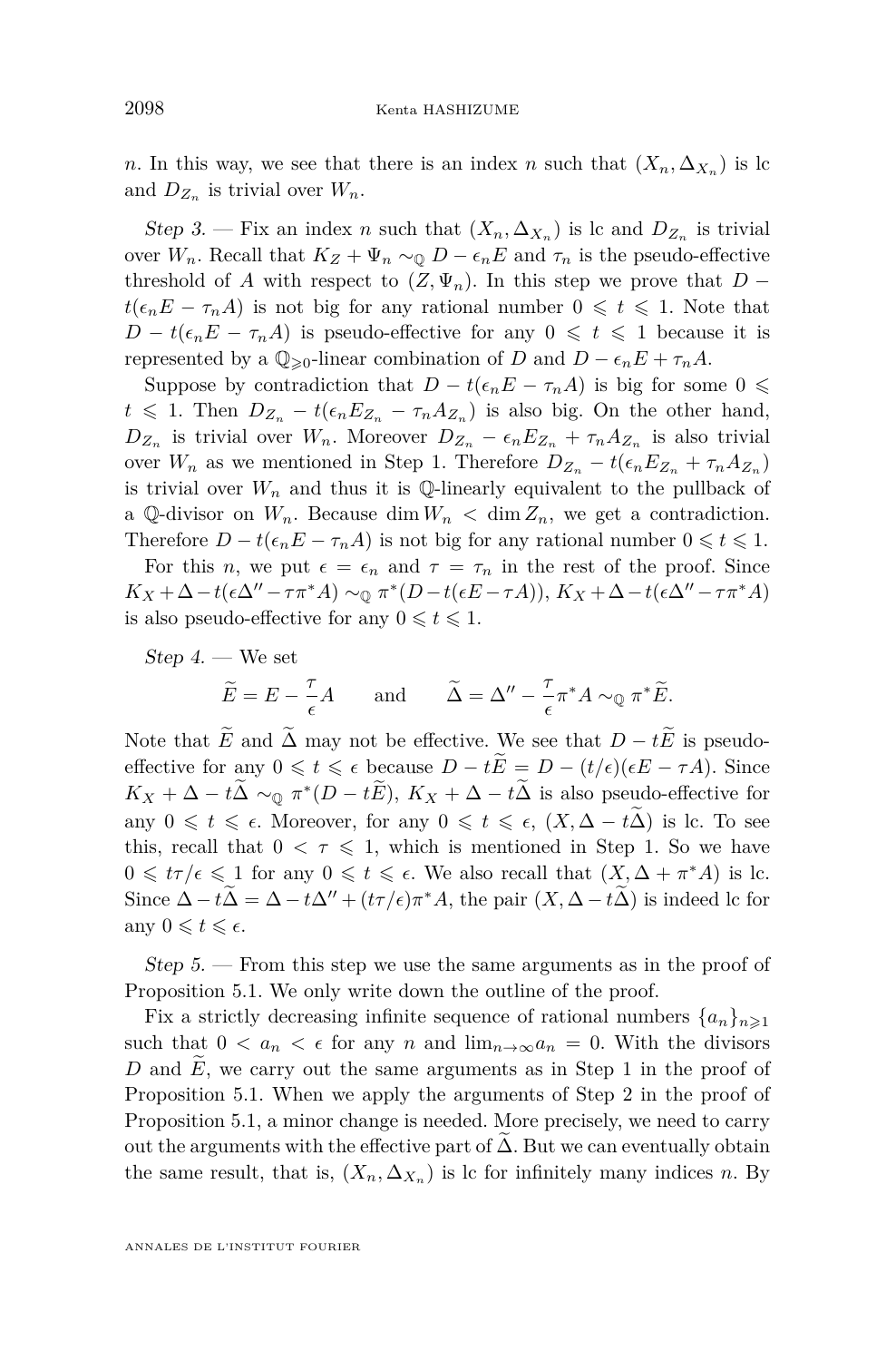the same arguments as in Step [3](#page-24-1) in the proof of Proposition [5.1,](#page-23-0) replacing  ${a_n}_{n\geq 1}$  with its subsequence, we get a strictly decreasing infinite sequence  ${a_n}_{n \geq 1}$  of positive rational numbers such that

- (i)  $a_n < \epsilon$  for any *n* and  $\lim_{n \to \infty} a_n = 0$ , and
- (ii) for any  $n \geq 1$ , there is a diagram

$$
(X, \Delta - a_n \widetilde{\Delta}) - {^{\phi_n} \choose \pi} \times (X_n, \Delta_{X_n} - a_n \widetilde{\Delta}_{X_n})
$$

$$
\uparrow \qquad \qquad \uparrow \qquad \qquad \uparrow \qquad \qquad \uparrow
$$

$$
Z - - - - - - - - - \times Z_n
$$

such that

- (ii-a)  $X_n$  and  $Z_n$  are Q-factorial,  $(X_n, \Delta_{X_n})$  is lc,  $(X_n, 0)$  is klt and  $\pi_n$  is a projective surjective morphism with connected fibers,
- (ii-b)  $K_{X_n} + \Delta_{X_n} \sim_{\mathbb{Q}} \pi_n^* D_{Z_n}$  and  $\Delta_{X_n} \sim_{\mathbb{Q}} \pi_n^* E_{Z_n}$ , and
- (ii-c)  $\phi_n$  is a sequence of finitely many steps of the  $(K_X + \Delta a_n \Delta)$ -MMP to a good minimal model  $(X_n, \Delta_{X_n} - a_n \Delta_{X_n})$ .

Now we carry out the argument as in the latter part of Step [3](#page-24-1) in the proof of Proposition [5.1](#page-23-0) with  $(X, \Delta)$  and  $\Delta$  instead of  $(X, \Delta)$ and  $\Delta''$ . Then we see that we can assume

(ii-d)  $X_i$  and  $X_j$  are isomorphic in codimension one for any *i* and *j*.

Moreover, as in the last part of Step [3](#page-24-1) in the proof of Proposition [5.1,](#page-23-0) we see that  $D_{Z_n} - (a_n - \delta)E_{Z_n}$  is not big for any sufficiently small rational number  $\delta > 0$ .

Step  $6.$  — Finally we complete the proof by using the same arguments as in Step [4](#page-25-0) and Step [5](#page-26-0) in the proof of Proposition [5.1.](#page-23-0) To carry out, we only check that every lc center of  $(X_1, \Delta_{X_1} - t\Delta_{X_1})$  dominates  $Z_1$  for any  $0 < t \leq a_1$ . Once we can check this, we see that  $(X_1, \Delta_{X_1})$  has a good minimal model by the same arguments as in Step [5](#page-26-0) in the proof of Proposition [5.1,](#page-23-0) and thus  $(X, \Delta)$  has a weak lc model with semi-ample log canonical divisor by the same arguments as in Step [4](#page-25-0) in the proof of Proposition [5.1.](#page-23-0)

For any  $0 < t \le a_1$ , every lc center of  $(X_1, \Delta_{X_1} - t\tilde{\Delta}_{X_1})$  is also an lc center of  $(X_1, \Delta_{X_1} - a_1 \Delta_{X_1})$  because  $(X_1, \Delta_{X_1})$  is lc. Therefore we may check the condition only when  $t = a_1$ .

Recall again that  $\tau$  is a rational number such that  $0 < \tau \leq 1$ . Since  $a_1 < \epsilon$ , we have  $a_1 \tau / \epsilon < 1$ . Since  $(X, \Delta + \pi^* A)$  is lc and

$$
\Delta - a_1 \widetilde{\Delta} = \Delta - a_1 \Delta'' + (a_1 \tau/\epsilon) \pi^* A \leq \Delta + \pi^* A,
$$

TOME 68 (2018), FASCICULE 5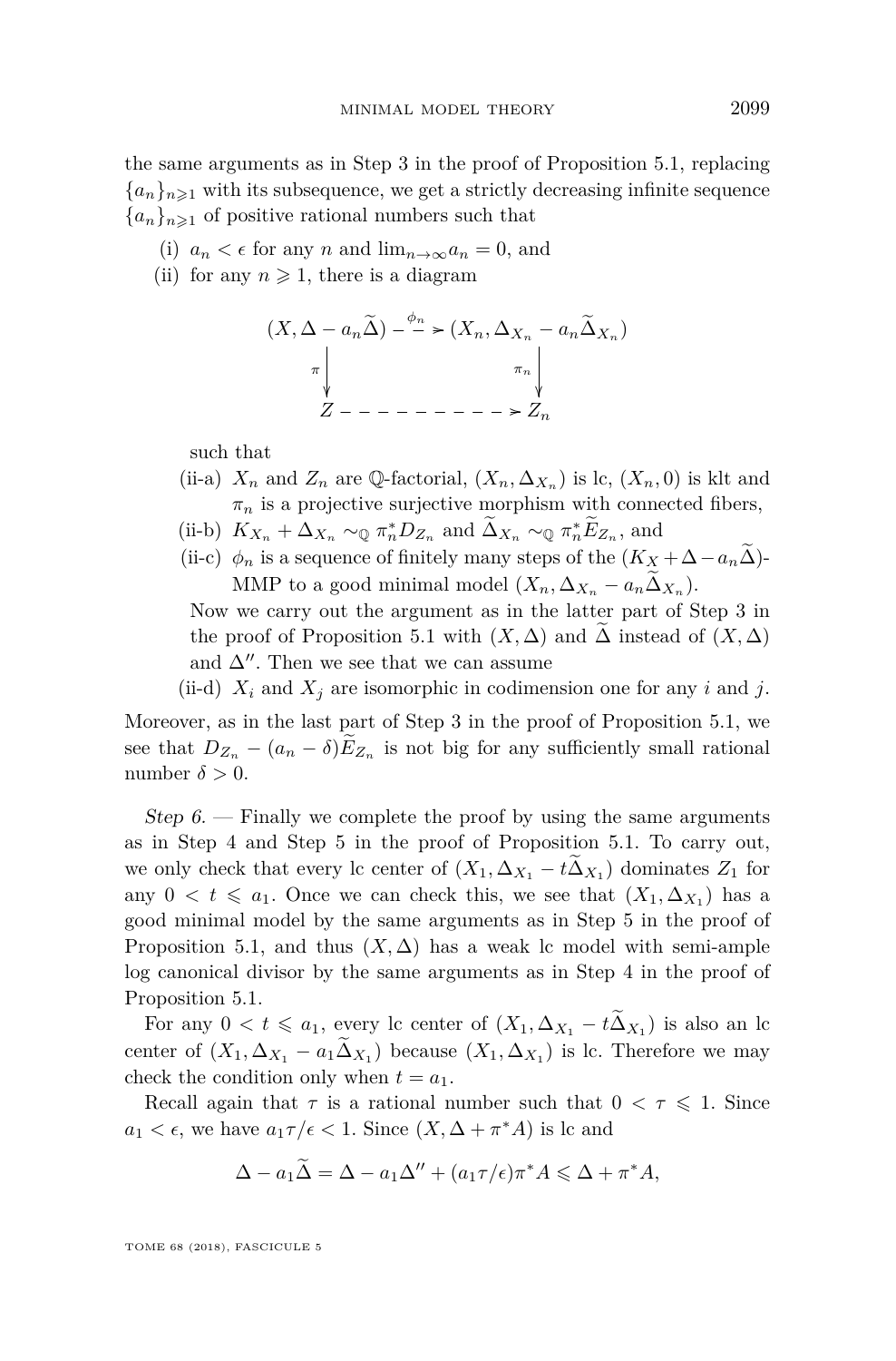every lc center of  $(X, \Delta - a_1\Delta)$  is an lc center of  $(X, \Delta + \pi^*A)$ , and moreover it is also an lc center of  $(X, \Delta - \Delta'')$ . Since any lc center of  $(X, \Delta - \Delta'')$ dominates  $Z$  by the condition  $(3)$  of Lemma [2.10,](#page-9-3) we see that any lc center of  $(X, \Delta - a_1\Delta)$  dominates *Z*. Since  $\phi$  is a sequence of finitely many steps of the  $(K_X + \Delta - a_1 \Delta)$ -MMP, any lc center of  $(X_1, \Delta_{X_1} - a_1 \Delta_{X_1})$  dominates  $Z_1$ . Thus we complete the proof.  $\Box$ 

Finally we prove Theorem [1.2](#page-2-0) in Case [3.](#page-22-1) As we state in Proposition [5.4](#page-32-0) below, we can in fact prove the case with assumptions weaker than Proposition [5.1](#page-23-0) or Proposition [5.3,](#page-28-0) i.e., we can prove the case without assuming the existence of a good minimal model or a Mori fiber space for all *d*0-dimensional projective Kawamata log terminal pairs with boundary Qdivisors.

<span id="page-32-0"></span>PROPOSITION 5.4. — Fix a positive integer  $d_0$ . Assume Theorem [1.2](#page-2-0) for  $d_0 - 1$ , and assume the existence of a good minimal model or a Mori fiber space for all *d*-dimensional projective Kawamata log terminal pairs with boundary  $\mathbb{Q}$ -divisors such that  $d \leq d_0 - 1$ .

Let  $\pi : (X, \Delta) \to Z$  be as in Theorem [1.2](#page-2-0) satisfying all conditions of Lemma [4.3.](#page-19-3) Let *D* be as in the condition [\(3\)](#page-19-4) of Lemma [4.3.](#page-19-3)

If *D* is big, then  $(X, \Delta)$  has a good minimal model.

Proof. — Let  $E$  be as in the condition [\(3\)](#page-19-4) of Lemma [4.3,](#page-19-3) that is, an effective Q-divisor such that  $\Delta'' \sim_{\mathbb{Q}} \pi^* E$ . We may assume that  $E \neq 0$  because otherwise the proposition follows from Proposition [4.2.](#page-19-5) Fix a sufficiently small positive rational number  $e < 1$  such that  $D - eE$  is big. We prove the proposition with several steps.

<span id="page-32-1"></span>Step 1.  $-$  First we note that the arguments of the proof of Proposition [5.1](#page-23-0) work with some minor changes by using Proposition [4.2](#page-19-5) (cf. Remark [5.2\)](#page-28-2). Therefore we only have to prove that there is a good minimal model of  $(X, \Delta)$  under the assumption that  $D - aE$  and  $D - (a - u)E$  are semi-ample, where  $0 < a < e$  and  $0 < u \ll a$  are rational numbers. Note that  $D - aE$  is big since  $a < e$ .

Pick a sufficiently large and divisible positive integer *m* such that  $a/(m+1) < u$  and  $1/m < u$ . Fix  $A \sim_{\mathbb{Q}} m(D - aE)$  a general semi-ample Q-divisor. Then *A* is big and we have

$$
A + E \sim_{\mathbb{Q}} m(D - aE) + E = m\left(D - \left(a - \frac{1}{m}\right)E\right)
$$

and

$$
D + A \sim_{\mathbb{Q}} D + m(D - aE) = (m+1) \left( D - \left( a - \frac{a}{m+1} \right) E \right).
$$

ANNALES DE L'INSTITUT FOURIER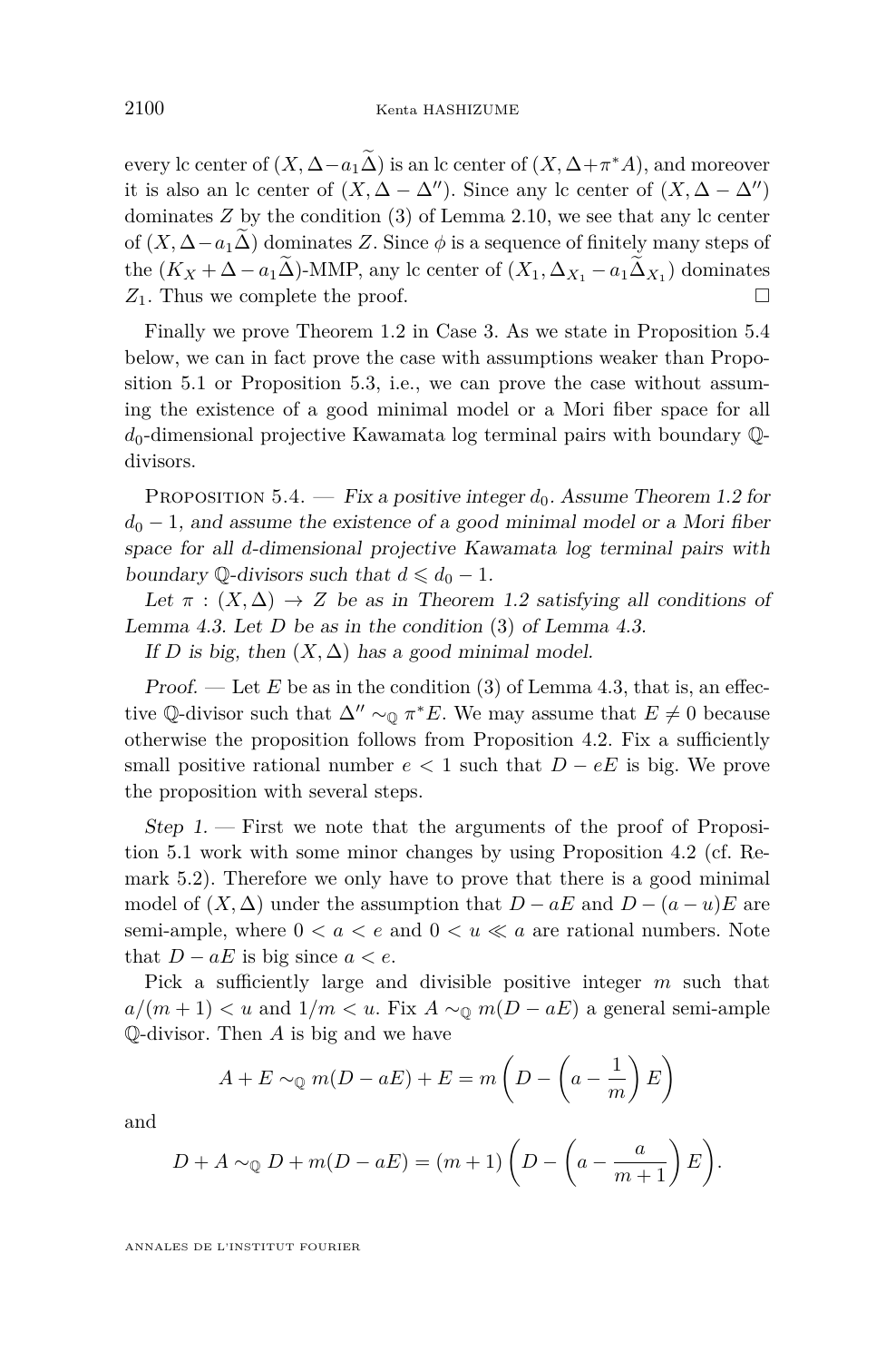Since  $0 < a/(m+1) < u, 0 < 1/m < u$  and  $D - aE$  and  $D - (a - u)E$  are semi-ample, we see that  $A + E$  and  $D + A$  are semi-ample. By Lemma [3.5,](#page-12-0) there is a sequence of birational maps of the *D*-MMP with scaling of *A*

$$
(Z = Z_0, \lambda_0) \dashrightarrow \cdots \dashrightarrow (Z_i, \lambda_i) \dashrightarrow \cdots
$$

such that  $\lim_{i\to\infty}\lambda_i=0$ .

First we prove existence of a log minimal model of  $(X, \Delta)$ . Take a dlt blow-up  $f : (Y, \Gamma) \to (X, \Delta)$ . Then we only have to prove that  $(Y, \Gamma)$  has a log minimal model. Set  $g_0 = \pi \circ f : Y \to Z$  and  $A' = g_0^* A$ . By construction we have  $K_Y + \Gamma \sim_{\mathbb{Q}} g_0^* D$ . Since *A* is a general semi-ample divisor on *Z*, we may assume that  $(Y, \Gamma + A')$  is also dlt. Set  $G = f^* \Delta''$ . By Lemma [3.6,](#page-13-0) we have the following diagram

$$
(Y = Y_0, \Gamma = \Gamma_0) \rightarrow \cdots \rightarrow (Y_{k_1}, \Gamma_{Y_{k_1}}) \rightarrow \cdots \rightarrow (Y_{k_i}, \Gamma_{Y_{k_i}}) \rightarrow \cdots
$$
  
\n
$$
g_0 \downarrow \qquad \qquad g_1 \downarrow \qquad \qquad g_i \downarrow \qquad \qquad g_i \downarrow
$$
  
\n
$$
(Z_0, \lambda_0) \rightarrow \cdots \rightarrow (Z_1, \lambda_1) \rightarrow \cdots \rightarrow (Z_i, \lambda_i) \rightarrow \cdots
$$

such that

- (i) the upper horizontal sequence of birational maps is a sequence of the  $(K_Y + \Gamma)$ -MMP with scaling of  $A'$ ,
- (ii) if we set  $k_0 = 0$  and

$$
\lambda'_j = \inf \{ \mu \in \mathbb{R}_{\geqslant 0} \, | \, K_{Y_j} + \Gamma_{Y_j} + \mu A'_{Y_j} \text{ is nef} \},\
$$

then  $\lambda'_j = \lambda_i$  for any  $i \geqslant 0$  and  $k_i \leqslant j < k_{i+1}$ , and (iii)  $K_{Y_{k_i}} + \Gamma_{Y_{k_i}} \sim_{\mathbb{Q}} g_i^* D_{Z_i}$  and  $G_{Y_{k_i}} \sim_{\mathbb{Q}} g_i^* E_{Z_i}$ .

Step 2. — In this step and the next step, we prove that the  $(K_Y + \Gamma)$ -MMP with scaling of  $A'$  terminates.

Let *C* be any curve on  $Y_j$  contracted by the extremal contraction associated to  $Y_j \dashrightarrow Y_{j+1}$ . In this step we prove that  $C \subset \text{Supp } G_{Y_j}$ . If we can check this, we may prove that the above  $(K_Y + \Gamma)$ -MMP occurs eventually disjoint from Supp *G*.

By the definition of the log MMP with scaling,  $C \cdot (K_{Y_j} + \Gamma_{Y_j}) < 0$ and  $C \cdot (K_{Y_j} + \Gamma_{Y_j} + \lambda'_j A'_{Y_j}) = 0$ . Therefore  $(C \cdot A'_{Y_j}) > 0$ . We also have  $A' \sim_{\mathbb{Q}} m(K_Y + \Gamma - aG)$  by the definition of *A*. Then

$$
a(C \cdot G_{Y_j}) = C \cdot (K_{Y_j} + \Gamma_{Y_j}) - \frac{1}{m}(C \cdot A'_{Y_j}) < 0.
$$

Since  $a > 0$  and  $G_{Y_j}$  is effective, we see that  $C \subset \text{Supp } G_{Y_j}$ .

<span id="page-33-0"></span> $Step 3.$  — We apply the standard arguments of the special termination (cf. [\[8\]](#page-38-18)). Note that  $\text{Supp } G \subset \text{Supp } \mathbb{L} \Gamma \mathbb{L}$ . By replacing  $(Y, \Gamma)$  with  $(Y_{k_i}, \Gamma_{Y_{k_i}})$ 

TOME 68 (2018), FASCICULE 5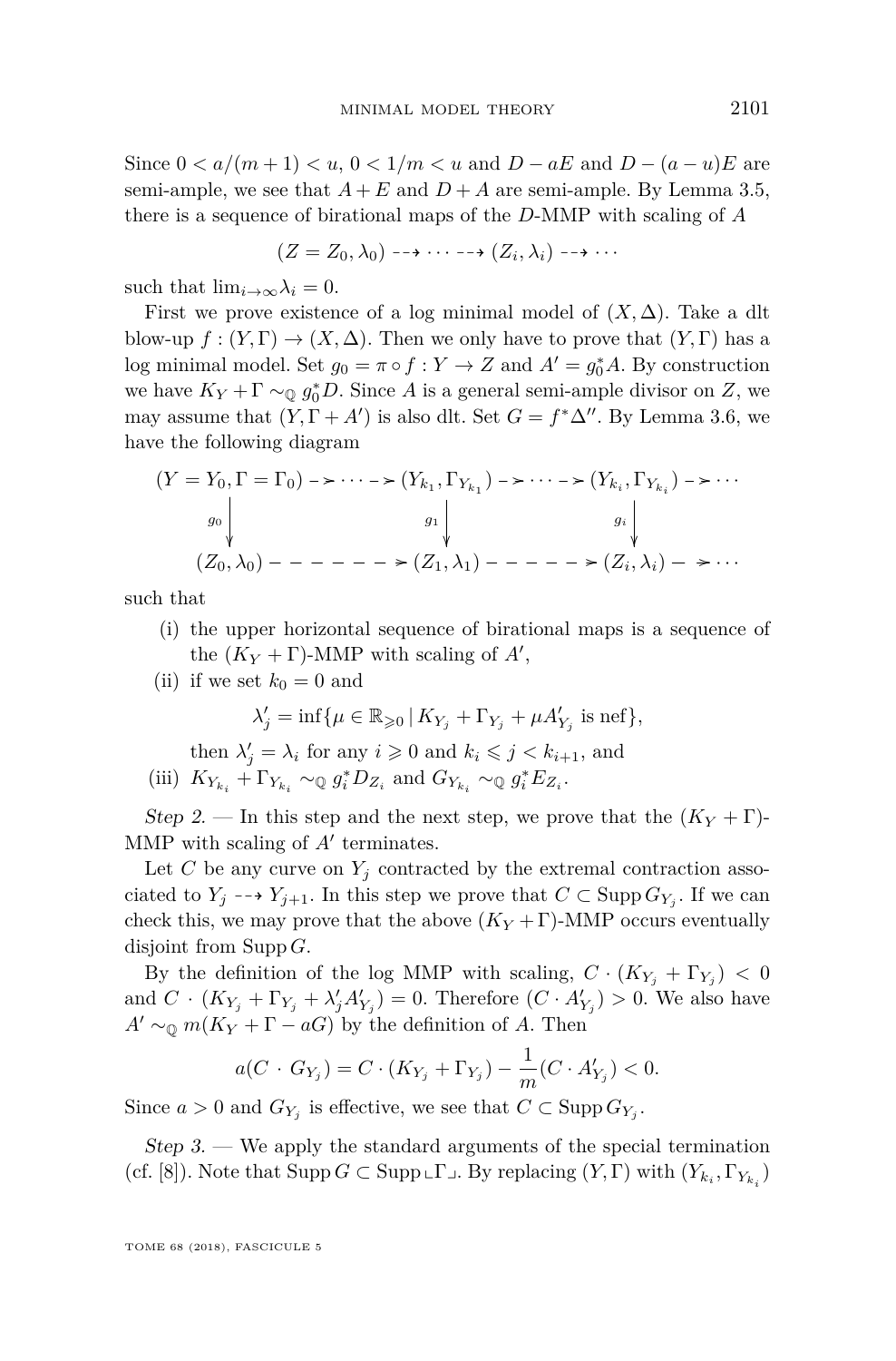for some  $i \gg 0$ , we may assume that the  $(K_Y + \Gamma)$ -MMP contains only flips and flipping locus on each flip contains no lc centers.

Let  $S \subset \text{Supp } G$  be an lc center of  $(Y, \Gamma)$  and let  $S_j$  be the birational transform of *S* on  $Y_j$ . We define Q-divisors  $\Gamma_{S_j}$  by the adjunction  $(K_{Y_j} +$  $\Gamma_{Y_j}|_{S_j} = K_{S_j} + \Gamma_{S_j}$ . Then  $(S_j, \Gamma_{S_j})$  is dlt. By induction on the dimension of *S* we show that for any  $j \gg 0$  the induced birational map  $\phi_j : (S_j, \Gamma_{S_j}) \dashrightarrow$  $(S_{i+1}, \Gamma_{S_{i+1}})$  is an isomorphism. By the argument as in [\[8\]](#page-38-18), for any  $j \gg 0$ , *S*<sup>*j*</sup> and *S*<sub>*j*+1</sub> are isomorphic in codimension one and  $\phi_{j*}(K_{S_j} + \Gamma_{S_j})$  $K_{S_{j+1}} + \Gamma_{S_{j+1}}$ . By replacing  $(Y, \Gamma)$  with  $(Y_{k_i}, \Gamma_{k_i})$  for some  $i \gg 0$ , we may assume that  $S_j$  satisfies the above properties for any  $j \geqslant 0$ . Let  $(T, \Theta) \rightarrow$  $(S, \Gamma_S)$  be a dlt blow-up and  $A''$  be the pullback of  $A'$ . By replacing  $A''$  if necessary, we may assume that  $A''$  is effective and  $(T, \Theta + A'')$  is dlt. Set  $T_0^0 = T$  and  $\Theta_{T_0^0} = \Theta$ . By the same arguments as in the proof of Lemma [3.6](#page-13-0) (see also [\[8\]](#page-38-18)), we get the following diagram

$$
(T_0^0, \Theta_{T_0^0}) \to \cdots \to (T_i^j, \Theta_{T_i^j}) \to \cdots \to (T_i^l = T_{i+1}^0, \Theta_{T_{i+1}^0}) \to \cdots
$$
  
\n
$$
\downarrow \qquad \qquad \downarrow
$$
  
\n
$$
(Y, \Gamma, \lambda'_0) \to \cdots \to \cdots \to \cdots \to \cdots \to (Y_{i+1}, \Gamma_{Y_{i+1}}, \lambda'_{i+1}) \to \cdots
$$

such that

- (i) the upper horizontal sequence of birational maps is a sequence of steps of the  $(K_T + \Theta)$ -MMP with scaling of A'', and
- (ii) the morphism  $T_i^0 \rightarrow Y_i$  is the composition of a dlt blow-up of  $(S_i, \Gamma_{S_i})$  and the inclusion  $S_i \hookrightarrow Y_i$ .

<span id="page-34-0"></span>By construction, we also have the following property.

(iii) If we set

$$
\lambda_i^j = \inf \{ \mu \in \mathbb{R}_{\geqslant 0} \, | \, K_{T_i^j} + \Theta_{T_i^j} + \mu A_{T_i^j}^{\prime\prime} \text{ is nef, } 0 \leqslant j < l_i \},
$$
 then  $\lambda_i^0 \leqslant \lambda_i^{\prime}$ .

Note that we may have  $\lambda_i^0 < \lambda_i'$  because the morphism  $T_i^0 \rightarrow Y_i$  is not surjective. If  $\lambda_i^0 < \lambda_i'$ , then we have  $T_i^0 \simeq T_i^1 \simeq \cdots \simeq T_i^{l_i} = T_{i+1}^0$  by construction.

By [\(iii\)](#page-34-0) of the above properties,  $K_{T_i^0} + \Theta_{T_i^0} + \lambda_i^0 A_{T_i^0}''$  is pseudo-effective. Then  $K_T + \Theta + \lambda_i^0 A''$  is also pseudo-effective. Since  $\lim_{i \to \infty} \lambda'_i = 0$ , we see that  $K_T + \Theta$  is pseudo-effective. Now consider the composition of morphisms  $T \to S \hookrightarrow Y \to Z$ , which we denote  $h : T \to Z$ . Recall that *S* ⊂ Supp *G* and that  $g_0$ (Supp *G*) ⊆ *Z*. Let  $Z_T$  be the normalization of  $h(T)$ . Then  $K_T + \Theta \sim_{\mathbb{Q}, Z_T} 0$  because  $K_Y + \Gamma_Y \sim_{\mathbb{Q}, Z} 0$ . Moreover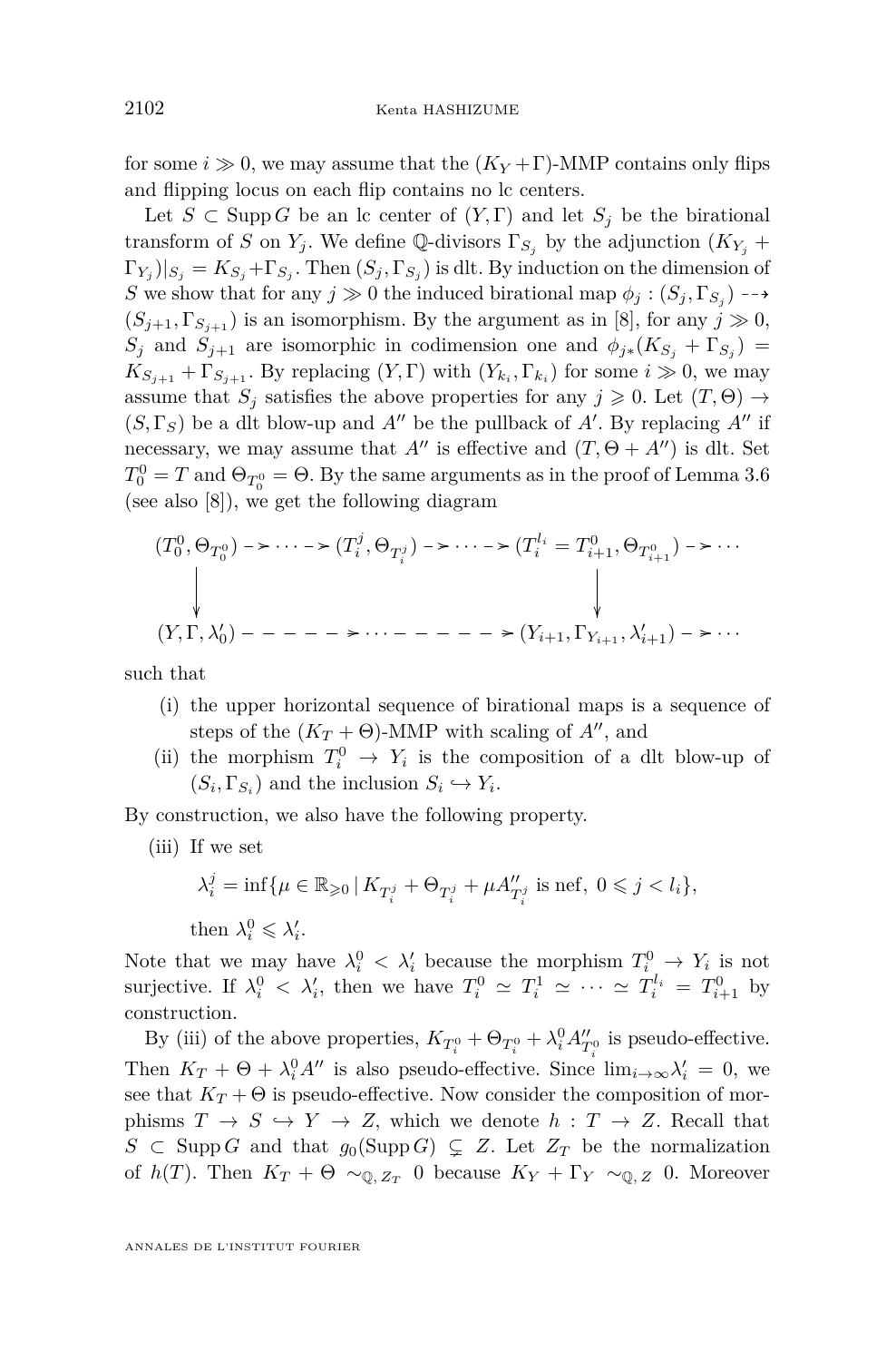$\dim Z_T < \dim Z$  by construction. Since we assume Theorem [1.2](#page-2-0) for  $d_0 - 1$ , applying the hypothesis to  $(T, \Theta) \rightarrow Z_T$ , we see that  $(T, \Theta)$  has a good minimal model. Then the above  $(K_T + \Theta)$ -MMP with scaling terminates by [\[4,](#page-38-10) Theorem 4.1(iii)] because  $\lim_{i\to\infty} \lambda'_i = 0$ . Therefore the induced birational map  $\phi_j : (S_j, \Gamma_{S_j}) \dashrightarrow (S_{j+1}, \Gamma_{S_{j+1}})$  is an isomorphism for any  $j \gg 0$ . Then, by the argument of the special termination (cf. [\[8\]](#page-38-18)), we see that the  $(K_Y + \Gamma)$ -MMP with scaling occurs eventually disjoint from Supp *G*. In this way we see that the  $(K_Y + \Gamma)$ -MMP with scaling of  $A'$  constructed in Step [1](#page-32-1) must terminate.

Step 4. — Finally we prove that  $(X, \Delta)$  has a good minimal model. By Step [3,](#page-33-0) the *D*-MMP with scaling of *A* constructed in Step [1](#page-32-1) terminates (cf. Lemma [3.6\)](#page-13-0). By Lemma [3.6,](#page-13-0) we have the following diagram

$$
(X, \Delta) \longrightarrow \cdots \longrightarrow (X_{k_i}, \Delta_{X_{k_i}})
$$
  
\n
$$
\pi \downarrow \qquad \qquad \pi_i \downarrow
$$
  
\n
$$
(Z, \lambda_0) \longrightarrow \cdots \longrightarrow (Z_i, \lambda_i = 0)
$$

such that  $(X_{k_i}, \Delta_{X_{k_i}})$  is a log minimal model of  $(X, \Delta)$ . We note that  $K_{X_{k_i}} + \Delta_{X_{k_i}} \sim_{\mathbb{Q}} \pi_i^* D_{Z_i}$  and  $D_{Z_i}$  is big. Then  $K_{X_{k_i}} + \Delta_{X_{k_i}}$  is semi-ample by Lemma [5.5](#page-35-0) below. So we are done.

<span id="page-35-0"></span>LEMMA 5.5. — Fix a positive integer  $d_0$ . Assume Theorem [1.2](#page-2-0) for  $d_0$ −1, and assume the existence of a good minimal model or a Mori fiber space for all *d*-dimensional projective Kawamata log terminal pairs with boundary Q-divisors such that  $d \leq d_0 - 1$ .

Let  $\pi: X \to Z$  be a projective surjective morphism of a normal projective varieties such that dim  $Z \leq d_0$ , and  $(X, \Delta)$  be a log canonical pair such that  $\Delta$  is a Q-divisor. Suppose that  $K_X + \Delta$  is nef and  $K_X + \Delta \sim_{\mathbb{Q}} \pi^* D$ for a big Q-Cartier Q-divisor *D* on *Z*.

Then  $K_X + \Delta$  is semi-ample.

Proof. — By taking a dlt blow-up, we can assume  $(X, \Delta)$  is  $\mathbb{Q}$ -factorial dlt. We show  $K_X + \Delta$  is nef and log abundant. Indeed,  $K_X + \Delta$  is nef and abundant since it is Q-linearly equivalent to the pullback of a nef and big Q-divisor on *Z*. Let *T* be any lc center of  $(X, \Delta)$  and define  $\Delta_T$  by the adjunction  $(K_X + \Delta)|_T = K_T + \Delta_T$ . Then  $(T, \Delta_T)$  is dlt and  $K_T + \Delta_T$  is nef. Let  $Z_T$  be the normalization of the image of *T* on *Z*. If dim  $Z_T <$  dim *Z*, by Theorem [1.2](#page-2-0) for  $d_0 - 1$ , we see that  $K_T + \Delta_T$  is semi-ample. In particular it is nef and abundant. On the other hand, if dim  $Z_T = \dim Z$ , it is easy to see that  $K_T + \Delta_T$  is Q-linearly equivalent to the pullback of nef and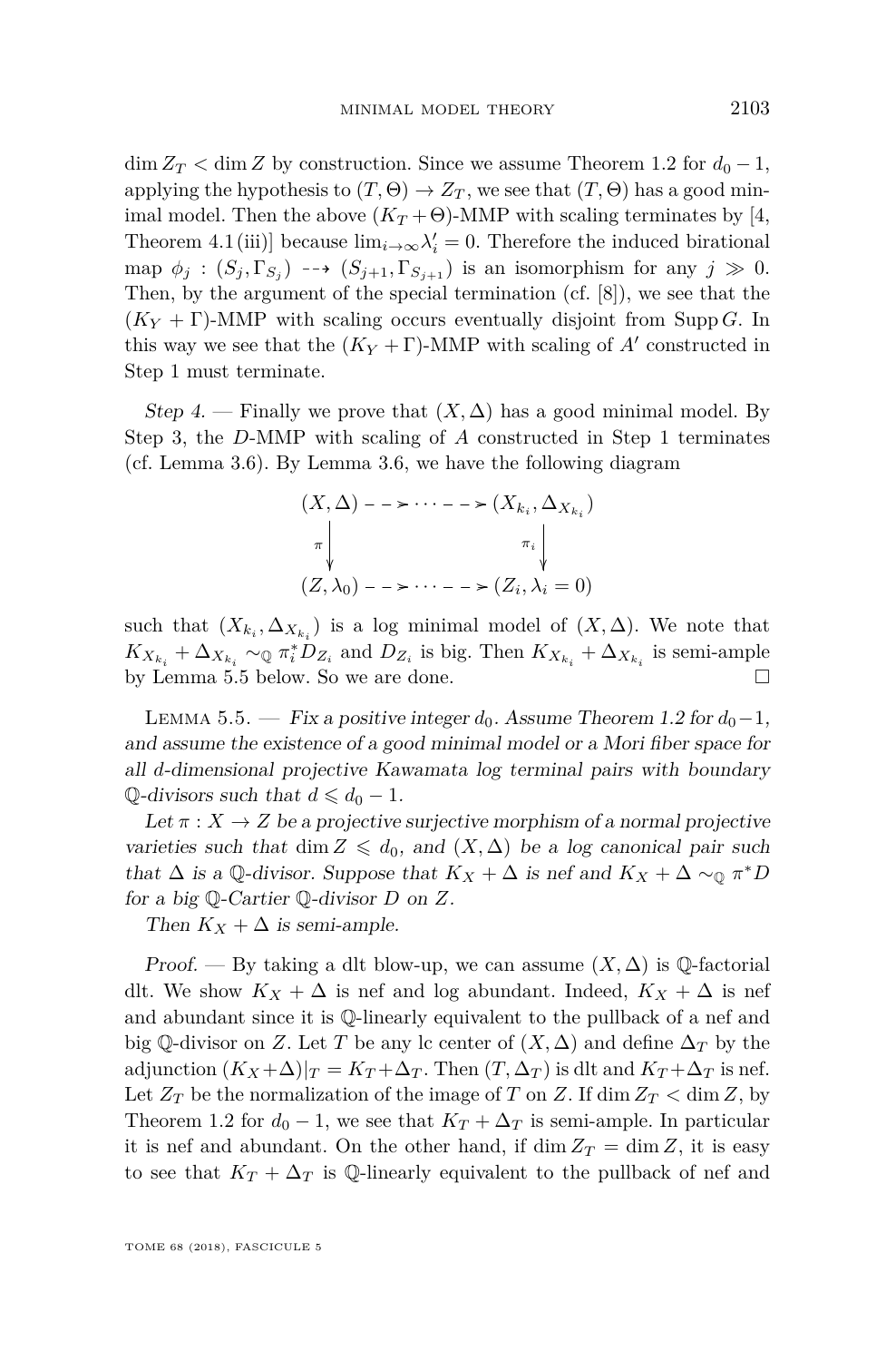big Q-divisor on  $Z_T$ . Therefore it is nef and abundant. Thus we see that  $K_X + \Delta$  is nef and log abundant. Then  $K_X + \Delta$  is semi-ample by [\[14,](#page-38-19) Theorem 4.12. So we are done.  $\square$ 

#### **6. Proof of other results**

<span id="page-36-0"></span>In this section we prove Theorem [1.3](#page-2-1) and Corollary [1.4.](#page-2-2)

<span id="page-36-1"></span>THEOREM  $6.1.$  — Let  $\pi$  :  $X \rightarrow Z$  be a projective surjective morphism of normal projective varieties and let  $(X, \Delta)$  be a log canonical pair such that  $\Delta$  is a Q-divisor. Suppose that  $K_X + \Delta \sim_{\mathbb{Q}} \pi^* D$  for a Q-Cartier Q-divisor *D* on *Z*.

If dim  $Z \leq 3$  or dim  $Z = 4$  and *D* is big, then  $(X, \Delta)$  has a good minimal model or a Mori fiber space.

Proof. — By the same arguments as in the proof of Lemma [4.3,](#page-19-3) we can assume that  $\pi : (X, \Delta) \to Z$  satisfies all the conditions of Lemma [4.3.](#page-19-3) Note that bigness of *D* still holds after the process. Since the log MMP and the abundance conjecture hold for all log canonical threefolds, the theorem follows from Theorem [1.2](#page-2-0) and Proposition [5.4.](#page-32-0)

Proof of Theorem [1.3.](#page-2-1) — Let  $f: X \dashrightarrow W$  be the Iitaka fibration. Taking an appropriate resolution of *X* if necessary, we may in particular assume that *X* is Q-factorial,  $(X, 0)$  is klt and *f* is a morphism. By [\[23,](#page-38-20) Theorem 2] (see also [\[1,](#page-37-1) Theorem 0.3]), we can in particular assume that *W* is smooth and all fibers have the same dimension (cf. [\[21,](#page-38-12) Theorem 2.1]). By construction, there is an effective  $\mathbb{Q}$ -divisor *E* such that  $K_X + \Delta \sim_{\mathbb{Q}} E$ . Then we can write  $E = E^h + E^v$ , where every component of  $E^h$  dominates *W* and *E<sup>v</sup>* is vertical. Since all fibers of *f* have the same dimension, the image of any component of  $E^v$  on W is a divisor. Then we can consider

$$
\mu_B = \sup \{ \mu \, | \, E^v - \mu f^*B \text{ is effective} \}
$$

for any prime divisor  $B$  on  $W$ . Then it is easy to see that  $\mu_B$  is a rational number for any *B* and there are only finitely many divisors *B* such that  $\mu_B > 0$ . Set

$$
B' = \sum_B \mu_B B \qquad \text{and} \qquad E' = E^v - f^* B'.
$$

Then  $K_X + \Delta \sim_{\mathbb{Q},W} E^h + E'$  and  $E'$  is effective. Moreover we see that  $E'$ is very exceptional over  $W$  (cf.  $[4,$  Definition 3.1]).

ANNALES DE L'INSTITUT FOURIER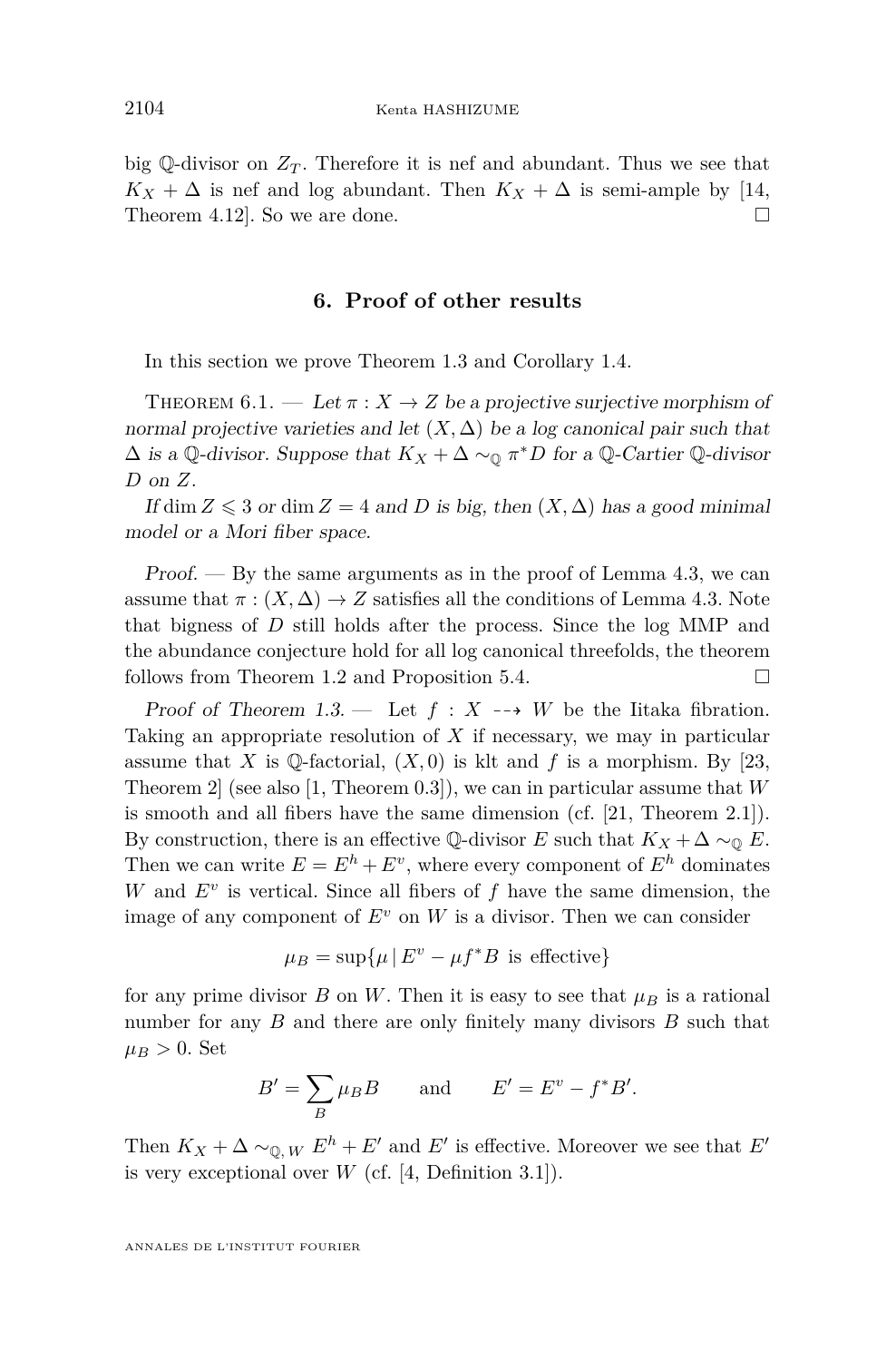We run the  $(K_X + \Delta)$ -MMP over *W* with scaling of an ample divisor

$$
X = X_0 \dashrightarrow X_1 \dashrightarrow \cdots \dashrightarrow X_i \dashrightarrow \cdots.
$$

Let  $f_i: X_i \to W$  be the induced morphism and let  $F_i$  be the general fiber of  $f_i$ . Recall that  $(F, \Delta_F)$  has a good minimal model by the hypothesis. Since  $\kappa(F_i, (K_{X_i} + \Delta_{X_i})|_{F_i}) = 0$ , we have

$$
(K_{X_i} + \Delta_{X_i})|_{F_i} \sim_{\mathbb{Q}} E_{X_i}|_{F_i} \sim_{\mathbb{Q}} (E_{X_i}^h + E_{X_i}')|_{F_i} \sim_{\mathbb{Q}} 0
$$

for any  $i \gg 0$ . Therefore  $E_{X_i}^h + E_{X_i}'$  is vertical and thus we have  $K_{X_i}$  +  $\Delta_{X_i} \sim_{\mathbb{Q}, W} E'_{X_i}$ . We note that  $E'_{X_i}$  is very exceptional over *W* because the  $(K_X + \Delta)$ -MMP occurs only in Supp  $(E^h + E')$ . Moreover  $K_{X_i} + \Delta_{X_i} \sim_{\mathbb{Q}, W}$  $E'_{X_i}$  is the limit of movable divisors over *W* for any  $i \gg 0$ . Then  $E'_{X_i} = 0$ by [\[4,](#page-38-10) Lemma 3.3]. Therefore  $K_{X_i} + \Delta_{X_i} \sim_{\mathbb{Q},W} 0$  for some *i*. Let *D* be a Q-divisor on *W* such that  $K_{X_i} + \Delta_{X_i} \sim_{\mathbb{Q}} f_i^* D$ . Then *D* is big since  $\kappa(W, D) = \kappa(X_i, K_{X_i} + \Delta_{X_i}) = \dim W.$ 

If  $(X, \Delta)$  is klt, then  $(X_i, \Delta_{X_i})$  is also klt and  $(X_i, \Delta_{X_i})$  has a good mini-mal model by Proposition [4.2.](#page-19-5) Note that  $W$  is in particular  $\mathbb Q$ -factorial from our assumption. On the other hand, if  $\kappa(X, K_X + \Delta) \leq 4$ , then dim  $W \leq 4$ and therefore  $(X_i, \Delta_{X_i})$  has a good minimal model by Theorem [6.1.](#page-36-1)

Therefore we see that  $(X, \Delta)$  has a good minimal model.  $\square$ 

Proof of Corollary [1.4.](#page-2-2) — Since  $(X, \Delta)$  is not of log general type, we have  $\kappa(X, K_X + \Delta) \leq 4$ . We take the Iitaka fibration  $f: X \dashrightarrow W$ , and taking a resolution we can assume that *f* is a morphism. We can assume  $\kappa(X, K_X + \Delta) > 0$  because otherwise the statement is obvious.

Suppose that  $\kappa(X, K_X + \Delta) = 1$ . In general, there is a Q-divisor *B* on *W* and a positive integer *m* such that  $\mathcal{R}(X, m(K_X + \Delta)) \simeq \mathcal{R}(W, mB)$ (cf. [\[17\]](#page-38-21)). Since *W* is a smooth curve,  $\mathcal{R}(W, mB)$  is finitely generated. Then  $\mathcal{R}(X, m(K_X + \Delta))$  is finitely generated, and thus  $\mathcal{R}(X, K_X + \Delta)$  is finitely generated.

Suppose that  $\kappa(X, K_X + \Delta) \geq 2$ . Let *F* be the general fiber of the Iitaka fibration and let  $(F, \Delta_F)$  be the restriction of  $(X, \Delta)$ . Then  $(F, \Delta_F)$  is lc and dim  $F \leq 3$  by construction, and thus  $(F, \Delta_F)$  has a good minimal model. Then  $(X, \Delta)$  has a good minimal model by Theorem [1.3.](#page-2-1) Thus  $\mathcal{R}(X, K_X + \Delta)$  is finitely generated.

#### BIBLIOGRAPHY

- <span id="page-37-1"></span>[1] D. ABRAMOVICH & K. KARU, "Weak semistable reduction in characteristic 0", Invent. Math. **139** (2000), no. 2, p. 241-273.
- <span id="page-37-0"></span>[2] F. Ambro, "The moduli *b*-divisor of an lc-trivial fibration", Compos. Math. **141** (2005), no. 2, p. 385-403.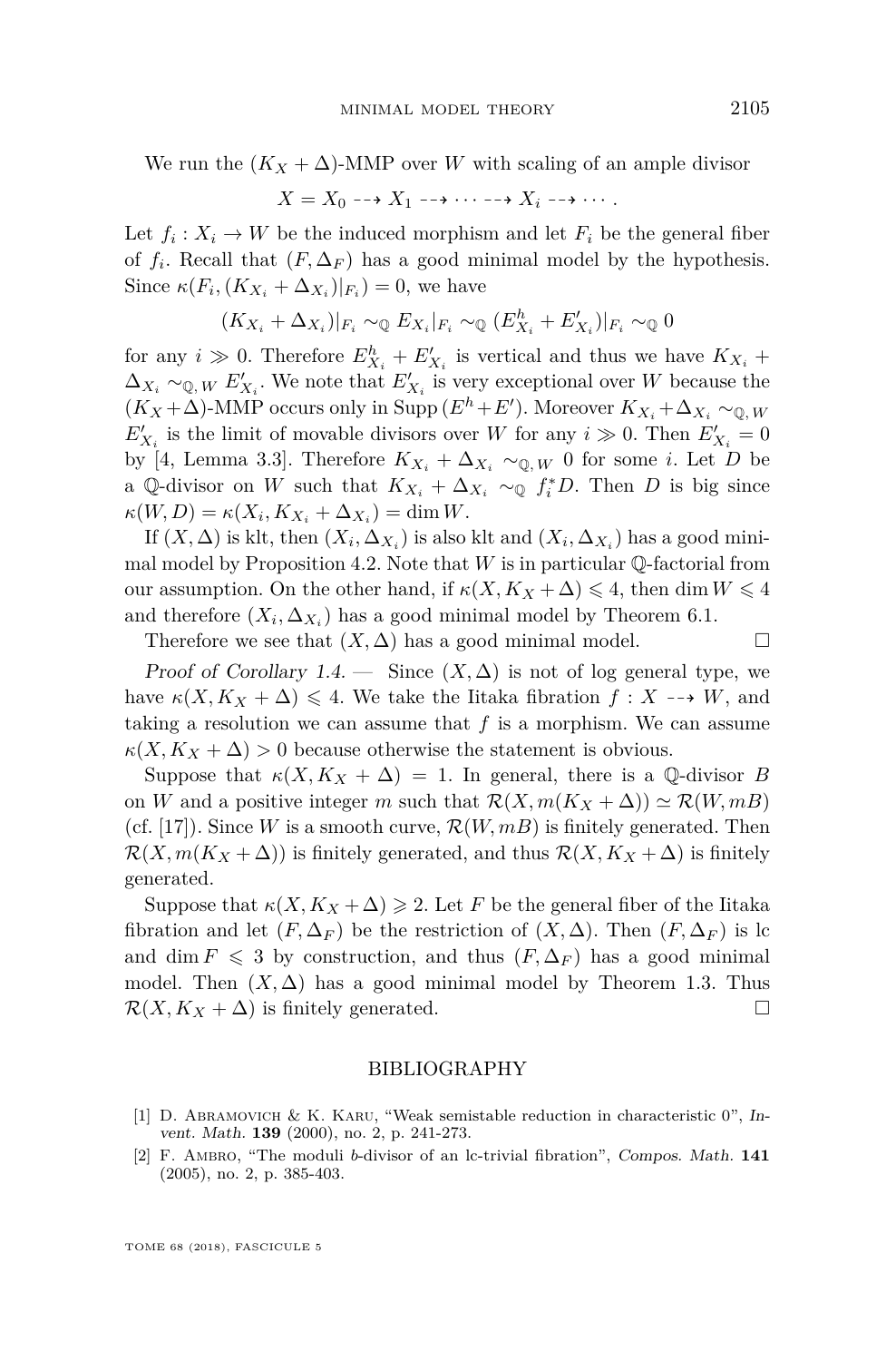- <span id="page-38-15"></span>[3] C. Birkar, "On existence of log minimal models II", J. Reine Angew. Math. **658** (2011), p. 99-113.
- <span id="page-38-10"></span>[4] ——— , "Existence of log canonical flips and a special LMMP", Publ. Math., Inst. Hautes Étud. Sci. **115** (2012), p. 325-368.
- <span id="page-38-0"></span>[5] C. BIRKAR, P. CASCINI, C. D. HACON & J. M<sup>C</sup>KERNAN, "Existence of minimal models for varieties of log general type", J. Am. Math. Soc. **23** (2010), no. 2, p. 405-468.
- <span id="page-38-5"></span>[6] C. Birkar & Z. Hu, "Log canonical pairs with good augmented base loci", Compos. Math. **150** (2014), no. 4, p. 579-592.
- <span id="page-38-16"></span>[7] J.-P. Demailly, C. D. Hacon & M. Păun, "Extension theorems, non-vanishing and the existence of good minimal models", Acta Math. **210** (2013), no. 2, p. 203- 259.
- <span id="page-38-18"></span>[8] O. Fujino, "Special termination and reduction to pl flips", in Flips for 3-folds and 4-folds, Oxford Lecture Series in Mathematics and its Applications, vol. 35, Oxford University Press, 2007, p. 63-75.
- <span id="page-38-6"></span>[9] ——— , "Finite generation of the log canonical ring in dimension four", Kyoto J. Math. **50** (2010), no. 4, p. 671-684.
- <span id="page-38-8"></span>[10] ——, "Fundamental theorems for the log minimal model program", Publ. Res. Inst. Math. Sci. **47** (2011), no. 3, p. 727-789.
- <span id="page-38-1"></span>[11] ——— , "Some remarks on the minimal model program for log canonical pairs", J. Math. Sci., Tokyo **22** (2015), no. 1, p. 149-192.
- <span id="page-38-11"></span>[12] ——— , Foundations of the minimal model program, MSJ Memoirs, vol. 35, Mathematical Society of Japan, 2017, xv+289 pages.
- <span id="page-38-2"></span>[13] O. Fujino & Y. Gongyo, "On canonical bundle formulas and subadjunctions", Mich. Math. J. **61** (2012), no. 2, p. 255-264.
- <span id="page-38-19"></span>[14] ——— , "Log pluricanonical representations and the abundance conjecture", Compos. Math. **150** (2014), no. 4, p. 593-620.
- <span id="page-38-3"></span>[15] ——— , "On the moduli b-divisors of lc-trivial fibrations", Ann. Inst. Fourier **64** (2014), no. 4, p. 1721-1735.
- <span id="page-38-7"></span>[16] ——— , "On log canonical rings", in Higher dimensional algebraic geometry, Advanced Studies in Pure Mathematics, vol. 74, Mathematical Society of Japan, 2017, p. 159-169.
- <span id="page-38-21"></span>[17] O. Fujino & S. Mori, "A canonical bundle formula", J. Differ. Geom. **56** (2000), no. 1, p. 167-188.
- <span id="page-38-17"></span>[18] Y. Gongyo, "Remarks on the non-vanishing conjecture", in Algebraic geometry in east Asia—Taipei 2011, Advanced Studies in Pure Mathematics, vol. 65, Mathematical Society of Japan, 2015, p. 107-116.
- <span id="page-38-4"></span>[19] Y. Gongyo & B. Lehmann, "Reduction maps and minimal model theory", Compos. Math. **149** (2013), no. 2, p. 295-308.
- <span id="page-38-13"></span>[20] C. D. Hacon, J. McKernan & C. Xu, "ACC for log canonical thresholds", Ann. Math. **180** (2014), no. 2, p. 523-571.
- <span id="page-38-12"></span>[21] C. D. Hacon & C. Xu, "Existence of log canonical closures", Invent. Math. **192** (2013), no. 1, p. 161-195.
- <span id="page-38-14"></span>[22] K. Hashizume, "Remarks on the abundance conjecture", Proc. Japan Acad. Ser. A Math. Sci. **92** (2016), no. 9, p. 101-106.
- <span id="page-38-20"></span>[23] Y. KAWAMATA, "Variation of mixed Hodge structures and the positivity for algebraic fiber spaces", in Algebraic geometry in east Asia—Taipei 2011, Advanced Studies in Pure Mathematics, vol. 65, Mathematical Society of Japan, 2015, p. 27-57.
- <span id="page-38-9"></span>[24] J. Kollár & S. J. Kovács, "Log canonical singularities are Du Bois", J. Am. Math. Soc. **23** (2010), no. 3, p. 791-813.